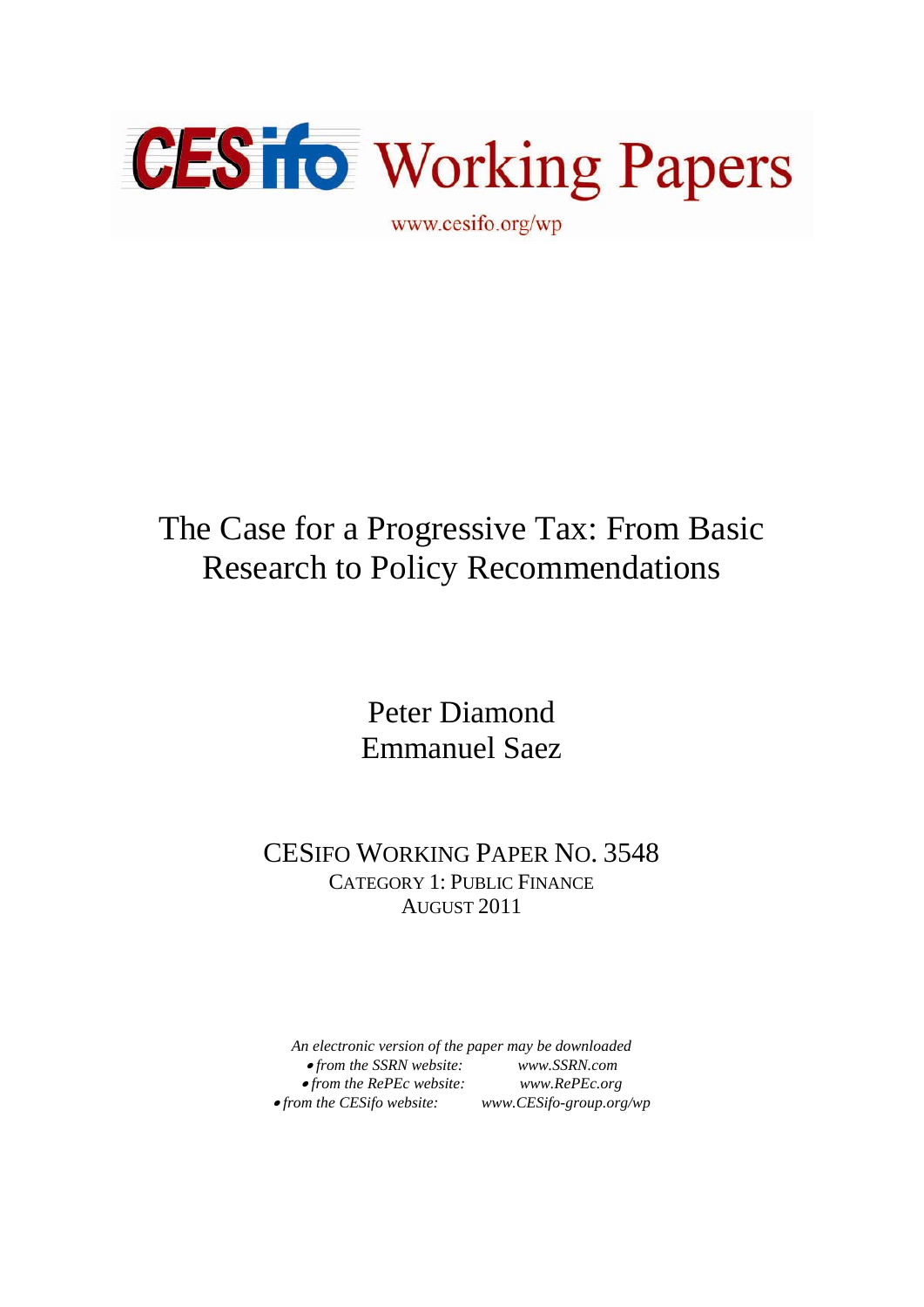# The Case for a Progressive Tax: From Basic Research to Policy Recommendations

# Abstract

This paper presents the case for tax progressivity based on recent results in optimal tax theory. We consider the optimal progressivity of earnings taxation and whether capital income should be taxed. We critically discuss the academic research on these topics and when and how the results can be used for policy recommendations. We argue that a result from basic research is relevant for policy only if (a) it is based on economic mechanisms that are empirically relevant and first order to the problem, (b) it is reasonably robust to changes in the modeling assumptions, (c) the policy prescription is implementable (i.e., is socially acceptable and is not too complex). We obtain three policy recommendations from basic research that satisfy these criteria reasonably well. First, very high earners should be subject to high and rising marginal tax rates on earnings. Second, low income families should be encouraged to work with earnings subsidies, which should then be phased-out with high implicit marginal tax rates. Third, capital income should be taxed. We explain why the famous zero marginal tax rate result for the top earner in the Mirrlees model and the zero capital income tax rate results of Chamley-Judd and Atkinson-Stiglitz are not policy relevant in our view.

JEL-Code: H210.

Keywords: optimal taxation.

*Peter Diamond Massachusetts Institute of Technology Cambridge, Massachusetts, USA pdiamond@mit.edu*

*Emmanuel Saez Department of Economics University of California, Berkeley, USA saez@econ.berkeley.edu*

We are grateful to Henry Aaron, Alan Auerbach, James Poterba, Ivan Werning, Joel Yellin, and the Journal of Economic Perspective editors for helpful comments and discussions.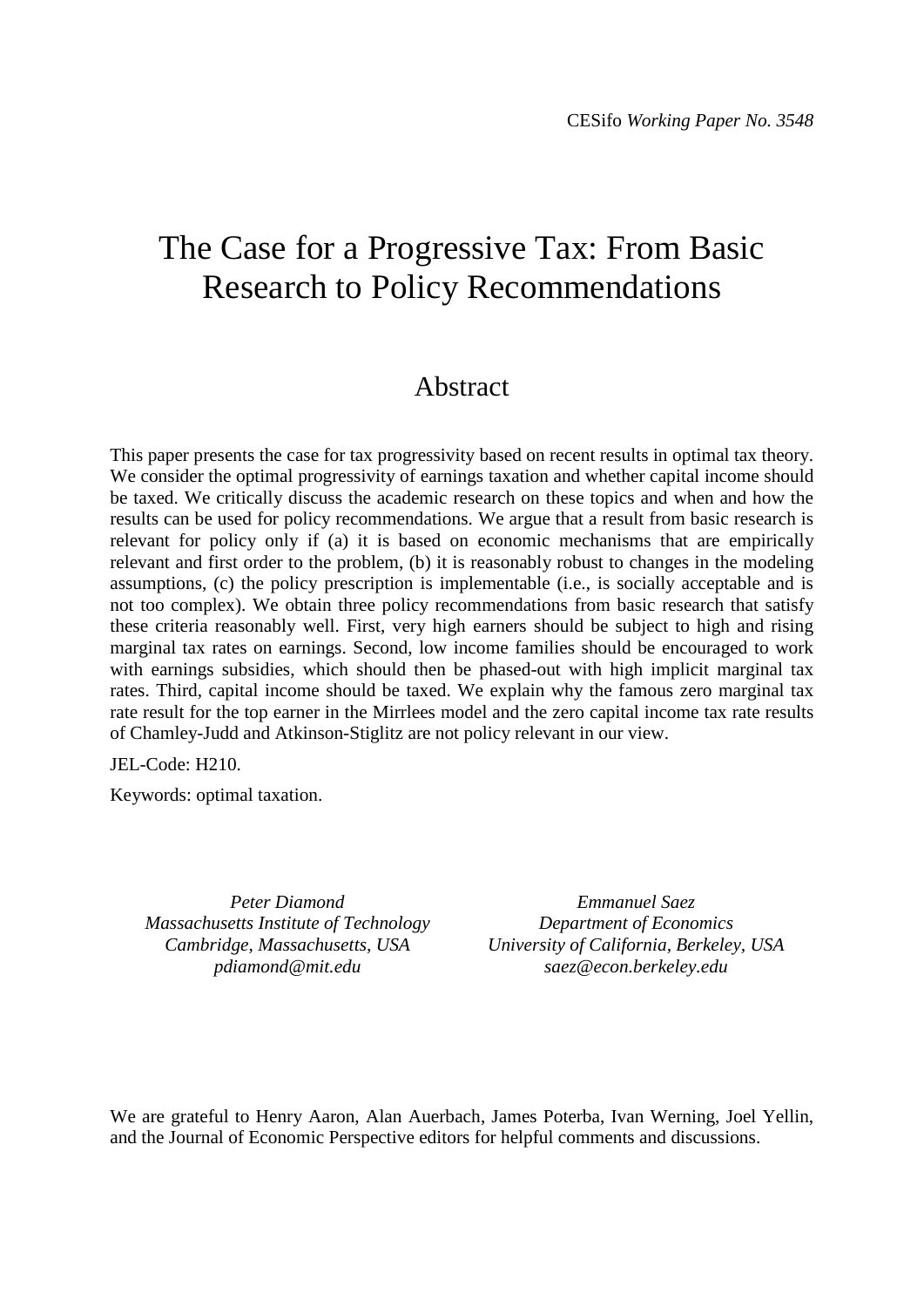The fair distribution of the tax burden has long been a central issue in policy making. A large academic literature has developed models of optimal tax theory to cast light on the problem of optimal tax progressivity. In this paper, we explore the path from basic research results in optimal tax theory to formulating policy recommendations.

 Models in optimal tax theory typically posit that the tax system should maximize a social welfare function subject to a government budget constraint and taking into account that individuals respond to taxes and transfers. Social welfare is larger when resources are more equally distributed, but redistributive taxes and transfers can negatively affect incentives to work, save, and earn income in the first place. This creates the classical trade-off between equity and efficiency which is at the core of the optimal income tax problem. In general, optimal tax analyses maximize social welfare as a function of individual utilities--the sum of utilities in the utilitarian case. The marginal weight for a given person in the social welfare function measures the value of an additional dollar of consumption expressed in terms of public funds. Such welfare weights depend on the level of redistribution and are decreasing with income whenever society values more equality of income. Therefore, optimal income tax theory is first a normative theory that shows how a social welfare objective combines with constraints arising from limits on resources and behavioral responses to taxation in order to derive specific tax policy recommendations. In addition, optimal income tax theory can be used to evaluate current policies and suggest avenues for reform. Understanding what would be good policy, if implemented, is a key step in making policy recommendations.

When done well, moving from mathematical results, theorems or calculated examples, to policy recommendations is a subtle process. The nature of a model is to be a limited picture of reality. This has two implications. First, a model may be good for one question and bad for another, depending on the robustness of the answers to the inaccuracies of the model, which will naturally vary with the question. Second, tractability concerns imply that simultaneous consideration of multiple models is appropriate since different aspects of reality can be usefully highlighted in different models; hence our reliance on trying to draw inferences simultaneously from multiple models.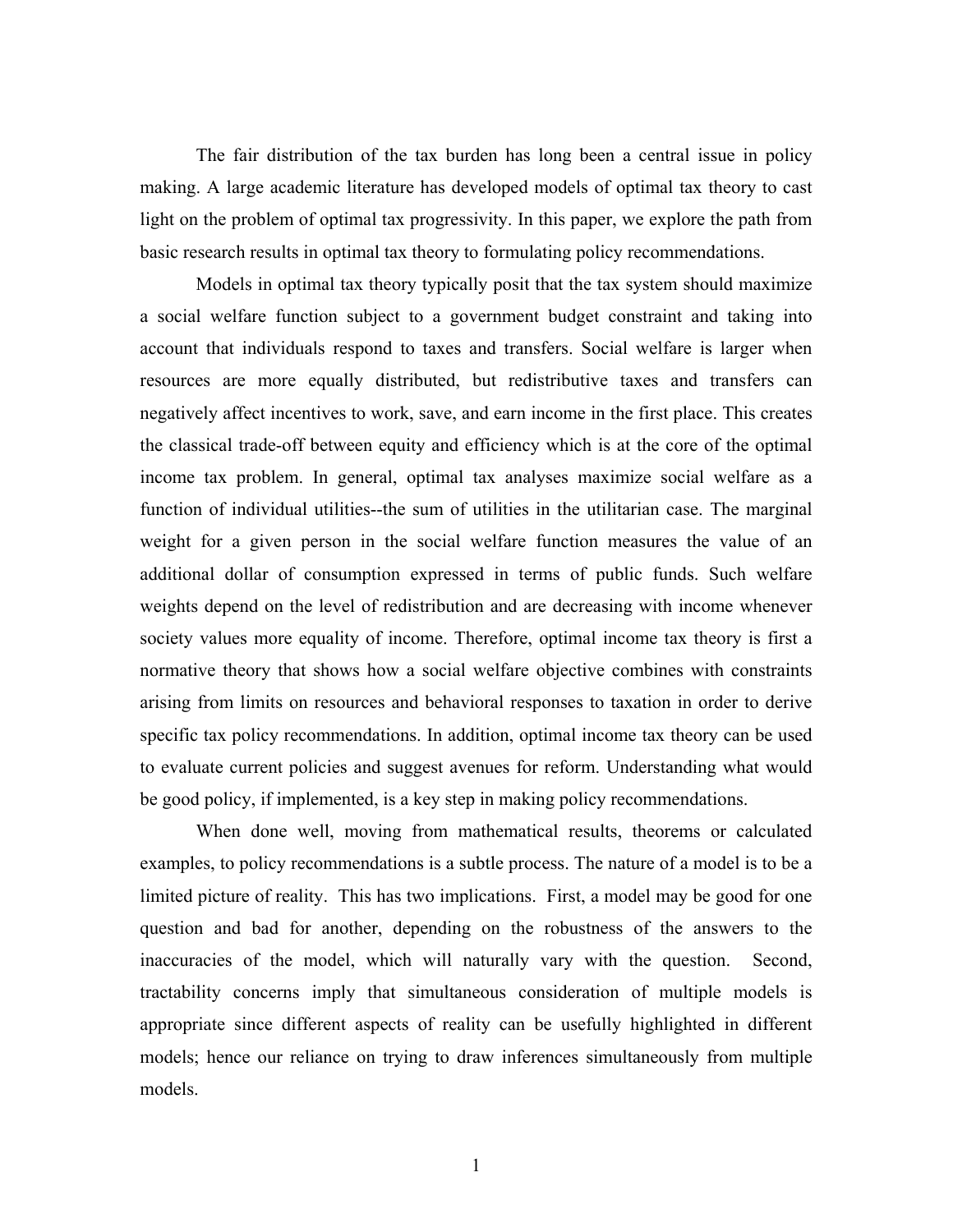In our view, a theoretical result can be fruitfully used as part of forming a policy recommendation only if three conditions are met. First, the result should be based on an economic mechanism that is empirically relevant and first order to the problem at hand. Second, the result should be reasonably robust to changes in the modeling assumptions. In particular, people have very heterogeneous tastes and there are many departures from the rational model, especially in the realm of intertemporal choice. Therefore, we should view with suspicion results that depend critically on very strong homogeneity or rationality assumptions. Deriving optimal tax formulas as a function of a few empirically estimable "sufficient statistics" is a natural way to approach those first two conditions. Third, the tax policy prescription needs to be implementable—that is, the tax policy needs to be socially acceptable and not too complex relative to the modeling of tax administration and individual responses to tax law. By socially acceptable, we do not mean to limit the choice to currently politically plausible policy options. Rather, we mean that there are not very widely held normative views that make such policies seem implausible and inappropriate at pretty much all times. For example, a policy prescription such as taxing height (Mankiw and Weinzierl, 2010) is obviously not socially acceptable because it violates certain horizontal equity concerns that do not appear in basic models. The complexity constraint can also be an issue when optimal taxes depend in a complex way on the full history of earnings and consumption, as in some recent path-breaking papers on optimal dynamic taxation.

We obtain three policy recommendations from basic research that we believe can satisfy these three criteria reasonably well. First, very high earners should be subject to high and rising marginal tax rates on earnings. In particular, we discuss why the famous zero marginal tax rate at the top of the earnings distribution is not policy relevant. Second, the earnings of low income families should be subsidized and those subsidies should then be phased-out with high implicit marginal tax rates. This result follows because labor supply responses of low earners are concentrated along the margin of whether to participate in labor markets at all (the extensive as opposed to the intensive margin). These two results combined imply that the optimal profile of transfers and taxes is highly nonlinear and cannot be well approximated by a flat tax along with lump sum "demogrants." Third, we argue that capital income should be taxed. We will review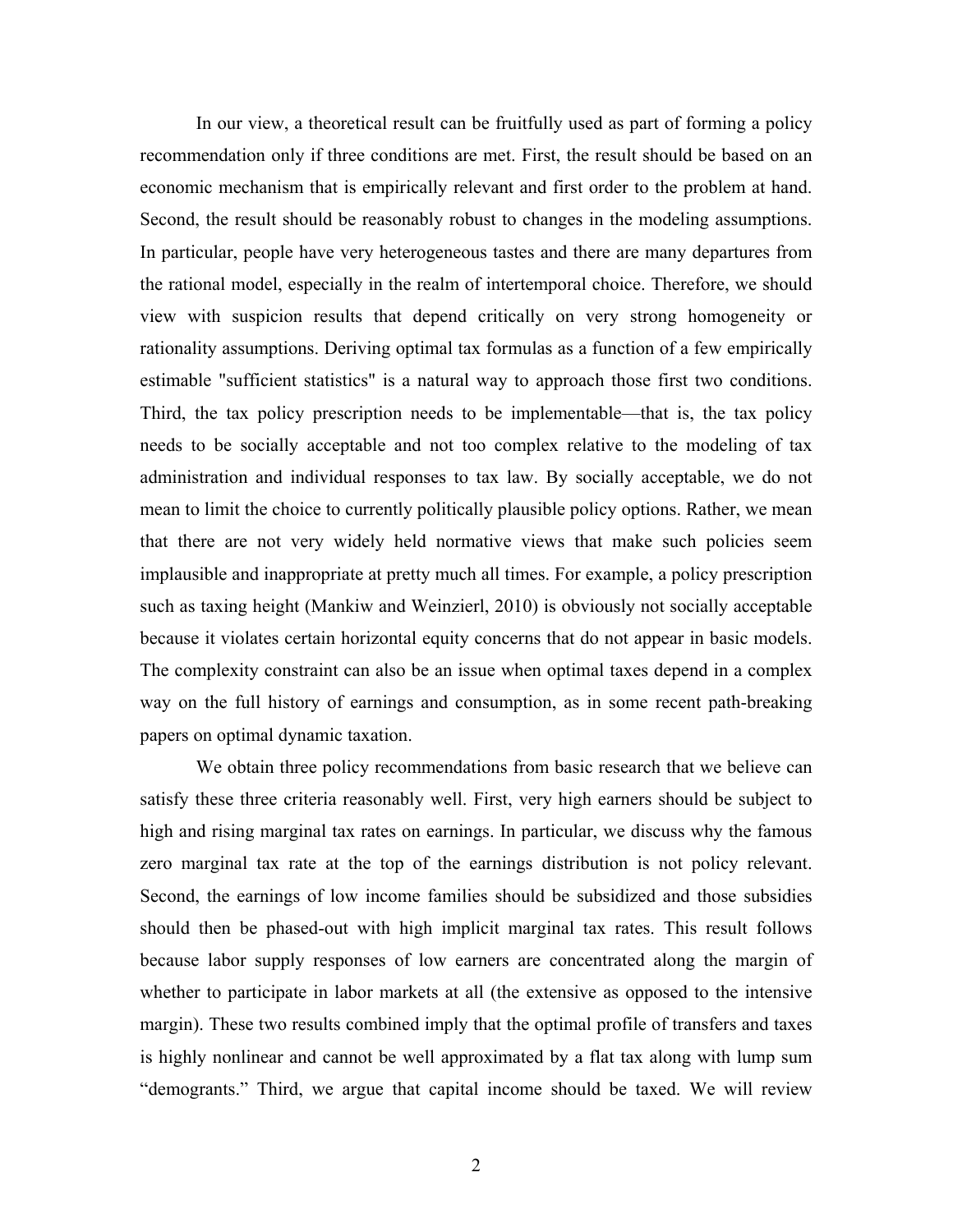certain theoretical results—in particular, those of Atkinson and Stiglitz (1976), Chamley (1986), and Judd (1985)—implying no capital income taxes, and argue that these findings are not robust enough to be policy relevant. In the end, persuasive arguments for taxing capital income are that there are difficulties in practice in distinguishing between capital and labor incomes, that borrowing constraints make full reliance on labor taxes less efficient, and that savings rates are heterogeneous.

The remainder of the paper is organized as follows. First, we consider the taxation of very high earners, second, the taxation of low earners, and third, the taxation of capital income. We conclude with a discussion of methodology, contrasting optimal tax and mechanism design ("new dynamic public finance") approaches. In an appendix, we contrast our lessons from optimal tax theory with those of Mankiw, Weinzierl, and Yagan (2009) recently published in the Journal of Economic Perspectives.

# **Recommendation 1: Very high earnings should be subject to rising marginal rates and higher rates than current U.S. policy for top earners.**

The share of total income going to the top 1 percent of income earners (those with annual income above roughly about \$400,000 in 2007) has increased dramatically from 9 percent in 1970 to 23.5 percent in 2007, the highest level on record since 1928 and much higher than in European countries, or Japan today (Piketty and Saez, 2003; Atkinson, Piketty, and Saez, 2011). Although the average federal individual income tax rate of top percentile tax filers was 22.4 percent, the top percentile paid 40.4 percent of total federal individual income taxes in 2007 (IRS, 2009). Therefore, the taxation of very high earners is a central aspect of the tax policy debate not only for equity reasons but also for revenue raising. For example, setting aside behavioral responses for a moment, increasing the average tax rate on the top percentile from 22.4 percent (as of 2007) to 29.4 percent would raise revenue by 1 percentage point of  $GDP<sup>1</sup>$  Indeed, even increasing the average

 $\overline{a}$ 

<sup>&</sup>lt;sup>1</sup> In 2007, the top percentile of income earners paid \$450 billion in federal individual taxes (IRS, 2009), or 3.2 percent of the \$14,078 billion in GDP for 2007. Hence, increasing the average tax rate on the top percentile from 22.4 to 29.4 percent would raise \$141 billion or 1 percent of GDP.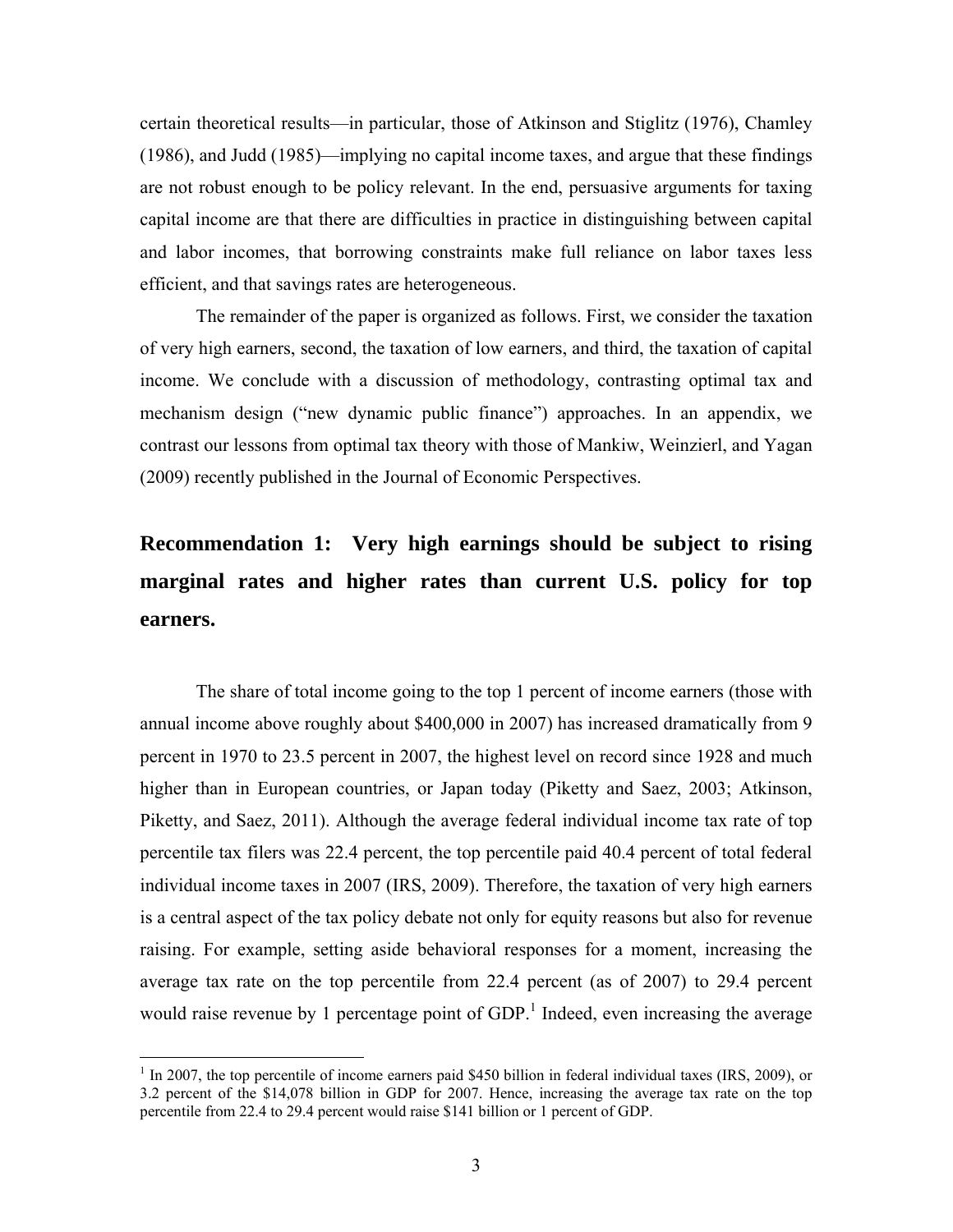tax rate of the top percentile to 43.5 percent, which would be sufficient to raise revenue by 3 percentage points of GDP, would still leave the after-tax income share of the top percentile more than twice as high as in  $1970<sup>2</sup>$  Of course, increasing upper income tax rates can discourage economic activity through behavioral responses, and hence potentially reduce tax collections, creating the standard equity-efficiency trade-off discussed in the introduction.

#### *The Optimal Top Marginal Tax Rate*

For the U.S. economy, the current top income marginal tax rate on earnings is about 42.5 percent, combining the top federal marginal income tax bracket of 35 percent with the Medicare tax and average state taxes on income and sales.<sup>3</sup> As shown in Saez (2001), the optimal top marginal tax rate is straightforward to derive. Denote the tax rate in the top bracket by  $\tau$ . Figure 1 shows how the optimal tax rate is derived. The horizontal axis of the figure shows pre-tax income, while the vertical axis shows disposable income. The original top tax bracket is shown by the solid line. As depicted, consider a tax reform which increases  $\tau$  by  $\Delta \tau$  above the income level  $z^*$ . To evaluate this change we need to consider the effects on revenue and social welfare. Ignoring behavioral responses at first, this reform mechanically raises additional revenue by an amount equal to the change in the tax rate  $(\Delta \tau)$  multiplied by the number of people to whom the higher rate applies  $(N^*)$  multiplied by the amount by which the average income of this group  $(z_m)$  is above the cut-off income level  $(z^*)$  so that the additional

<sup>&</sup>lt;sup>2</sup> The average federal individual tax rate paid by the top percentile was 25.7 percent in 1970 (Piketty and Saez, 2007) and 22.4 percent in 2007 (IRS, 2009). The overall average federal individual tax rate was 12.5 percent in 1970 and 12.7 percent in 2007. The pre-tax income share for the top percentile of tax filers was 9 percent in 1970 and 23.5 percent in 2007. Hence, the top 1 percent after-tax income share was  $7.6\% = 9\%*(1-.257)/(1-.125)$  in 1970 and 20.9% = 23.5% x (1-.224)/(1-.127) in 2007, and would have been  $16.1\% = 23.5\%$  x  $(1-.435)/(1-.177)$  with a tax rate of 43.5 percent on the top percentile (which would increase the average tax rate to 17.7 percent).

<sup>&</sup>lt;sup>3</sup> The top tax rate  $\tau$  is 42.5 percent for ordinary labor income when combining the top federal individual tax rate of 35 percent, uncapped Medicare taxes of 2.9 percent, and an average combined state top income tax rate of 5.86 percent and average sales tax rate of 2.32 percent. The average across states is computed using state weights equal to the fraction of filers with adjusted gross income above \$200,000 that reside in the state as of 2007 (IRS, 2009). The 2.32 percent average sales tax rate is estimated as 40 percent of the average nominal sales tax rate across states (as the average sales tax base is about 40 percent of total personal consumption) As the 1.45 percent employer Medicare tax is deductible for both federal and state incomes taxes, and state income taxes are deductible for federal income taxes, we have  $((1-35) \times (1-$ .0586)-.0145)/(1.0145 x1.0232)=.575 and hence  $\tau$  =42.5 percent.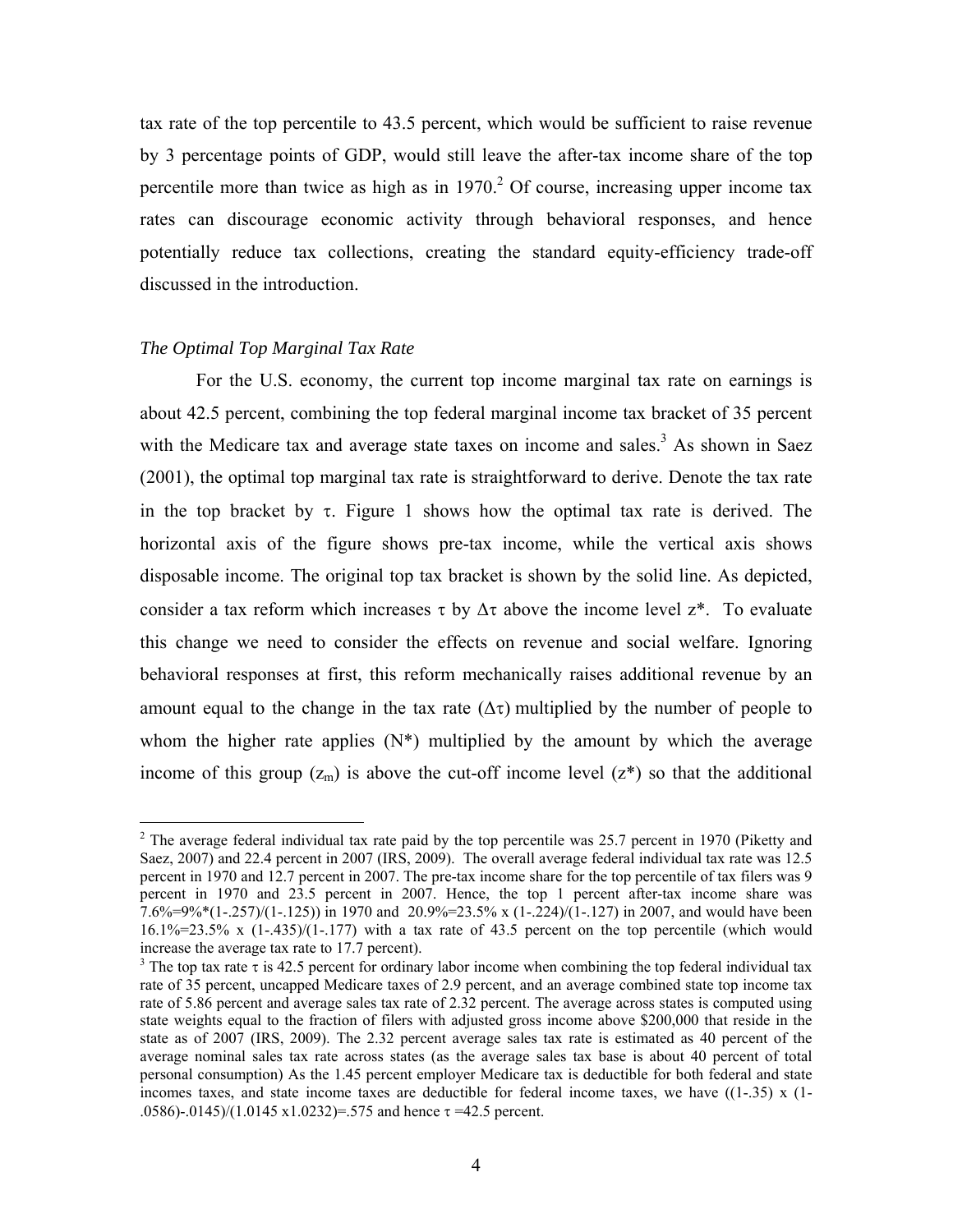revenue is  $\Delta \tau$  N\* [z<sub>m</sub> -z<sup>\*</sup>]. As we shall see, the top tail of the income distribution is closely approximated by a Pareto distribution characterized by a power law density of the form  $C/z^{1+a}$  where a>1 is the Pareto parameter. Such distributions have the key property that the ratio  $z_m/z^*$  is the same for all  $z^*$  in the top tail and equal to  $a/(a-1)$ . For the U.S. economy, the cutoff for the top percentile of tax filers is approximately \$400,000 and the average income for this group is approximately \$1.2 million, so that  $z_m/z^*=3$  and hence  $a=1.5$ .

Raising the tax rate on the top percentile obviously reduces the utility of high income tax filers. If we denote by g the social marginal value of \$1 of consumption for top income earners (measured relative to government revenue), the direct welfare cost is g multiplied by the change in tax revenue collected.<sup>4</sup> Because the government values redistribution, the social marginal value of consumption for top-bracket tax filers is small relative to that of the average person in the economy so that g is small and as a first approximation can be ignored. A utilitarian social welfare criterion with marginal utility of consumption declining to zero, the most commonly used specification in optimal tax models, has this implication. For example, if the social value of utility is logarithmic in consumption, then social marginal welfare weights are inversely proportional to consumption. In that case, the social marginal utility at the \$1,364,000 average income of the top 1 percent in 2007 (Piketty and Saez, 2003) is only 3.9 percent of the social marginal utility of the median family, with income \$52,700 (U.S. Census Bureau, 2009).

Behavioral responses can be captured by the elasticity e of reported income with respect to the net-of-tax rate  $1-x$ . By definition, e measures the percent increase in average reported income  $z_m$  when the net-of-tax rate increases by 1 percent.<sup>5</sup> At the optimum, the marginal gain from increasing tax revenue with no behavioral response and the marginal loss from the behavioral reaction must be equal to each other. Ignoring the social value of marginal consumption of top earners, the optimal top tax rate  $\tau^*$  is given by the formula

1

<sup>&</sup>lt;sup>4</sup> Formally, g is the weighted average of social marginal weights on top earners, with weights proportional to income in the top bracket.

<sup>&</sup>lt;sup>5</sup> Formally, this elasticity is an income weighted average of the individual elasticities across the N<sup>\*</sup> top bracket tax filers. It is also a mix of income and substitution effects as the reform creates both income and substitution effects in the top bracket. Saez (2001) provides an exact decomposition.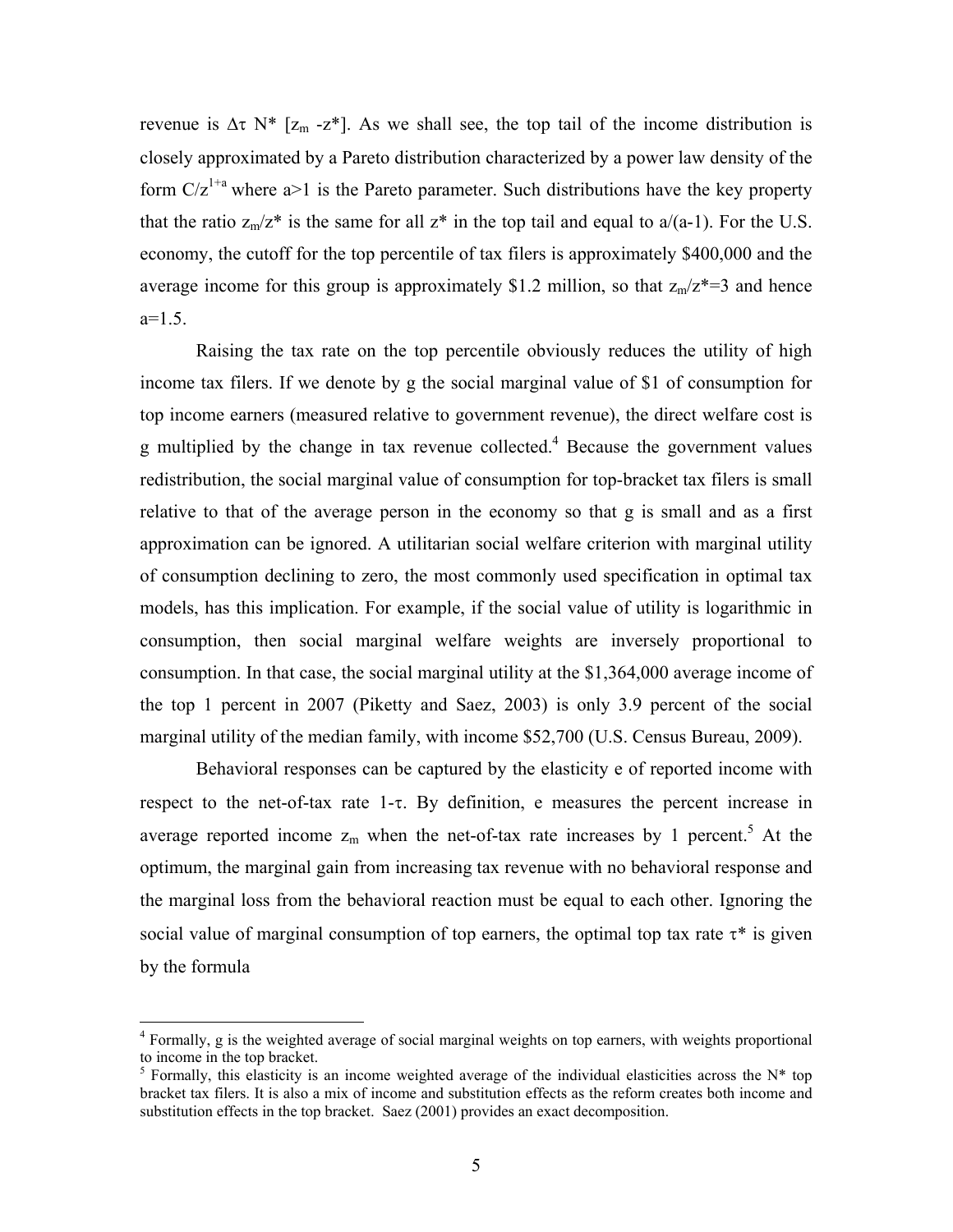#### $\tau^* = 1/(1+a e)$ .

The optimal top tax rate  $\tau^*$  is the tax rate that maximizes tax revenue from top bracket taxpayers.<sup>6</sup> Since the goal of the marginal rates on very high incomes is to get revenue in order to hold down taxes on lower earners, this equation does not depend on the total revenue needs of the government. Any top tax rate above  $\tau^*$  would be (second-best) Pareto inefficient as reducing tax rates at the top would both increase tax revenue and the welfare of top earners.

An increase in the marginal tax rate only at a single income level in the upper tail increases the deadweight burden (decreases revenue because of reduced earnings) at that income level but raises revenue from all those with higher earnings without altering their marginal tax rates. The optimal tax rate balances these two effects – the increased deadweight burden at the income level and the increased revenue from all higher levels.  $\tau^*$  is decreasing with the elasticity e (which affects the deadweight burden) and the Pareto parameter a, which measures the thinness of the top of the income distribution and so the ratio of those above a tax level to the income of those at the tax level.

The solid line in Figure 2 depicts the empirical ratio  $a = z_m/(z_m-z^*)$  with  $z^*$  ranging from \$0 to \$1,000,000 in annual income using U.S. tax return micro-data for 2005. We use "adjusted gross income" from tax returns as our income definition. The central finding is that a is extremely stable for  $z^*$  above \$300,000 (and around 1.5). The excellent Pareto fit of the top tail of the distribution has been well known for over a century since the pioneering work of Pareto (1896) and verified in many countries and many periods, as summarized in Atkinson, Piketty, and Saez (2011) .

 If we assume that the elasticity e is roughly constant across earners at the top of the distribution, the formula  $\tau=1/(1+a)$  shows that the optimal top tax rate is independent of z\* within the top tail (and is also the asymptotic optimal marginal tax rate coming out of the standard nonlinear optimal tax model of Mirrlees, 1971). That is, the optimal marginal tax rate is approximately the same over the range of very high incomes

 $\overline{a}$ 

<sup>&</sup>lt;sup>6</sup> If a positive social weight g>0 is set on top earners marginal consumption, then the optimal rate is  $\tau$ =(1 $g$ )/(1-g+a e)< $\tau^*$ . With plausible weights that are small relative to the weight on an average earner, the optimal tax does not change much.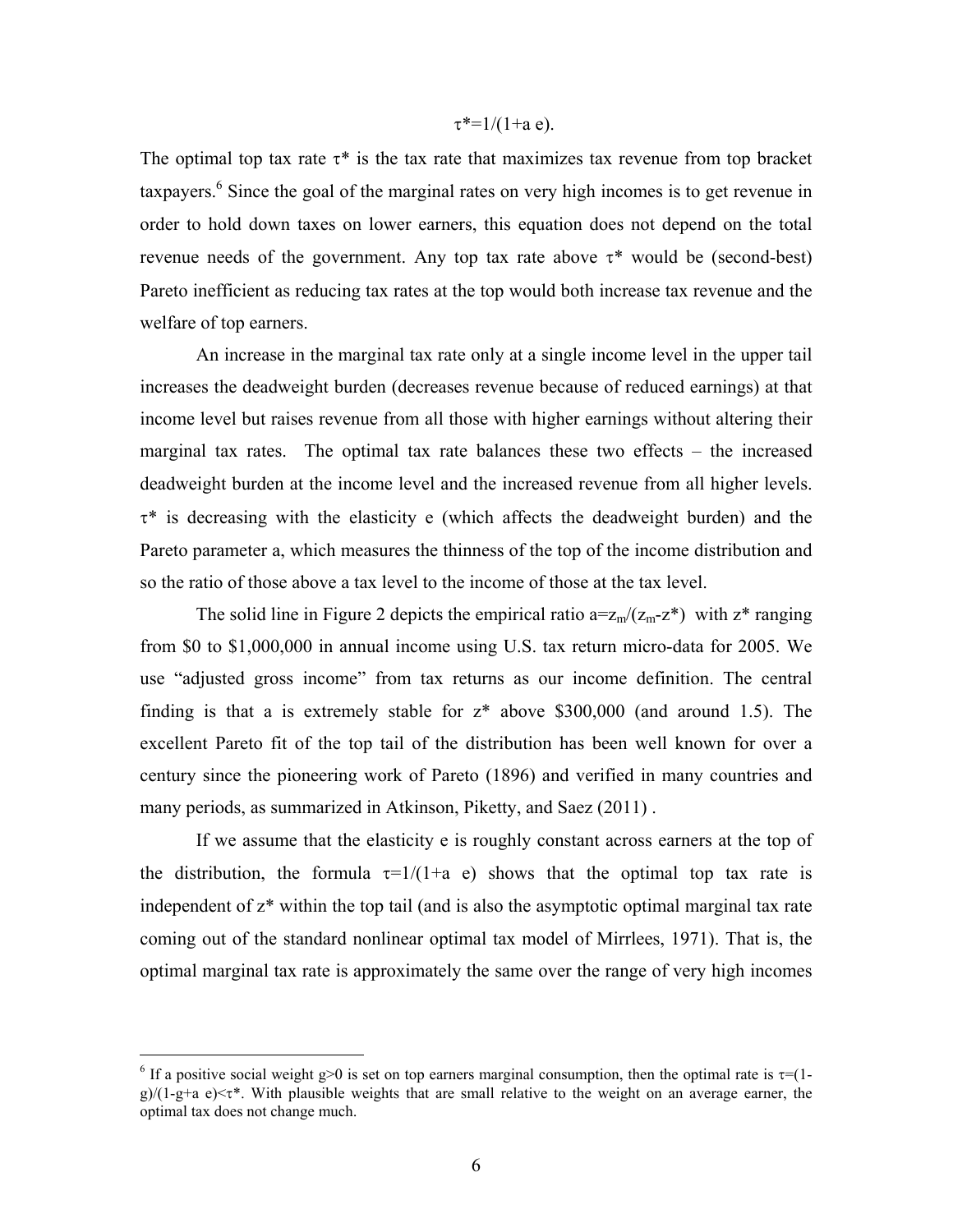where the distribution is Pareto and the marginal social weight on consumption is small.<sup>7</sup> This makes the optimal tax formula quite general and useful.

#### *The Tax Elasticity of Top Incomes*

The key remaining empirical ingredient to implement the formula for the optimal tax rate is the elasticity e of top incomes with respect to the net-of-tax rate. With the Pareto parameter  $a=1.5$ , if  $e=.25$ , a mid-range estimate from the empirical literature, then  $\tau^*$ =1/(1+1.5 x .25)=73 percent, substantially higher than the current 42.5 percent top US marginal tax rate (combining all taxes).<sup>8</sup> The current rate  $\tau$ =42.5 percent would be optimal only if the elasticity e were extremely high, equal to  $0.9$ .<sup>9</sup>

 Before turning to empirical estimates, we review some of the interpretation issues that arise when moving beyond the simplest version of the Mirrlees (1971) model. In the Mirrlees model there is a single tax on each individual. With many taxes, for example in many periods, the key measure is the response of the present discounted value of all taxes, not the response of revenue in a single year. This observation matters given significant control of some people over the timing of taxes, and over the forms in which income might be received. Also, because the basic Mirrlees model has no tax-deductible charitable giving, a tax-induced change in taxable income involves only distortions from reduced earnings. However, when an increase in marginal tax rates leads to an increase in charitable giving, the gain to the recipients needs to be incorporated in the efficiency measure (Saez, 2004). Other tax deductions are more difficult to consider. In the Mirrlees model, compensation equals the marginal product. In bargaining settings or with asymmetric information, people may not receive their marginal products. Thus, effort is responding to a price that is higher or lower than marginal product, and the tax rate itself may affect the gap between compensation and marginal product.

The large literature using tax reforms to estimate the elasticity relevant for the optimal tax formula has focused primarily on the response of reported income, either

1

<sup>&</sup>lt;sup>7</sup> If the elasticity e does not vary by income level, then the Pareto parameter a does not vary with  $\tau$ . If the elasticity varies by income, the Pareto parameter a might depend on the top tax rate  $\tau$ . The formula  $\tau^*=1/(1+a e)$  is still valid in that case, but determining  $\tau^*$  would require knowing how a varies with  $\tau$ .

Using g\* of .04, the optimal tax rate decreases by about 1 percentage point.

<sup>&</sup>lt;sup>9</sup> Alternatively, if the elasticity is e=.25, then  $\tau$ =42.5 percent is optimal only if the marginal consumption of very high income earners is highly valued, with g=.72.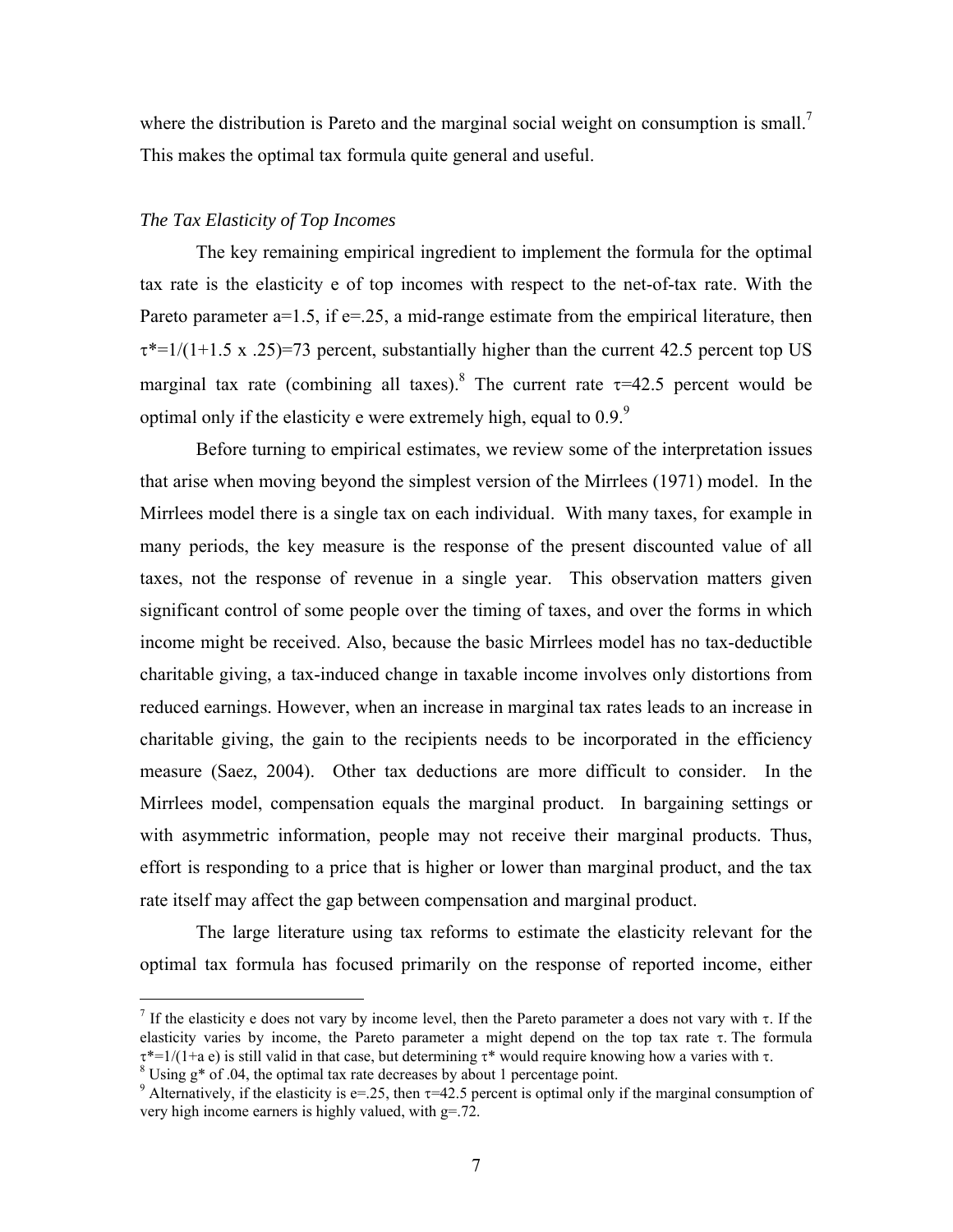"adjusted gross income" or "taxable income," to net-of-tax rates. Saez, Slemrod, and Giertz (2011) offer a recent survey, while Slemrod (2000) looks at studies focusing on the rich. The behavioral elasticity is due to real economic responses such as labor supply, business creation, or savings decisions, but also tax avoidance and evasion responses. A number of studies have shown large and quick responses of reported incomes along the tax avoidance margin at the top of the distribution, but no compelling study to date has shown substantial responses along the real economic responses margin among top earners. For example, in the United States, realized capital gains surged in 1986 in anticipation of the increase in the capital gains tax rate after the Tax Reform Act of 1986 (Auerbach, 1988). Similarly, exercises of stock options surged in 1992 before the 1993 top rate increase took place (Goolsbee, 2000). The Tax Reform Act of 1986 also led to a shift from corporate to individual income as it became more advantageous to be organized as a business taxed solely at the individual level rather than as a corporation taxed first at the corporate level (Slemrod, 1996; Gordon and Slemrod, 2000). Gruber and Saez (2002) is often cited for its substantial taxable income elasticity estimate ( $e=0.57$ ) at the top of the distribution. However, they also found a small elasticity ( $e=0.17$ ) for income before any deductions, even at the top of the distribution (Table 9, p. 24).

When a tax system offers tax avoidance or evasion opportunities, the tax base in a given year is quite sensitive to tax rates, so that the elasticity e is large, and the optimal top tax rate is correspondingly low. Two important qualifications must be made. First, as mentioned above, many of the tax avoidance channels such as re-timing or income shifting produce changes in tax revenue in other periods or other tax bases—called "tax externalities"—and hence do not decrease the optimal tax rate. Saez, Slemrod, Giertz (2011) provide formulas showing how the optimal top tax rate should be modified in such cases. Second, and most important, the tax avoidance or evasion component of the elasticity e is not an immutable parameter and can be reduced through base broadening and tax enforcement (Slemrod and Kopczuk, 2002; Kopczuk, 2005). Thus, the distinction between real responses and tax avoidance responses is critical for tax policy. As an illustration using the different elasticity estimates of Gruber and Saez (2002) for high income earners mentioned above, the optimal top tax rate using the current taxable income base (and ignoring tax externalities) would be  $\tau^*=1/(1+1.5 \times 0.57)=54$  percent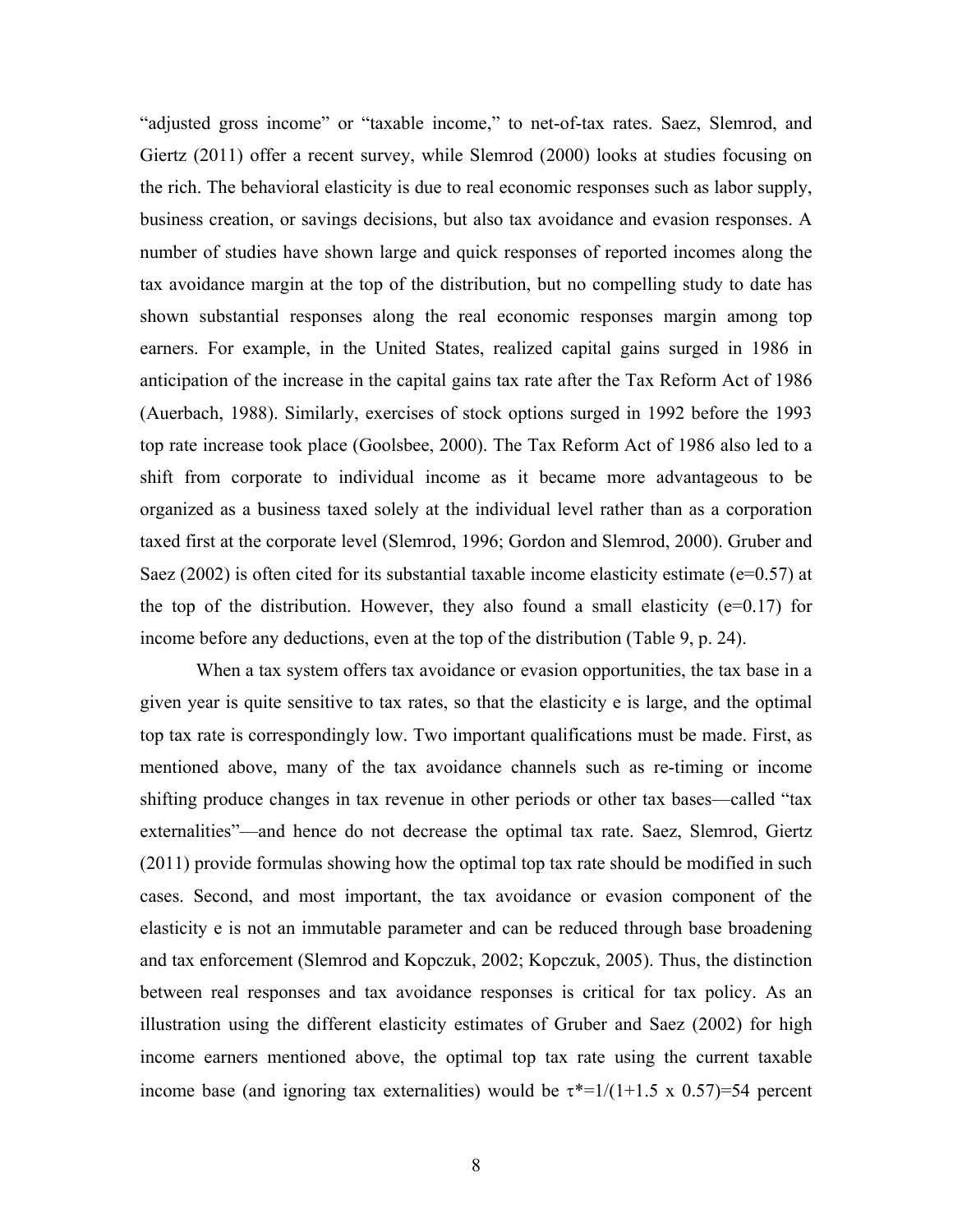while the optimal top tax rate using a broader income base with no deductions would be  $\tau^*=1/(1+1.5 \times 0.17)=80$  percent. Taking as fixed state and payroll tax rates, such rates correspond to top federal income tax rates equal to 48 and 76 percent, respectively. Although considerable uncertainty remains in the estimation of the long-run behavioral responses to top tax rates (Saez, Slemrod, Giertz, 2011), the elasticity  $e=0.57$  is a conservative upper bound estimate of the distortion of top U.S. tax rates. Therefore, the case for higher rates at the top appears robust in the context of this model.

#### *Link with the Zero Top Rate Result*

Formally,  $z_m/z^*$  reaches 1 when  $z^*$  reaches the level of income of the single highest income earner, in which case  $a=z_m/(z_m-z^*)$  is infinite and indeed  $\tau^*=1/(1+a e)=0$ , which is the famous zero top rate result first demonstrated by Sadka (1976) and Seade (1977). However, notice that this result applies only to the very top income earner; its lack of wider applicability can be verified empirically using tax data.<sup>10</sup> If one makes the reasonable assumption that the level of top earnings is not known in advance, and instead consider having potential earnings drawn randomly from an underlying Pareto distribution then (as we show in the Appendix available on-line with this paper at <http://e-jep.org>), with the budget constraint satisfied in expectation, the formula,  $\tau^*=1/(1+a e)$ , remains the natural optimum tax rate. This finding implies that the zero top rate result and its corollary that marginal tax rates should decline at the top have no policy relevance, a view that we believe is widely shared among public finance economists.<sup>11</sup>

#### *Should Marginal Tax Rates Rise with Income?*

1

<sup>&</sup>lt;sup>10</sup> If, for example, the second highest income is only one-half of the highest earner then  $z_m/z^*=2$  (and hence a=2) when  $z^*$  is just above the second highest earner so that convergence of  $z_m/z^*$  to one really happens only between the top and second highest earner. The IRS publishes statistics on the top 400 taxpayers (IRS, 2009b). In 2007, the threshold to be a top 400 taxpayer was \$138.8m and the average income of top 400 taxpayers was \$344.8m so that  $a=1.67$  at  $z^*$ =\$138.8m, very close to the value of 1.5 at the top percentile threshold, and still very far from the infinite value it takes at the very top income.

 $11$  With a known finite distribution, the marginal tax rate at the top is zero, but the average tax rate between the highest and second highest earners is so large that highest earner gets no additional utility from being more productive than the next highest earner.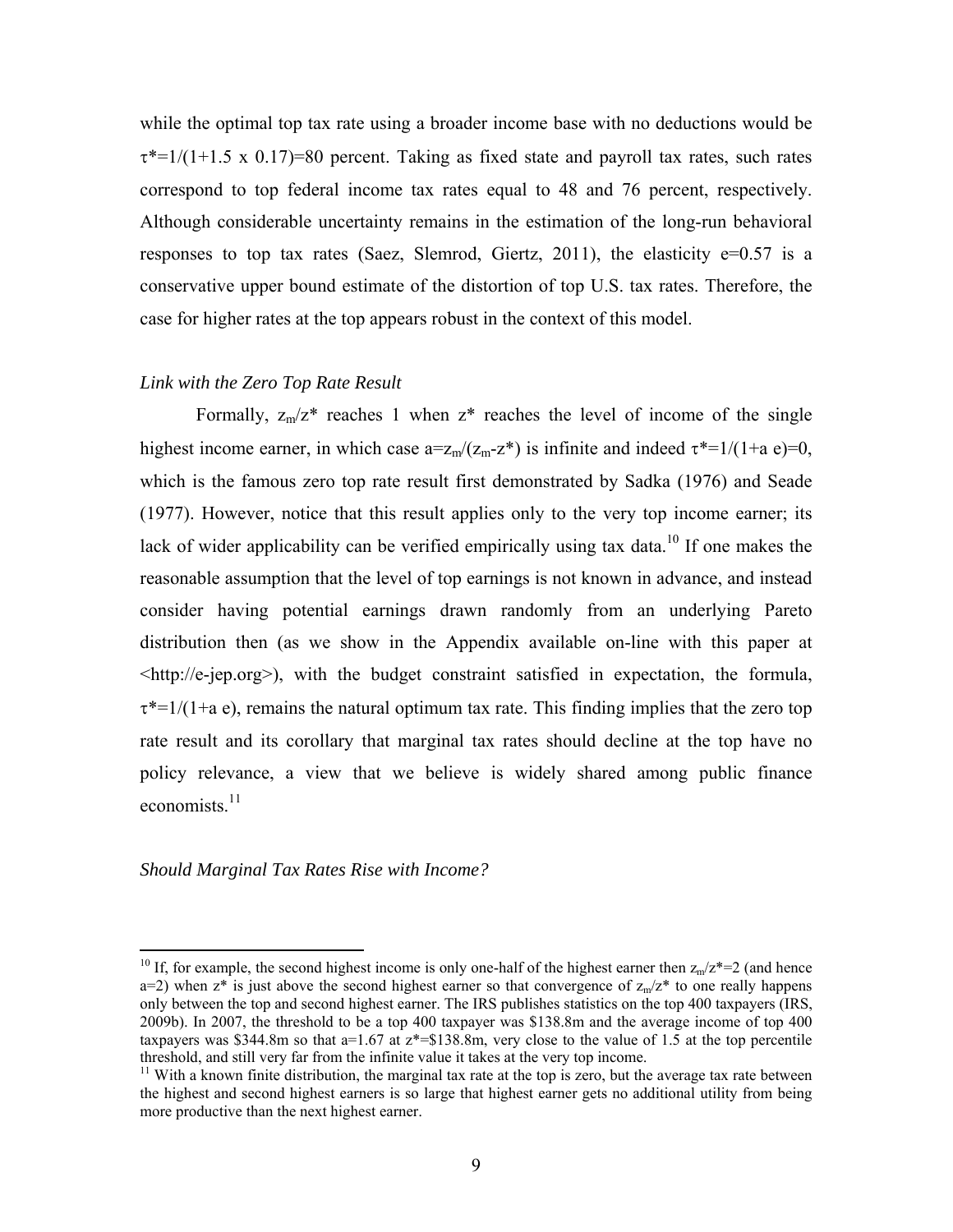Assuming away income effects on labor supply, the optimal marginal tax rate formula at any income level (applying to the combination of all taxes) takes a form that can be expressed directly as a function of the income distribution as follows (Diamond, 1998):

### $T'(z)=[1-G(z)]/[1-G(z)+\alpha(z) e(z)]$

where  $e(z)$  is the elasticity of incomes with respect to the net-of-tax rate at income level z, G(z) is the average social marginal welfare weight across individuals with income above z, and  $\alpha(z)=(zh(z))/(1-H(z))$  with h(z) the density of taxpayers at income level z and H(z) the fraction of individuals with income below z.<sup>12</sup> The expression  $\alpha(z)$  reflects the ratio of the total income of those affected by the marginal tax rate at z relative to the numbers of people at higher income levels. A derivation of the optimal formula is presented in an appendix available with this paper at <http://e-jep.org>.

For Pareto distributions,  $\alpha(z)$  is constant and equal to the Pareto parameter. However, the empirical U.S. income distribution is not a Pareto distribution at lower income levels. The  $\alpha(z)$  term is depicted in dotted line on Figure 2 for the empirical 2005 U.S. income distribution. It is inversely U-shaped, reaching a maximum of 2.17 at z=\$135,000, then decreasing and staying approximately constant around 1.5 above  $z=$ \$400,000. Because social welfare weights are lower for higher incomes,  $G(z)$  decreases with z. Therefore, assuming a constant elasticity e across income groups, the formula implies that the optimal marginal tax rates should increase with income in the upper part of the distribution. This result was theoretically established by Diamond (1998) and confirmed by all subsequent simulations which use a Pareto distribution at the top as in Saez (2001) or Mankiw et al. (2009). Quantitatively, this increase is substantial. For example, assuming again an elasticity  $e=.25$ , and that  $G(z)=0.5$  at  $z=\$100,000$ corresponding to the top decile threshold where  $\alpha = 2.05$ , we would have T'=49 percent at this income, well below the value of 73 percent for the top percentile as calculated above.

 As discussed above, in the current tax system with many tax avoidance opportunities at the higher end, the elasticity e is likely to be higher for top earners than

 $\overline{a}$ 

<sup>&</sup>lt;sup>12</sup> Technically, Saez (2001) shows that  $h(z)$  is the density of incomes when the nonlinear tax system is linearized at z. Saez (2001) also shows that a similar but more complex formula can be obtained with income effects that is quantitatively close.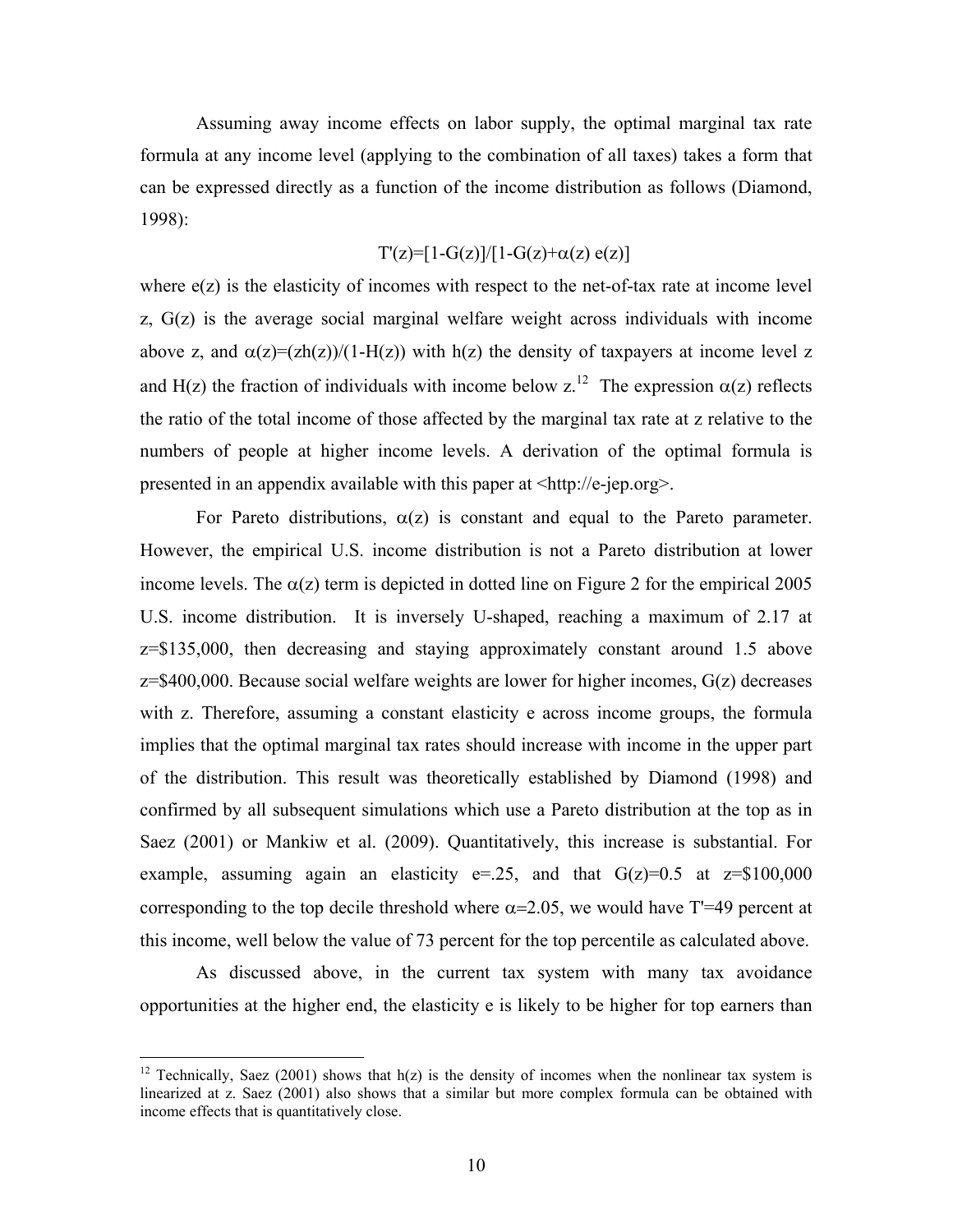for middle incomes, possibly leading to decreasing marginal tax rates at the top (Gruber and Saez, 2002). However, the natural policy response should be to close tax avoidance opportunities, in which case the assumption of constant elasticities might be a reasonable benchmark.

#### *Additional considerations*

To some readers, proposing marginal income tax rates on the top percentile of earners, along with a broadened tax base, in a range from 48 to 76 percent may seem implausibly high. One way to judge how seriously to take such numbers is to consider whether elements left out in the derivation push for a significantly different answer. Two key omitted elements are the presence of capital income and a longer-run dynamic perspective.

Does the presence of capital income mean that earnings should be taxed significantly differently? When we discuss taxation of capital income in a later section, we note that the ability to convert some labor income into capital income is a reason for limiting the difference between tax rates on the two types of income—that is, an argument against not taxing capital income. Plausibly, it is also an argument for a somewhat lower labor income tax, assuming that labor income should be taxed more heavily than capital income.

Perhaps most critically, does an estimate based on a single period model still apply when recognizing that people earn and pay income taxes year after year? First, earlier decisions such as education and career choices affect later earnings opportunities. It is conceivable that a more progressive tax system could reduce incentives to accumulate human capital in the first place. The logic of the equity-efficiency trade-off would still carry through, but the elasticity e should reflect not only short-run labor supply responses but also long-run responses through education and career choices. While there is a sizable multi-period optimal tax literature using life-cycle models and generating insights, we unfortunately have little compelling empirical evidence to assess whether taxes affect earnings though those long-run channels.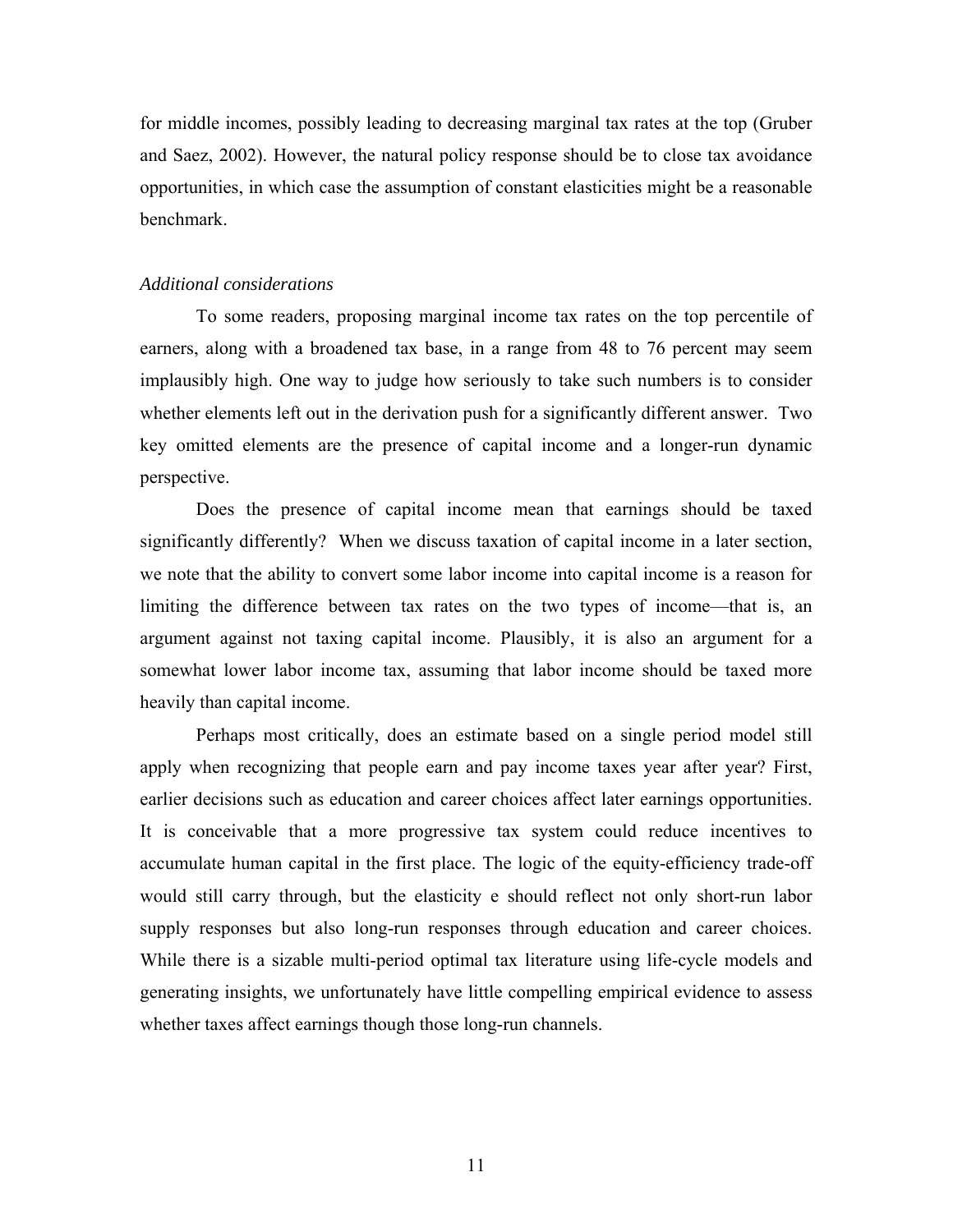Second, there is significant uncertainty in future earnings. Such uncertainty gives an insurance role for earnings taxation and, as we shall see, also has consequences for the taxation of savings.<sup>13</sup> However, the applicability of results for policy seems unclear to us.

# **Recommendation 2: Tax (and transfer) policy toward low earners should include subsidization of earnings and should phase out the subsidization at a relatively high rate.**

Transfers are naturally integrated with taxes in an optimal tax problem. Such transfers often take the general form of a maximum benefit for those with no income, which is phased-out at high rates as earnings increase. For example, in the United States, TANF (Temporary Aid to Needy Families) and SNAP (Supplemental Nutrition Assistance Program, formerly known as Food Stamps) operate in this way. A growing fraction of means-tested transfers is now administered through refundable tax credits such as the EITC (Earned Income Tax Credit) or the Child Tax Credit. Such programs are typically first phased-in and then phased-out with earnings so that benefits are concentrated on low income working families instead of those with no earnings. Many studies have found compelling evidence of substantial labor supply responses to transfers along the extensive margin of whether or not to work. For example, the EITC expansions have encouraged labor force participation of U.S. single mothers (Meyer, 2010). However, there is much less compelling evidence of behavioral responses along the intensive margin—that is, hours of work on the job—for lower income earners. As we shall see, these facts play a critical role in the optimal profile of transfers.

#### *Intensive Elasticities*

1

In the Mirrlees (1971) model, behavioral responses take place only through the intensive margin of the number of hours worked. In that context, it is optimal to provide income to those with no earnings, which is then phased out with earnings, possibly at a

<sup>&</sup>lt;sup>13</sup> The "new dynamic public finance" analyzes such settings using mechanism design. The new dynamic public finance has made recent progress on the optimal labor income taxation in the dynamic context. See Farhi and Werning (2010b) and Golosov, Troshkin, and Tsyvinski (2009).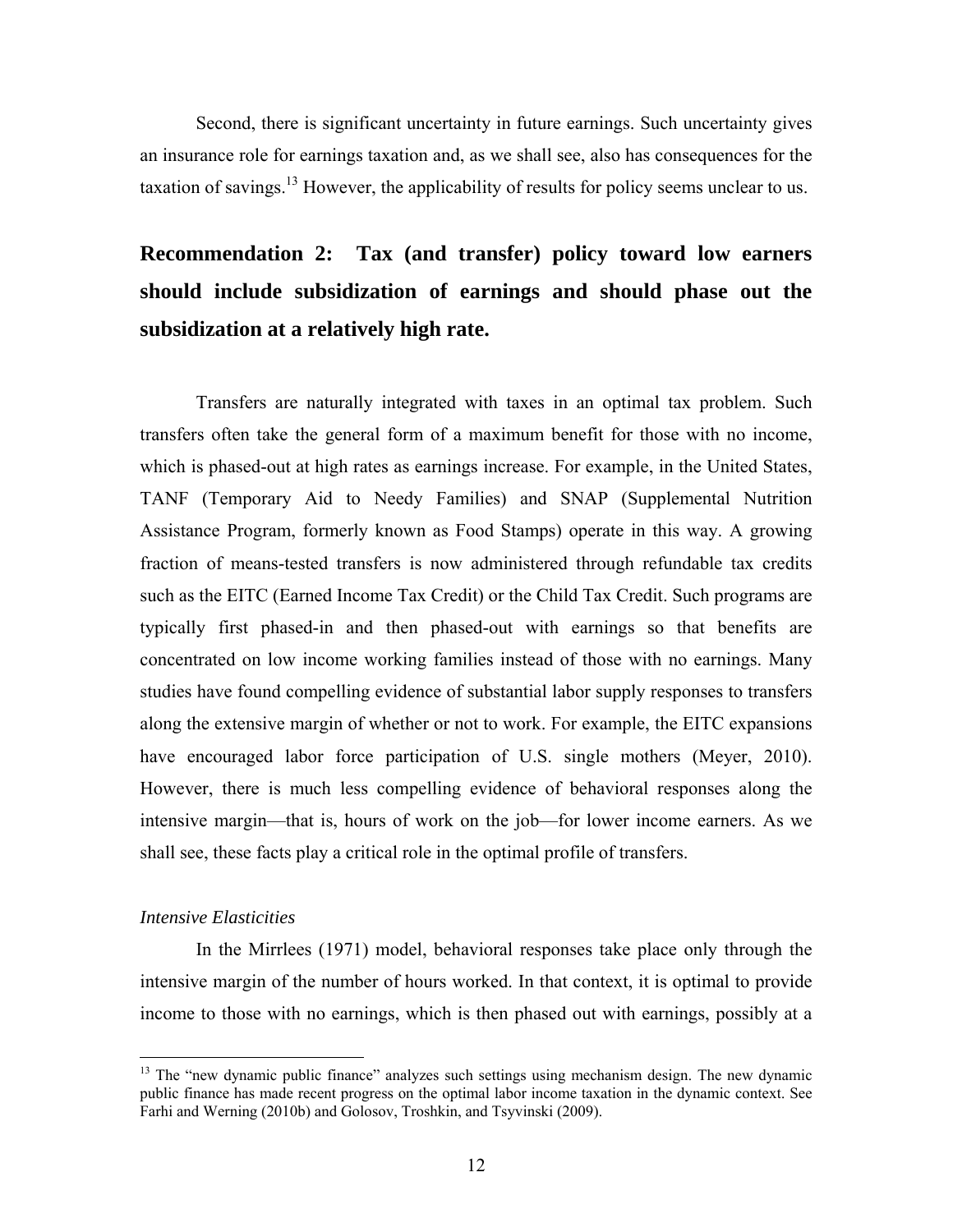high rate—which acts as an implicit tax (see the on-line appendix with this paper at  $\lt$ http://e-jep.org> for a derivation). The intuition is that a high phase-out rate allows the government to target transfers to the most disadvantaged families. A high phase-out rate does reduce earnings for low income families, because they reduce hours worked. However, because earnings of those in the phase-out are small to start with, this elasticity applies to a low income base. Therefore, increasing the maximum benefit (to those with no earnings) and increasing the phase-out rate is desirable for redistribution and the behavioral responses create modest fiscal costs relative to the redistributive gains, as long as the phase-out rate is not too high. Hence, the Mirrlees model of optimal income taxation generates traditional welfare where benefits are concentrated on non-earners with high phase-out rates on low-income workers.

#### *Extensive Elasticities*

However, the optimality of traditional welfare with a high phase-out rate depends critically on the absence of labor supply responses along the extensive margin, that is, whether or not to work. If labor supply responses are concentrated along the extensive margin, then it is optimal to give higher transfers to low income workers than nonworkers, which amounts to a negative phase-out rate, as with the current Earned Income Tax Credit (Diamond, 1980; Saez, 2002a).

 To see this, suppose the government starts from a transfer scheme with a positive phase-out rate—that is, the transfer is gradually reduced as earned income rises—and introduces a small additional in-work benefit for low-income workers. Ignoring behavioral responses, such a reform is desirable if the government values redistribution to low income earners. If behavioral responses are solely along the extensive margin, this reform induces some non-workers to start working to take advantage of the in-work benefit. However, because we start from a situation with a positive phase-out rate, this behavioral response increases tax revenue as low income workers still end up receiving a smaller transfer than non-workers. Hence, with the availability of a desirable redistribution and a gain in revenue from the behavioral response, a positive phase-out rate is not optimal (we provide a more detailed graphical derivation in the on-line appendix.)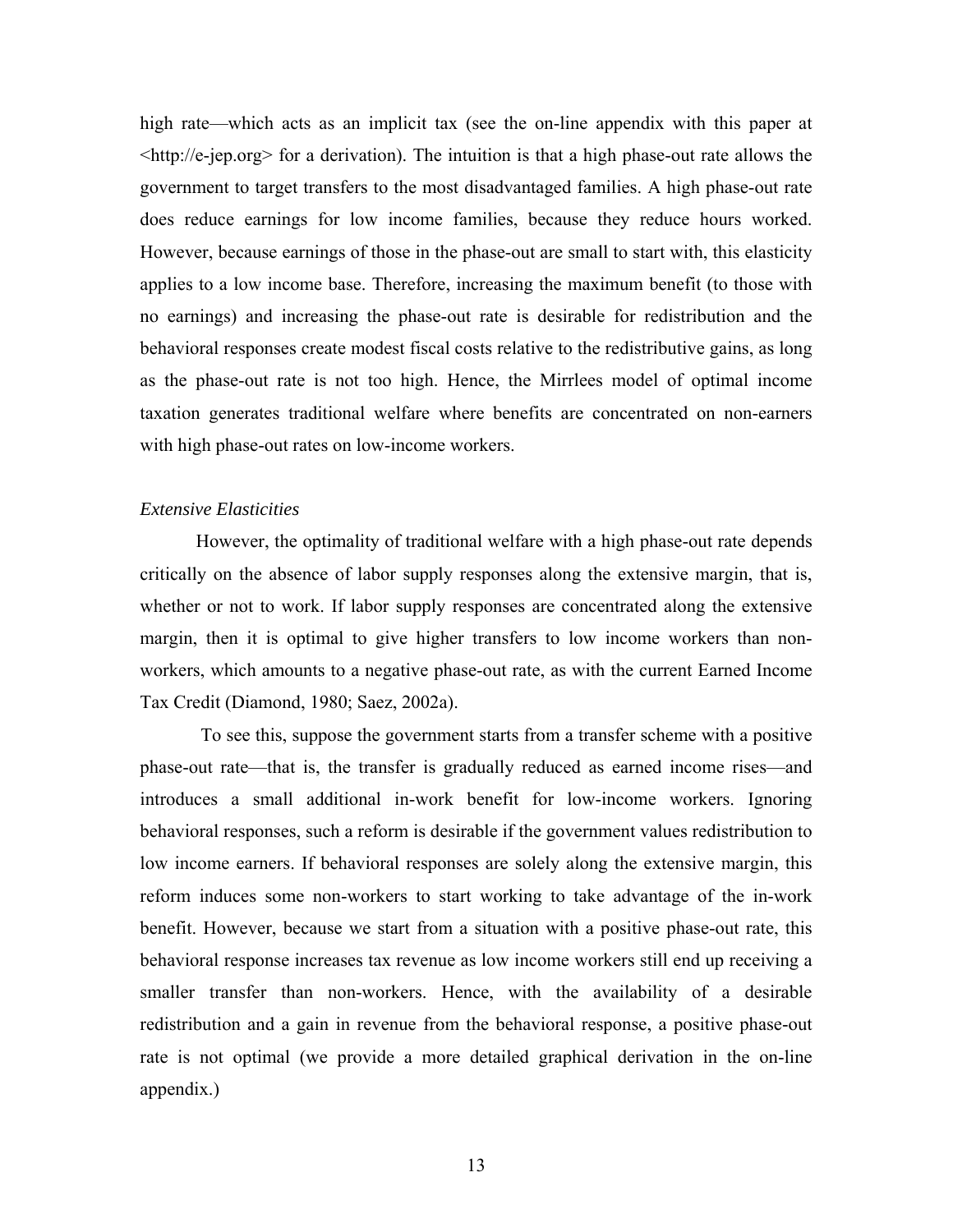In practice, both extensive and intensive elasticities are present. An intensive margin response would induce slightly higher earners to reduce labor supply to take advantage of the in-work benefit, reducing tax revenue. Therefore, the government has to trade-off the two effects. If, as empirical studies show, the extensive elasticity of choosing whether to participate in the labor market is large for those with low incomes relative to the intensive elasticity of choosing how many hours to work, initially low (or even negative) phase-out rates combined with high positive phase-out rates further up the distribution would be the optimal profile.

 In recent decades in most high-income countries, a concern arose that traditional welfare programs overly discouraged work and there has been a marked shift toward lowering the marginal tax rate at the bottom through a combination of: a) introduction and then expansion of in-work benefits such as the Earned Income Tax Credit in the United States; b) reduction of the statutory phase-out rates in transfer programs for earned income as under the U.S. welfare reform; and c) reduction of payroll taxes for low income earners as in the recent U.S. Making Work Pay credit. Those reforms are consistent with the logic of optimal taxation we have outlined, as they both encourage labor force participation and provide transfers to low income workers seen as a deserving group.

### **Recommendation 3: Capital income should be taxed.**

With the standard model for static labor supply decisions, the simplicity of a oneperiod model and the extensive empirical literature on labor supply elasticities, it is possible to provide useful quantitative analysis of optimal marginal tax rates. In contrast, the literature on saving behavior sees a wide variety of basic behaviors, more widely varying elasticity estimates, and a complexity that comes from the importance of the future for decisions affected by capital income taxation. Thus, we limit our discussion to a single qualitative recommendation: capital income should be subject to significant taxation. This conclusion is important in light of repeated calls for not taxing capital income.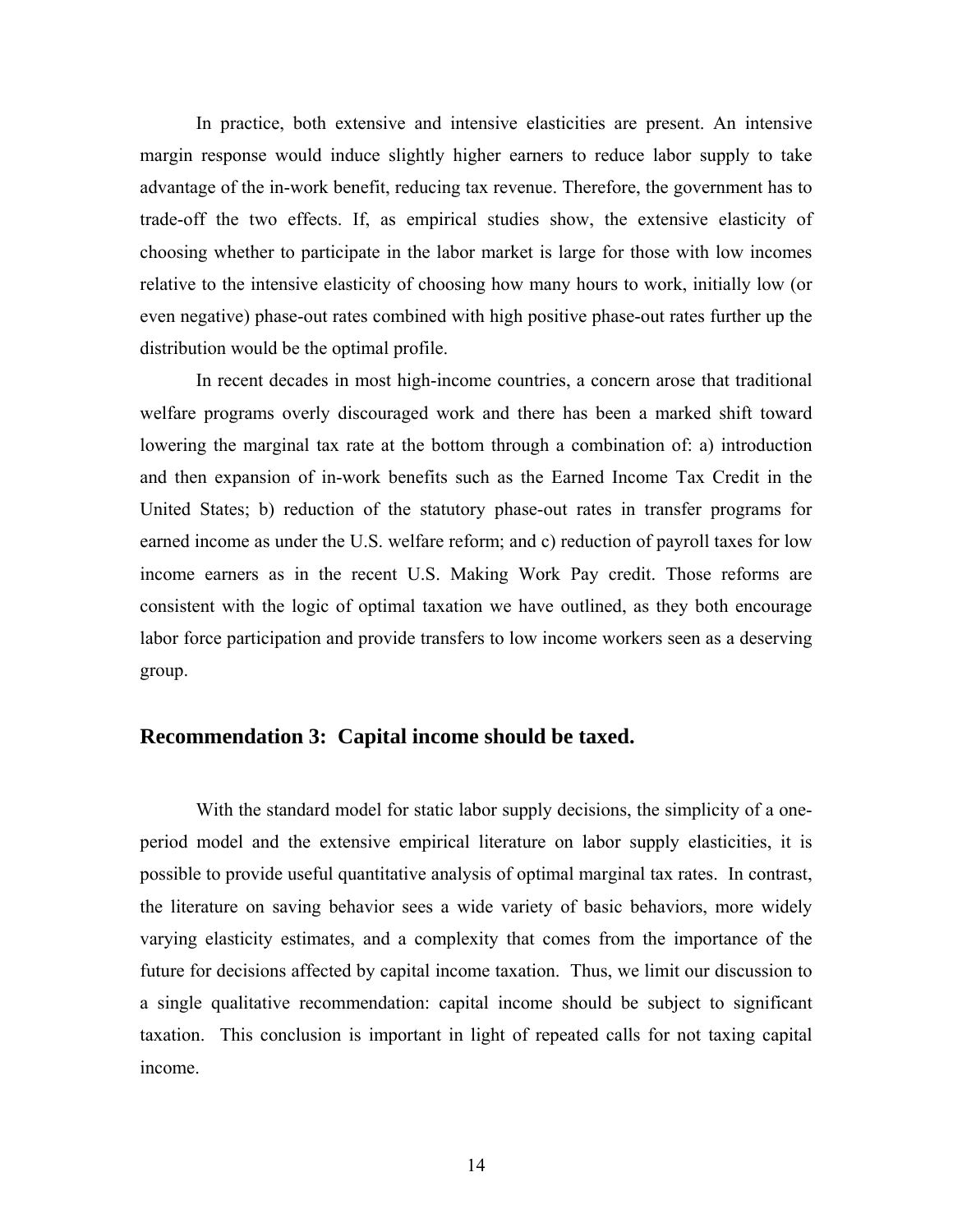Academic arguments against capital income taxation typically draw on one or both of two theoretical analyses: (1) the theorem that the optimum has no asymptotic long-run taxation of capital income in Chamley (1986) and Judd (1985); and (2) the theorem that the optimum has no taxation of capital income in Atkinson and Stiglitz  $(1976)$ <sup>14</sup> For lengthier discussion of these arguments, see Banks and Diamond (2010). We address each of these in turn. We then address four arguments for positive taxation of capital income: the difficulty of distinguishing between capital and labor incomes, the positive correlation between earnings opportunities and savings propensities, the role of capital income taxes in easing the tax burden on those who are borrowing constrained, and the role of discouraging savings in encouraging later labor supply in the presence on uncertain future wage rates.

#### *Chamley and Judd*

1

In the models analyzed in Chamley (1986) and Judd (1985), with infinitely-lived agents, an asymptotically zero tax on capital income is optimal. In order to appreciate the relevance of this result for policy purposes, one needs to understand the logic of the result, and particularly its robustness to key assumptions. As pointed out in Judd (1999), the logic for the result is straightforward. A constant capital income tax rate creates a growing tax wedge between current consumption and future consumption as the horizon grows. With interest rate r and no capital income taxes, a dollar today is worth  $(1+r)^T$ after T years. If an investor is subject to an annual tax at rate  $\tau$  on capital income, then the investor can convert one unit of consumption today into only  $((1+(1-\tau)r)^T$  units after T years. Hence, the tax wedge  $1-(1+(1-\tau)r)^T/(1+r)^T$  grows with T.<sup>15</sup> For example, with

<sup>&</sup>lt;sup>14</sup> The aggregate efficiency theorem in Diamond and Mirrlees (1971) is sometimes cited as support for not taxing capital income. Taxes on transactions between households and firms (that do not vary with the particular firm) do not interfere with production efficiency. While taxing all capital income of households will generally change the level of savings, and so investment, it does not move the economy inside the production possibility frontier. Thus, the aggregate efficiency theorem, that the optimum is on the production frontier, has *no* direct implications relative to taxing the capital income of households.<sup>15</sup> While interest income and dividends are taxed in this compounding way, the same is not true for capital

gains that are taxed on a realization basis. Nor is it true for tax-favored retirement saving, such as IRA or 401(k) accounts.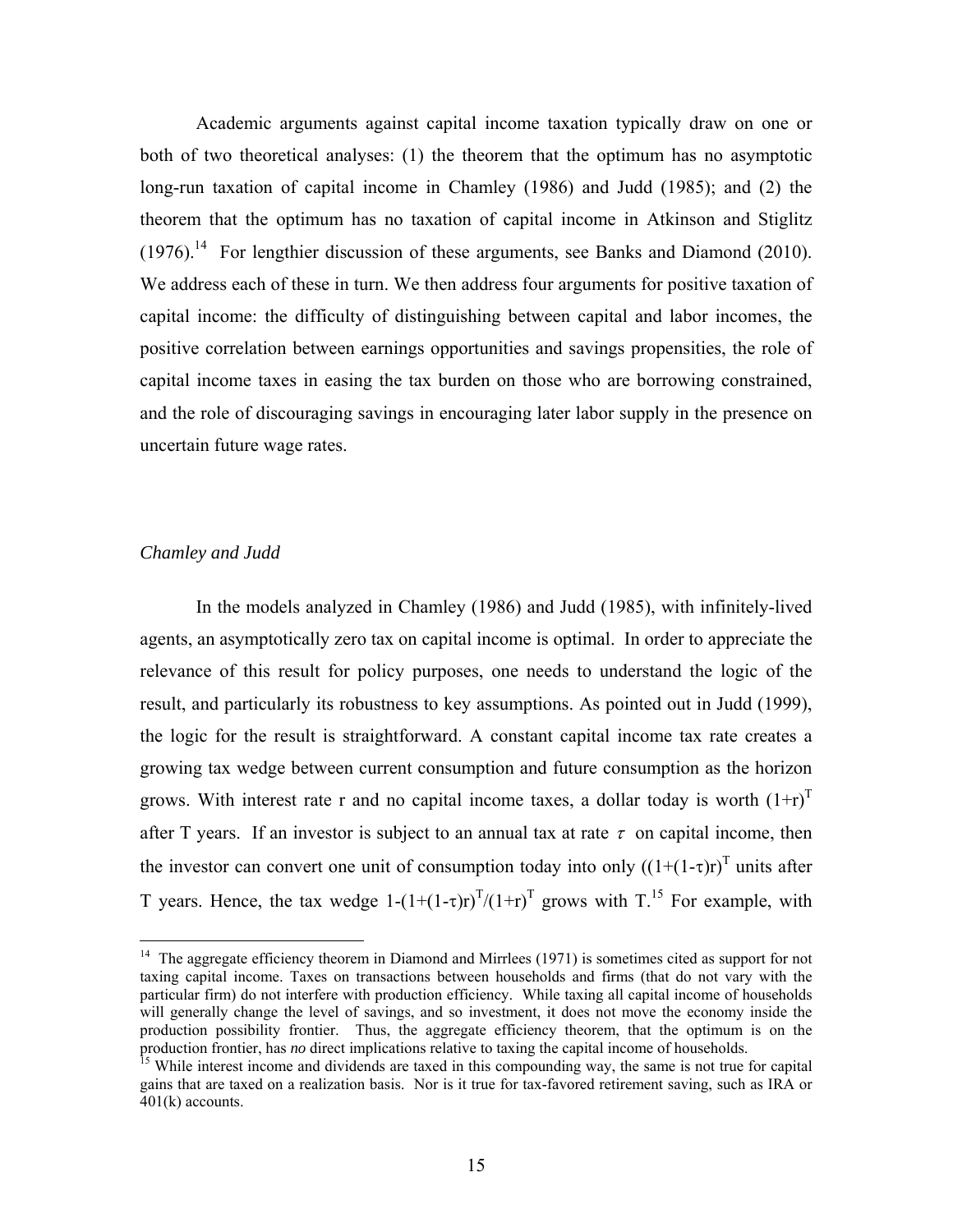$r=0.05$  and  $\tau=30$  percent, the tax wedge is a modest 13.4 percent when T=10 but is a substantial 43.8 percent when T=40. In order to avoid tax compounding that grows without limit as the horizon extends, the optimal average rate must go to zero, although no individual tax rate needs to be zero.

Therefore, the result relies critically on the assumption that individuals make consistent rational decisions about savings behavior across very long horizons, as in the standard intertemporal model. When agents have long horizons, modeling their current decision-making using an infinite horizon model can be mathematically more tractable while doing little violence to conclusions that relate to current behavior. In contrast, substituting an infinite-horizon decision maker for a sequence of finite-horizon decision makers can make a large difference in the asymptotic position of the economy. In an overlapping generations model with no bequests and so no dynastic linkage, the optimal capital income tax is generally not zero, even in the long-run (Diamond, 1973; Atkinson and Sandmo, 1980). Thus, the strong asymptotic zero tax result of Chamley and Judd requires that rational intertemporal decision making not only holds for entire lifetimes, but extends across dynasties. Both assumptions have been heavily challenged in the empirical literature.

First, the recent behavioral economics literature has cast much doubt on the standard model of intertemporal decision making for a significant fraction of the population. A growing body of empirical work shows that savings decisions are heavily influenced by psychological elements (such as self-control) or minor transaction costs (like the default effects in employer-sponsored  $401(k)$  plans).

Second, empirical analyses of gifts and bequests, while clearly showing concerns about heirs, are not supportive of the rigorous version of the dynasty model required for the Chamley-Judd result. People leave bequests for many reasons: unintended bequests due to lack of annuitization or love of wealth accumulation per se, intended bequests arising out of bargaining with heirs, "warm glow" preferences, or altruism. The optimal tax treatment of bequests depends heavily on the mechanism behind bequests (Cremer and Pestieau, 2004, provide a survey). For example, unintended bequests should be taxed heavily because they do not affect donors and inheritances induce donees to work less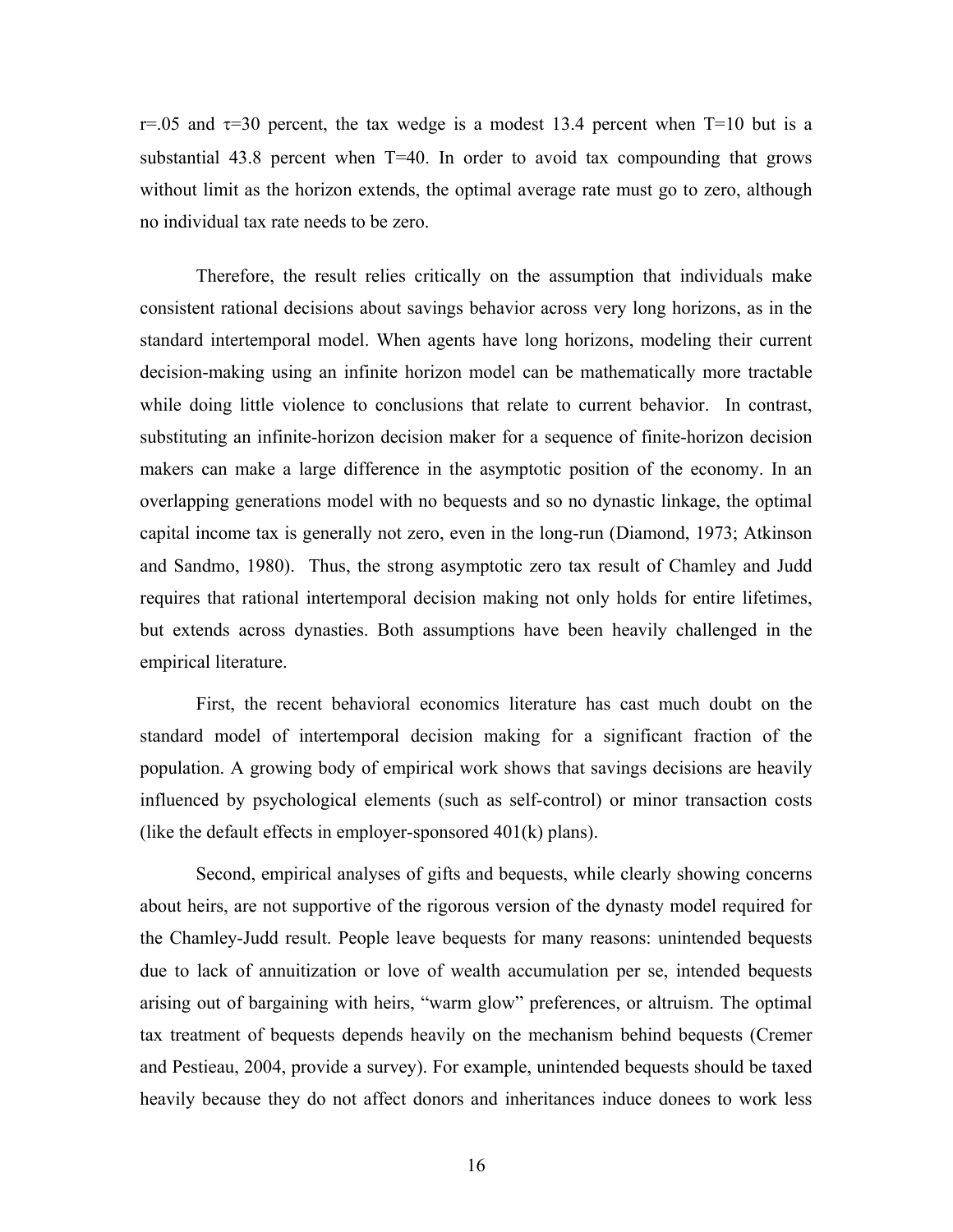through income effects. In contrast, if bequests are altruistic and the social planner takes into account both parents' and kids' welfare (as opposed to parents' only in the traditional dynastic model), then it can be desirable to subsidize bequests, especially among the poor (Farhi and Werning, 2010a). The dynastic model reflects special forms of both altruism and the social welfare function and hence likely captures only one aspect of bequest behavior.

Rejecting the policy relevance of the zero taxation result does not remove the relevance of the compounding of capital income taxes noted above. This concern adds support to the case for tax-favored retirement savings accounts coming from concern of inadequate savings by some (because saving for retirement involves long horizons). Conversely, the presence of such accounts supports higher taxation of capital income than without such a savings option.

Another straightforward conclusion coming out of the Chamley-Judd model is that it is better to tax existing wealth rather than future capital income, because a tax on current wealth is lump-sum, while a tax on future capital income distorts intertemporal choices. While the asymptotic zero capital income tax result has drawn great attention, the initial result is largely ignored for policy purposes, although the same perspective, clearly stated in the literature, lies behind arguments for switching from income taxation to consumption taxation in overlapping generation models as a way to transfer wealth away from older cohorts at the time of tax implementation with little in the way of distorting incentives (Auerbach, Kotlikoff, and Skinner, 1983). However, taxing initial wealth as much as the available tax tools allow (whether as a wealth tax or a capital income tax) strains the relevance of the assumption that the government is committed to a policy that this taxation of wealth will not be repeated. While introducing a value-added tax is not likely to have such an effect, without a credible commitment (which may not be possible), confiscatory wealth taxation would adversely affect saving behavior and have serious efficiency costs because of concerns that such taxation will return. In short, we do not believe that the modeling assumptions behind the Chamley and Judd results are strong enough to support drawing policy lessons about the appropriate taxation of capital.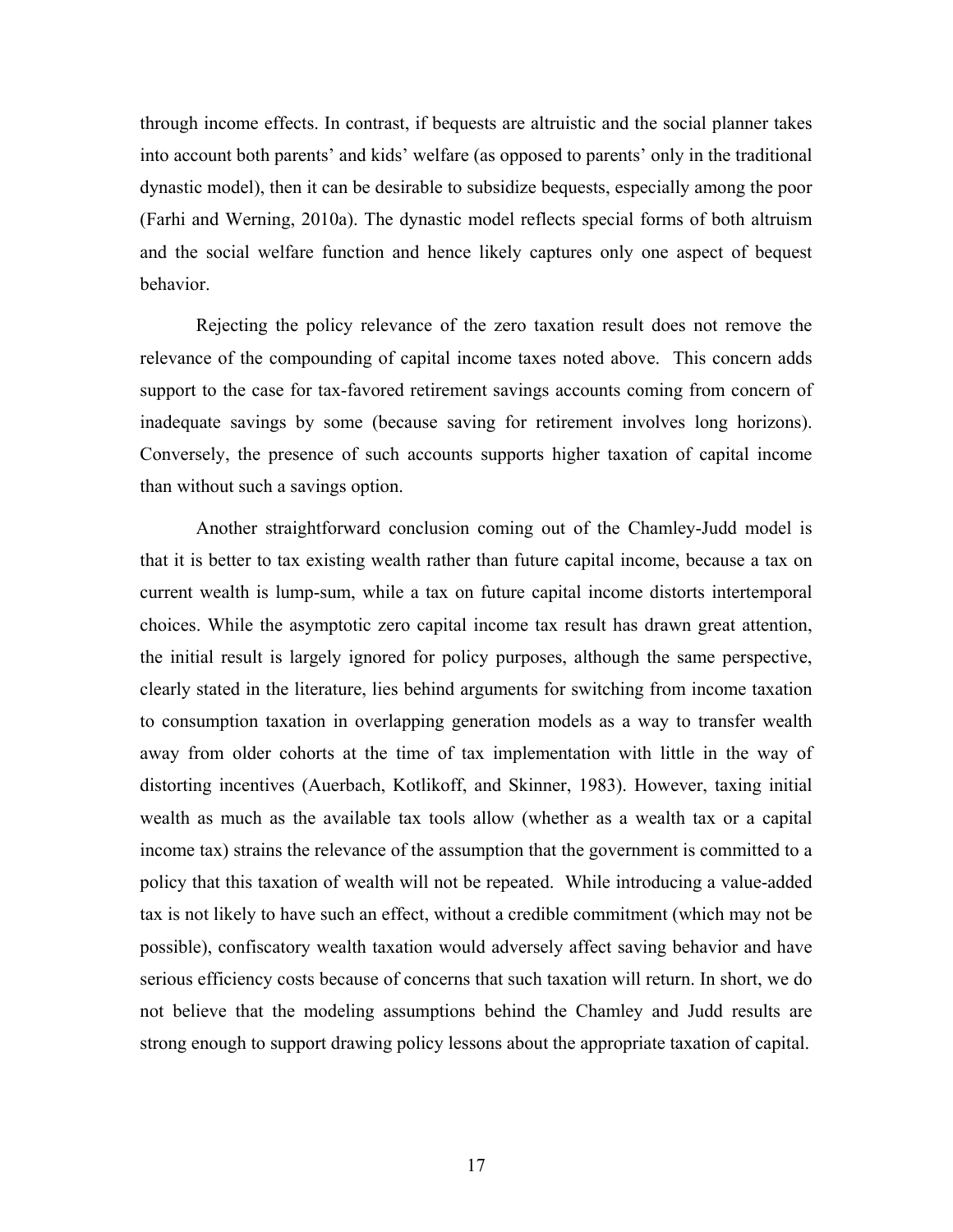#### *Atkinson and Stiglitz*

 $\overline{a}$ 

In a two-period model with one period of work, the Atkinson-Stiglitz theorem (1976) states that when the available tax tools include nonlinear earnings taxes, differential taxation of first- and second-period consumption is not optimal if two key conditions are satisfied: 1) all consumers have preferences that are separable between consumption and labor; and 2) all consumers have the same sub-utility function of consumption. The underlying logic behind the result starts with the observation that the incentive to earn comes from the utility achievable from consumption purchases with after-tax earnings. With separable preferences and the same subutilities for everyone, differential consumption taxation can not accomplish any distinction among those with different earnings abilities beyond what is already accomplishable by the earnings tax, but would have an added efficiency cost from distorting spending choices. Thus the use of distorting taxes on consumption is a more costly way of providing the incentives for the "optimal" earnings pattern in equilibrium.<sup>16</sup> In this two-period model, differential consumption taxation is the same thing as capital taxation.

While the Atkinson-Stiglitz theorem requires an absence of a systematic pattern between earnings abilities and savings propensities, there appears to be a positive correlation between labor skill level (wage rate) and savings propensities. With this plausible assumption, implying that those with higher earnings abilities save more out of any given income, then taxation of saving helps with the equity-efficiency tradeoff by being a source of indirect evidence about who has higher earnings abilities and thus contributes to more efficient redistributive taxation (Saez, 2002b).<sup>17</sup>

<sup>&</sup>lt;sup>16</sup> Laroque (2005) and Kaplow (2006) provide an elegant and straightforward proof of this point. They show that one can always move to a system of non-distorting consumer taxes coupled with an appropriate modification of the earned income tax and generate more government revenue while leaving every consumer with the same utility and the same labor supply.

<sup>&</sup>lt;sup>17</sup> Banks and Diamond (2010) review evidence on the relationship between savings and skill levels as well as psychological evidence on discount factors. Empirical studies of savings behavior mostly find that those with higher lifetime incomes do save more, but that the full pattern of savings requires considerable complexity in the underlying model (including uncertainties about earnings and medical expenses, asset tested programs, differential availability of savings vehicles, and bequest motives) to be consistent with the different aspects of savings at different ages. Thus the higher savings rates are consistent with the preference assumption of Saez (2002b), but not, by themselves, a basis for necessarily having the discount rate pattern that Saez assumes, since these other factors are also present. Golosov, Tsyvinski, and Weinzierl (2009) propose a calibration exercise.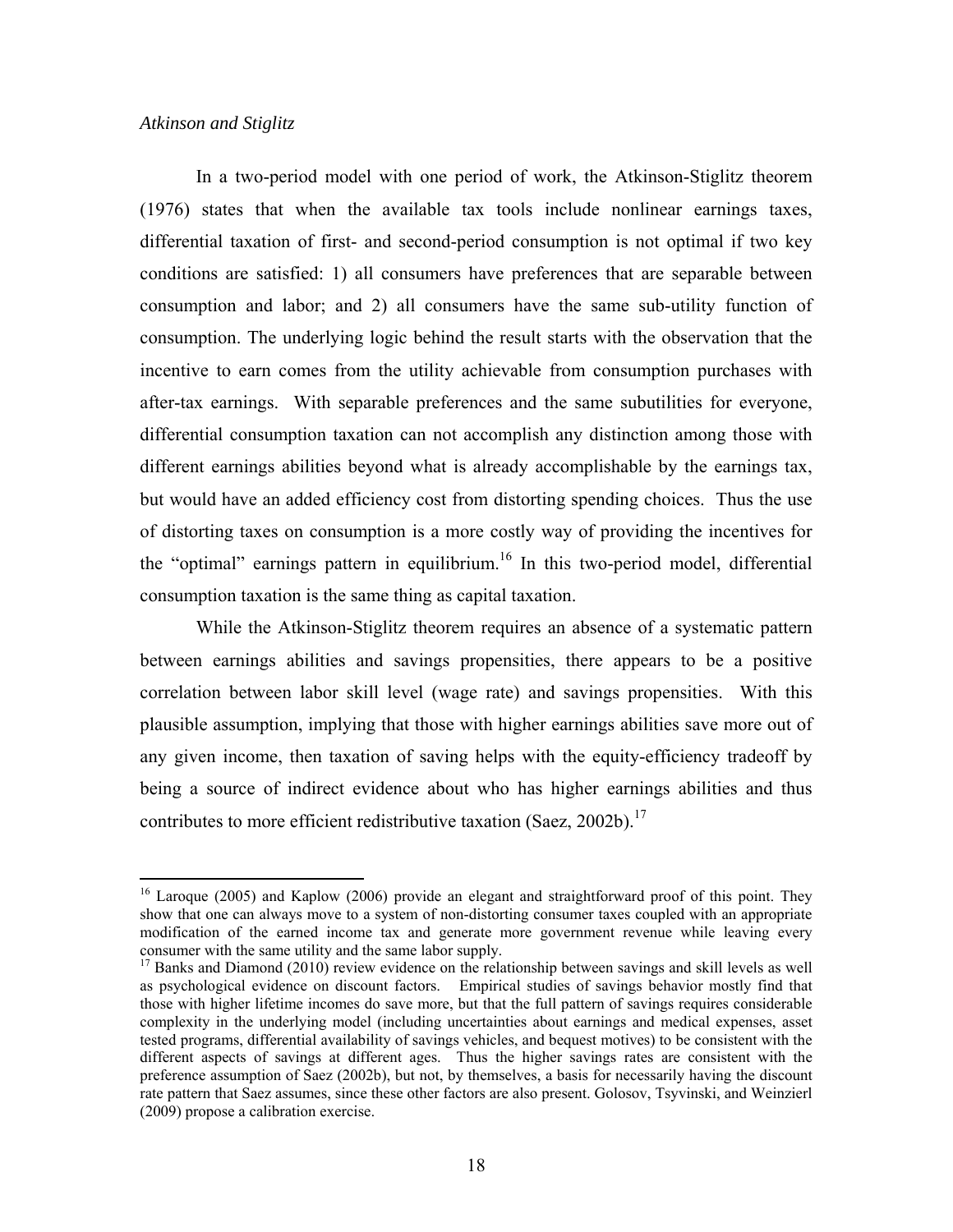The dimensionality of worker types (relative to tax tools) matters in models of capital income taxation. This point can be brought out by contrasting the analysis of the taxation of capital income in a model with two types of workers in Diamond (2003) with that in a model with four types of workers in Diamond and Spinnewijn (2010). Both papers use two-period models and assume additive preferences, with workers varying in both skill and discount factor. With two types, the high earner has no marginal taxes. In contrast, with more types of workers and diverse discount rates at each earnings level, optimality has taxation of savings of high earners and subsidization of savings of low earners. The underlying logic comes from the incentive compatibility constraints, since high discount types are more willing to work than low discount types given the same skill and savings taxes. Recognizing the relevance and importance of heterogeneity in preferences within and across earnings levels, we reject the direct policy relevance of the Atkinson-Stiglitz theorem.

#### *Distinguishing Between Capital and Labor Incomes*

A straightforward argument for taxing capital is that it is often difficult to distinguish between capital and labor incomes. For example, people spending time to manage their investment portfolios are converting labor time into anticipated capital income. In small businesses, profits arise both from the labor of owners and returns on assets so that, to some degree, individuals can convert labor income into capital income. For example, after the 1993 Finnish tax reform to a dual income tax with a lower rate on capital income, there were significant shifts of labor income to capital income among the self-employed (Pirttilä and Selin, 2011). In the United States, Gordon and MacKie-Mason (1995) and Gordon and Slemrod (2000) have found income shifting between the corporate tax base and the individual tax base driven by tax differentials. The existence of tax differentials between labor and capital also creates pressure to extend the most favorable tax treatment to a wider set of incomes. For example, in the United States, compensation of private equity and hedge fund managers in the form of a share of profits generated on behalf of clients is considered realized capital gains, although it is conceptually labor income.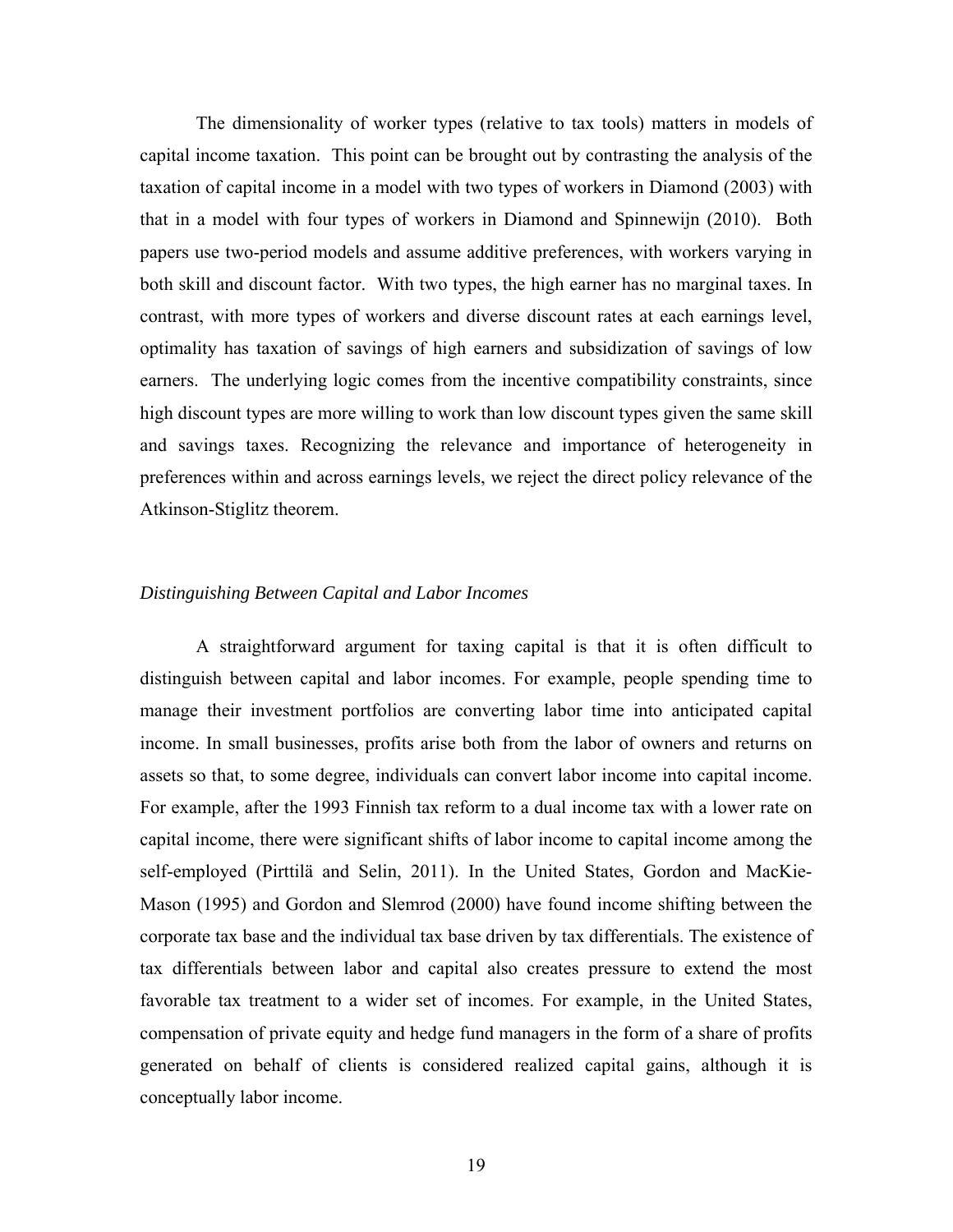The difficulties in telling apart labor and capital income are perhaps the strongest reason why governments would be reluctant to completely exempt capital income and tax only labor income. Christiansen and Tuomala (2008) examine a model with costly (but legal) conversion of labor income into capital income. Despite preferences that would result in a zero tax on capital income in the absence of the ability to shift income, they find a positive tax on capital income. Similarly, the Chamley-Judd result of zero capital income taxation does not hold in a model with an inability to distinguish between entrepreneurial labor income and capital income in the same basic model (Reis, 2007).

#### *Borrowing Constraints*

The models discussed above had perfect capital markets – including an absence of borrowing constraints.<sup>18</sup> But borrowing constraints are relevant for tax policy, providing another reason for positive capital income taxation. Since capital income taxes fall on those who are not borrowing constrained (because they have capital), raising revenue from a capital income tax allows for a lower earned income tax, including the tax on those who are so constrained – allowing for an efficiency gain when taxes are collected. For example, Aiyagari (1995) and Chamley (2001) consider borrowing constrained agents in an uncertainty setting in an infinitely-lived agent model and show that capital income taxation is desirable when consumption is positively correlated with savings.<sup>19</sup>

#### *Uncertain Future Earnings*

<u>.</u>

Uncertainty about future earnings opportunities is large and pervasive (Banks and Diamond, 2010). When some consumption decisions are taken before earnings uncertainties are resolved, the Atkinson and Stiglitz (1976) result does not hold and, in a two-period model, second-period consumption should be taxed at the margin relative to first-period consumption. The underlying logic of this result is that welfare is enhanced

 $18$  Zeldes (1989) shows that, contrary to the predictions of the consumption-smoothing model with no liquidity constraints, consumption paths track predictable changes in income for low wealth groups.

<sup>&</sup>lt;sup>19</sup> This correlation is always positive in the Aiyagari (1995) model with independent and identically distributed labor income, but Chamley (2001) shows that the correlation can be negative theoretically.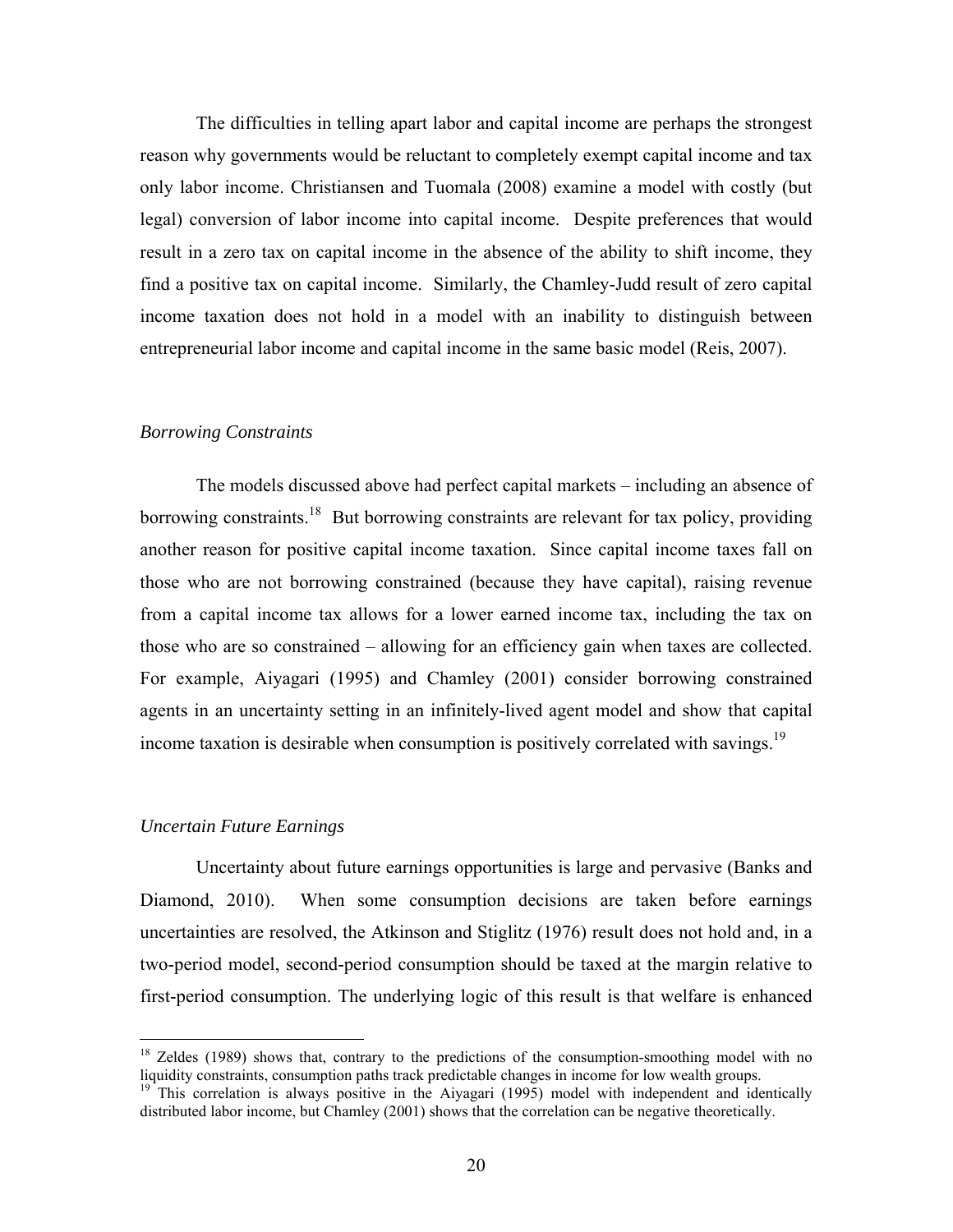by providing insurance about future earnings opportunities through the tax system. When leisure is a normal good, more savings, ceteris paribus, will tend to reduce work later on. Thus, discouraging savings enhances the ability to provide insurance against future poor labor market possibilities. The advantage of discouraging savings is present in models with longer time horizons as well. The extent of insurance is limited by moral hazard concerns.

The literature making this point has two strands. First, the optimal tax strand considers optimal linear taxation of capital income along with optimal nonlinear earnings taxes. Provided an individual's plan with less future work is accompanied by more savings, introducing such taxation raises welfare (Diamond and Mirrlees, 1982, 2000). A second strand commonly called "the new dynamic public finance" (Golosov, Kocherlakota, and Tsyvinski, 2003) has made uncertain future earnings opportunities a central concern, an element largely lacking in the optimal tax approach. It uses the mechanism design approach of social welfare optimization with the government controlling individual consumption and labor, subject to incentive compatibility constraints and aggregate resources. With additive preferences, a robust finding of this literature is the "Inverse Euler Equation," which implies that in the absence of restrictions, an individual would want to save more than called for by the socially optimal plan. To implement such an allocation one needs to have a "wedge" reflecting implicit marginal taxation of future consumption relative to earlier consumption, and so an implicit marginal tax on savings or capital income. In this way, making it less attractive for someone with higher future earnings skills to imitate someone with lower earnings skills improves the equity-efficiency tradeoff.  $20$ 

The mechanism design approach generates the allocation that is optimal, which is then supplemented by analysis of ways to implement such an optimum, sometimes using

 $20$  The "Inverse Euler Equation" is that the reciprocal (inverse) of the marginal utility of consumption is equal to the expectation of the reciprocal (inverse) of the future marginal utility of consumption—that is,  $1/u'(c_1) = E\{1/u'(c_2)\}\.$  In a certainty model, the Inverse Euler Equation and the familiar Euler

 $\overline{a}$ 

Equation are the same. However, with uncertainty, the marginal utility of present consumption is less than the expected marginal utility of future consumption when the Inverse Euler Equation holds. The Inverse Euler Condition comes from optimally balancing the incentives for today's work coming from additional compensation today and from anticipated changes in future resources as a consequence of today's additional earnings, because the inverse of marginal utility is the resource cost of increasing utility.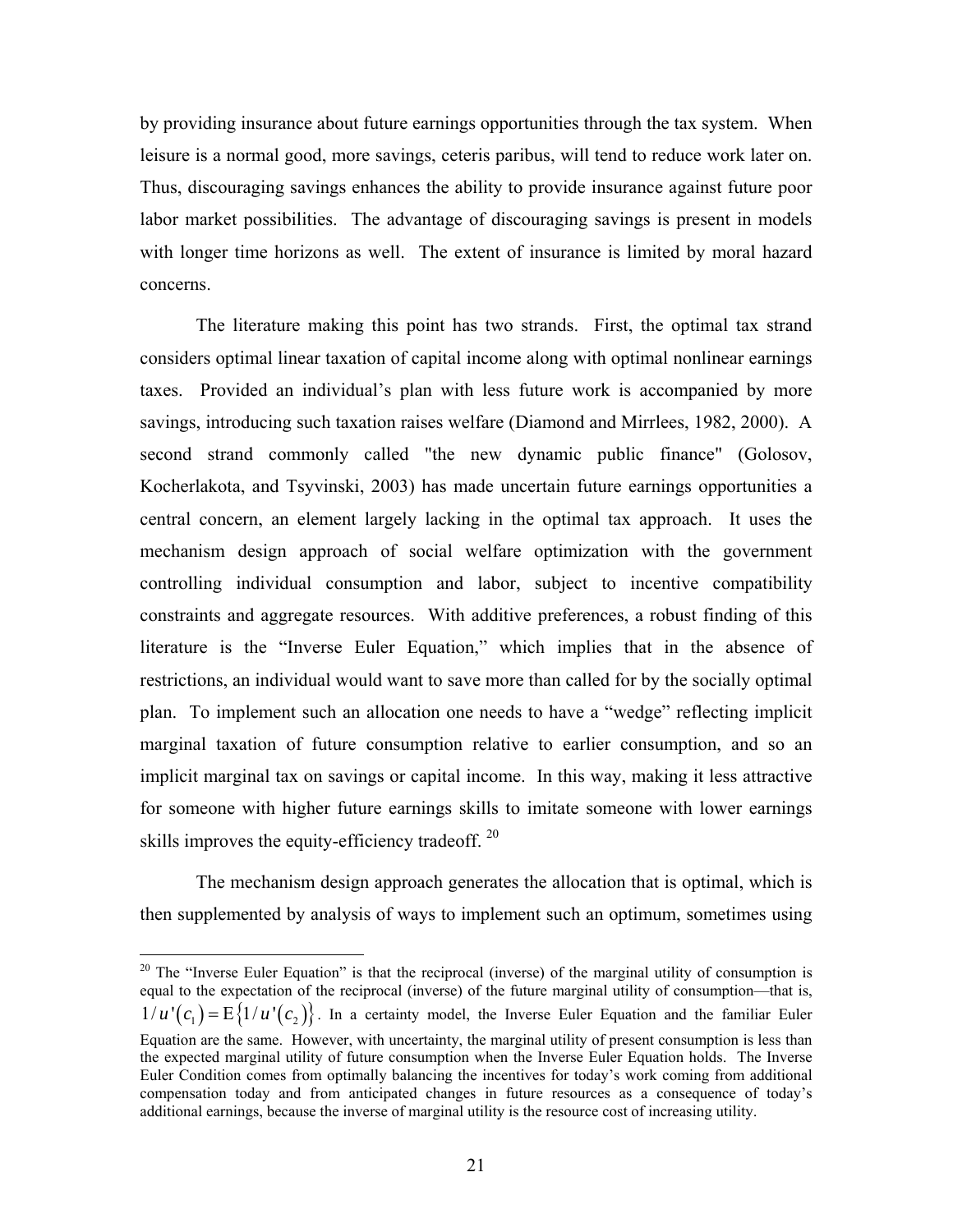familiar tax tools. For example, Diamond and Mirrlees (1982, 1986) implement this approach through the adjustment of retirement benefits as a function of the age at retirement in a setting where the alternatives are a particular job or no work at all and there is uncertainty about the ability to hold the job. Implicitly taxing both work and savings allows for more redistribution to those who should retire early by discouraging savings done in order to take advantage of an early retirement pension. The implicit tax comes from a benefit level that grows at less than an actuarially fair rate with continued work. Golosov and Tsyvinski (2006) study optimal disability insurance and recognize a role for an asset test, as is widespread in programs for the poor. However, in a manyperiod model with a rich stochastic dynamic pattern of wage rates, full implementation of a mechanism design optimum calls for a complex, sophisticated tax structure. When there can be alternative ways to implement a mechanism design optimum, without further research, it is not clear which approach sheds light on how to levy taxes in more realistic settings with limited tax tools. $^{21}$ 

The bottom line is that uncertain future earnings opportunities argue against zero taxation of capital income, as do savings preference heterogeneity, limited distinctions between capital and labor incomes, and borrowing constraints. It is true that these arguments are based on life-cycle analyses, and that the empirical literature finds that the life-cycle approach, while helpful, is limited in its success in explaining savings behavior. The belief that many people do not save enough for their own retirements often leads to policies to encourage savings, particularly retirement savings. The most widely employed method is some form of forced saving through mandatory contributions to a retirement systems. This is often complemented with a combination of taxing capital income and having tax-favored retirement savings (including some subsidies) targeted to those liable to save too little.

1

<sup>&</sup>lt;sup>21</sup> An example of a complex implementation is derived in Kocherlakota (2005). It calls for the taxes in any period to depend on the full history of earnings up to that period and has linear capital income tax rates that have a regressive relationship to contemporaneous earnings, and which collect no revenue in aggregate. This implementation discourages savings by making the return to savings stochastic even though the rate of return on investment is determinate. And the regressivity of the tax rate is designed to discourage savings by providing a higher return when marginal utility is lower. Werning (2010) proposes a tax implementation with a progressive capital income tax that can be made independent of past earnings shocks.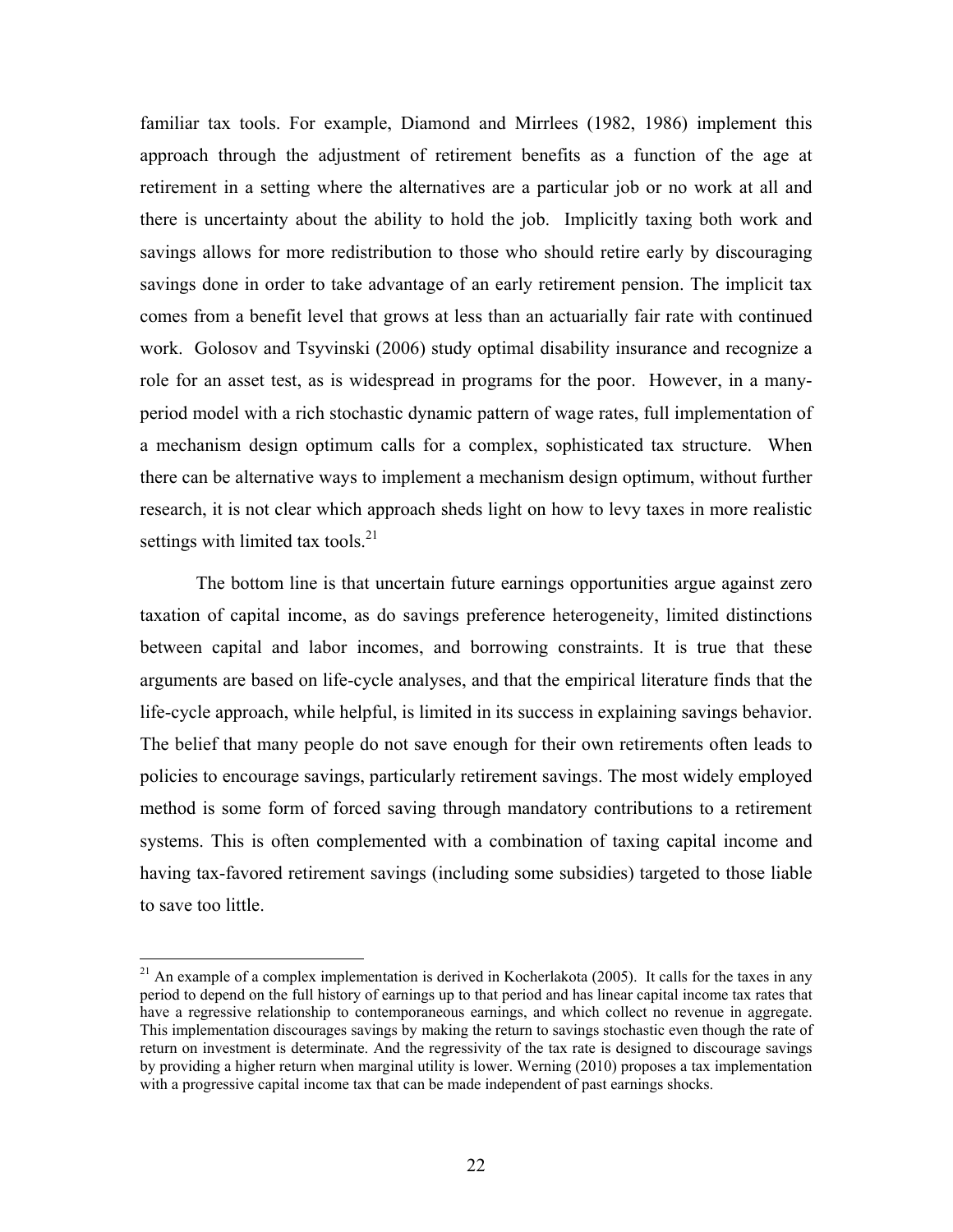### **Public Finance Methodology**

If we were helping to set tax policy, we would need to reach concrete conclusions on tax bases and tax rates. In our role as part of the general discussion of taxation that may influence the tax-setting process, we look to inform thinking about taxes, without necessarily getting to a concrete recommendation. In deciding what issues to promulgate and what supportive arguments to put forth, we draw on parts of the optimal tax literature. We also recognize a role for theoretical analyses in rebutting arguments that do not seem to be a good basis for making tax policy. This approach, drawing on multiple research sources for partial insights, seems appropriate given the complexity of issues that are relevant for good tax policy, much less the even richer set of issues that would also recognize the role of arguments in a complex political process.

As a good model for addressing the many issues that matter for good tax policy, we think of the Meade Report (Meade, 1978). Chapter 2 of the Report, "The Characteristics of a Good Tax Structure," is divided into six sections: Incentives and economic efficiency, Distributional effects, International aspects, Simplicity and costs of administration and compliance, Flexibility and stability, and Transitional problems. To consider direct taxation in the United Kingdom, the Meade Committee examined each of these issues and then combined the insights into a policy recommendation. It seems to us that economic analysis needs to proceed in a similar fashion.

Optimality analyses of taxation have flourished in two (mostly) separate research communities. The public economics community has been actively doing optimal tax analyses since the mid 1960s, while the macro community, under the banner of "new dynamic public finance," has been active since the mid 1980s. The standard optimal tax analysis begins with a set of allowable tax structures and optimizes the tax rates and/or tax bases in the allowable structure. In contrast, the macro analysts use a mechanism design approach, which begins by deriving each individual's marginal rates of substitution consistent with the individual's optimized consumption and labor allocation -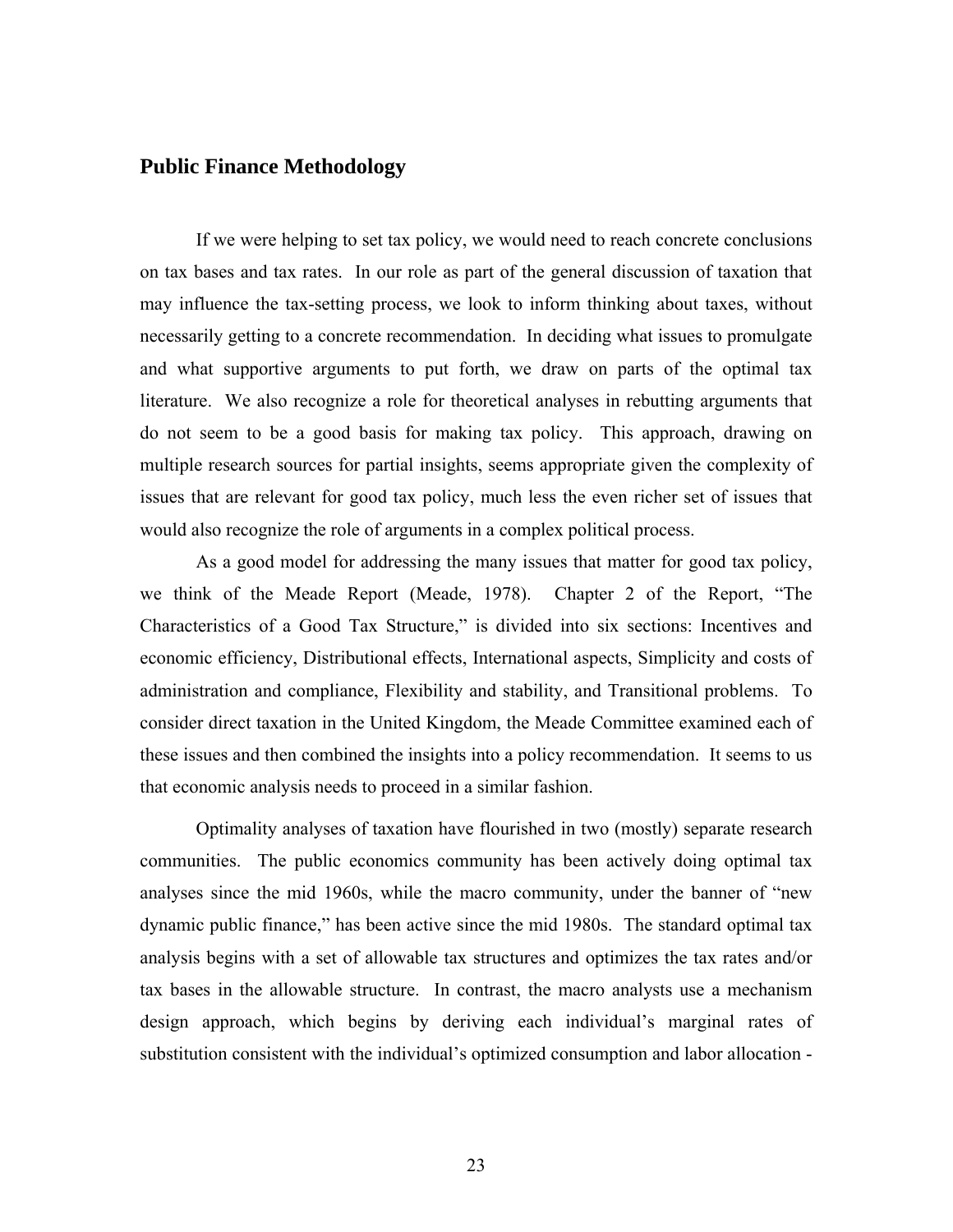- the best possible allocation that is consistent with agents revealing their underlying "types." The next step is to find a taxation mechanism that can implement this allocation.

This approach rules out taxes that are modeled as requiring information that the government is assumed not to have. A drawback of the mechanism design approach is that it allows—indeed, it often prescribes—complex tax structures that are quite unlike any existing public policies. For example, the literature typically proceeds on the assumption that individuals choose from the allowable set of complete lifetime consumption and earnings plans. It then derives optimal tax mechanisms that make taxes contingent on every observable variable that may be correlated with the key unobservable variable (as in optimal contracting theory, Holmstrom, 1979). The tax faced by a person under this approach might typically depend on the complete earnings and consumption history of that person, even without recognition of other observable variables. Just as recognizing complexity should limit allowable tools, there is a similar role for public perceptions of tax fairness.<sup>22</sup>

Also, analysts using the two approaches sometimes differ in how they approach policy implications. While the public economics community looks for lessons for diverse settings, according to Kocherlakota (2010, p. 1), which provides a comprehensive treatment of the new dynamic public finance, "The goal of this book is to figure out at least some characteristics of the best possible tax system." While the public economics community draws on multiple models, seeking insights, not precise answers, Kocherlakota (2010, p. 4) says: "The ultimate goal of the NDPF [new dynamic public finance] is to provide relatively precise recommendations as to what taxes should be."

 While lessons from mechanism design have added to our understanding of taxation, this methodological narrowness rejects analyses that might be on point for a government considering a limited tax reform. A limited approach to tax reform may occur out of political feasibility or to recognize a value in historical continuity or from limits in acceptable complexity and record-keeping requirements. Therefore, in our view,

 $\overline{a}$ 

 $^{22}$  A model (for example a game-theoretic equilibrium) that may be perfectly sensible with a small number of sophisticated agents may not be helpful for a large population with limitations in attention to long-term consequences, limited information about tax structures and limited payoff possibilities. More concretely, legislators, tax administrators and taxpayers have limited abilities to design, enforce and comply with complex tax structures. We think that model tractability makes it appropriate to assume rather than derive plausible conditions when one thinks the two approaches would lead to the same central conclusion, even though, of course, some other conclusions would not carry over.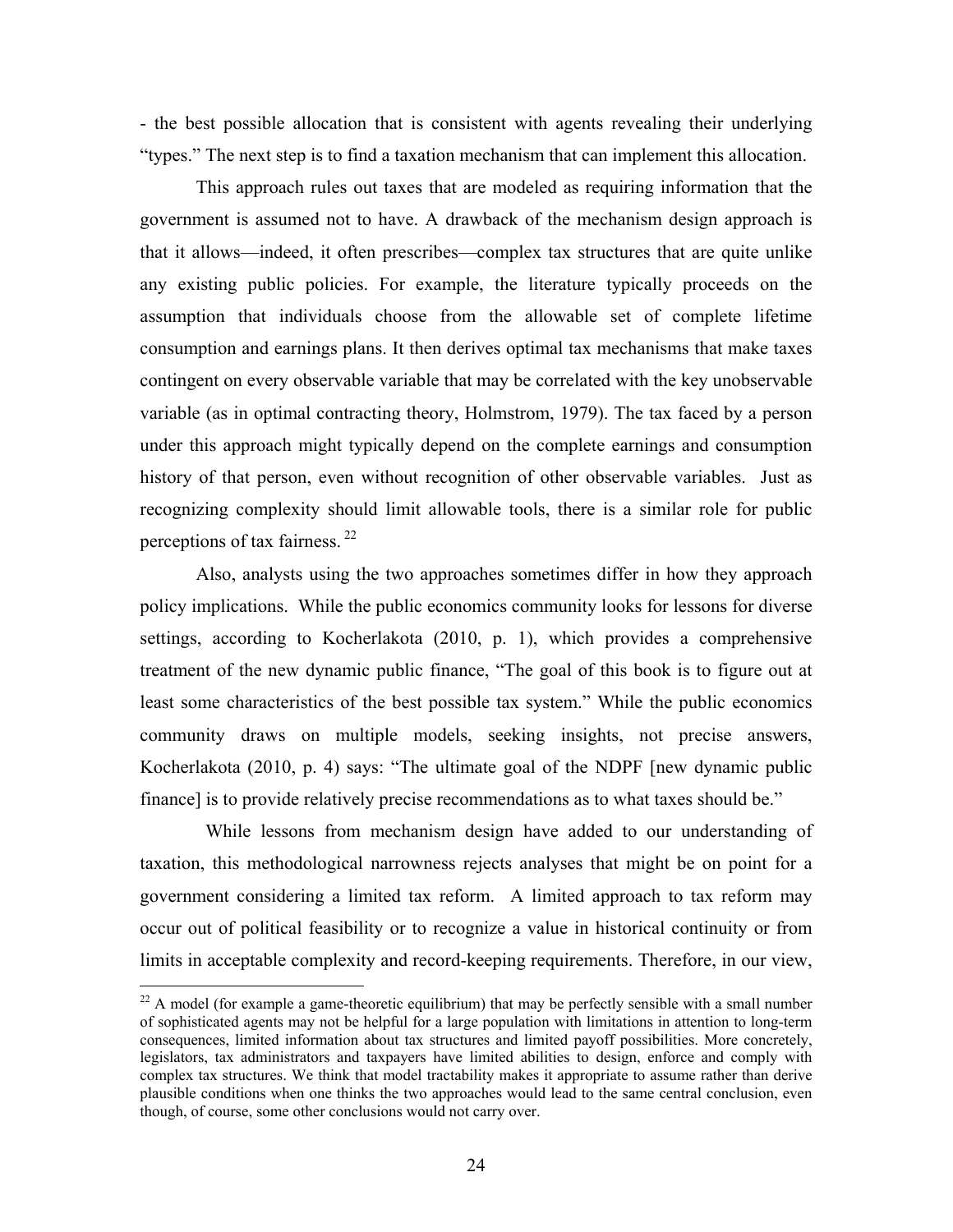limited tax reform analysis can inform relevant policy questions and hence should not be rejected on methodological principles.

 In our view, the models available for analysis, like much of the underlying theory, remain limited and still too far from reality to proceed in any other fashion than that followed by the Meade committee. Thus, we have identified basic research findings that we find relevant in thinking about practical tax setting, and also basic research findings that others may find relevant, but we do not. In the latter category, we have placed high implicit marginal tax rates on low earners in models with only an intensive margin (because the extensive margin is so important for low earners), the zero optimal tax rate at a known top of the earnings distribution (because the top is not known), the low and decreasing marginal tax rate on very high earners that comes from simulations using the lognormal distribution of skills (because the Pareto distribution is well documented to be a better fit), the argument for zero taxation of capital income from the aggregate efficiency result (because the theorem does not have that implication), the argument for zero taxation of capital income asymptotically (because bequest behavior does not conform with what is needed for this description of the asymptotic position of the economy), and the argument for zero taxation of capital income from the Atkinson-Stiglitz theorem (because savings rates are not uniform in the population).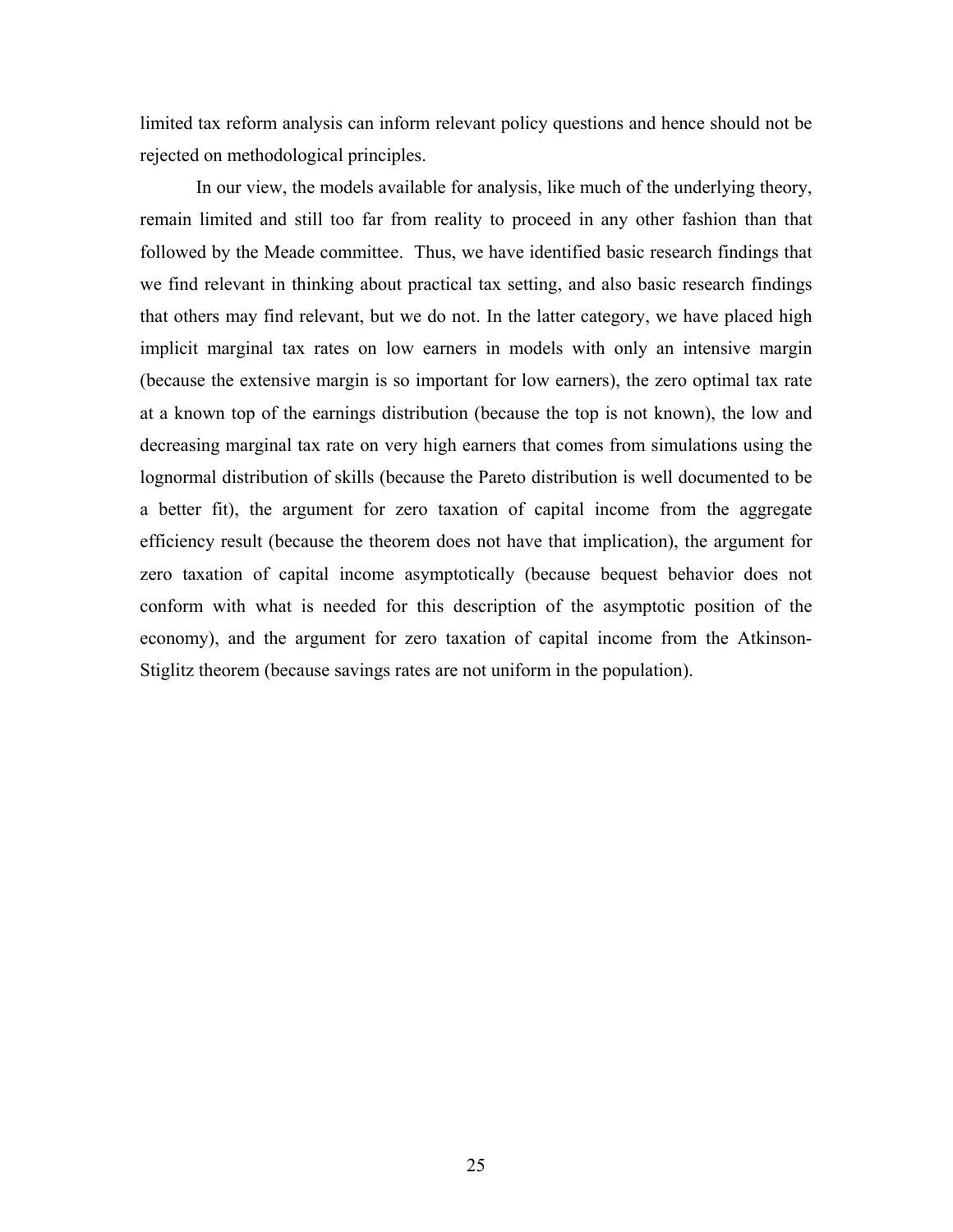### **References**

**Aiyagari, S. Rao.** 1995. "Optimal Capital Income Taxation with Incomplete Markets, Borrowing Constraints, and Constant Discounting." *Journal of Political Economy*, 103(6): 1158-75.

**Atkinson, Anthony, Thomas Piketty, and Emmanuel Saez.** 2011. "Top Incomes in the Long Run of History", forthcoming *Journal of Economic Literature*.

**Atkinson, Anthony B. and Agnar Sandmo.** 1980. "Welfare Implications of the Taxation of Savings." *Economic Journal*, 90 (September): 529-549.

**Atkinson, Anthony, and Joseph E. Stiglitz.** 1976. "The Design of Tax Structure: Direct Versus Indirect Taxation." *Journal of Public Economics*, 6(1–2): 55–75.

**Auerbach, Alan J.** 1988. "Capital Gains Taxation in the United States." *Brookings Papers on Economic Activity*, 2: 595-631.

**Auerbach, Alan J., Laurence J. Kotlikoff and Jonathan Skinner.** 1983. "The Efficiency Gains from Dynamic Tax Reform," *International Economic Review* 24(1), February, 81-100.

**Banks, James and Peter Diamond.** 2010 "The Base for Direct Taxation," in *Dimensions of Tax Design: The Mirrlees Review*, Edited by The Institute for Fiscal Studies (IFS), Oxford University Press for The Institute for Fiscal Studies (Oxford). Chapter 6, p.548-648.

**Chamley, Christophe.** 1986. "Optimal Taxation of Capital Income in General Equilibrium with Infinite Lives." *Econometrica*, 54(3): 607–22.

**Chamley, Christophe.** 2001 "Capital Income Taxation, Wealth Distribution and Borrowing Constraints," *Journal of Public Economics* 79, 55–69.

**Christiansen, Vidar, and Matti Tuomala.** 2008. "On taxing capital income with income shifting." *International Tax and Public Finance*, 15: 527–545.

**Cremer, Helmuth, and Pierre Pestieau.** 2004. "Wealth Transfer Taxation: A Survey of the Theoretical Literature**."** in S.C. Kolm and J. Mercier Ythier, eds, *Handbook on Altruism, Giving and Reciprocity*, North Holland, Amsterdam.

**Diamond, Peter.** 1973 "Taxation and Public Production in a Growth Setting," in J.A. Mirrlees and N. H. Stern, eds., *Models of Economic Growth*, MacMillan, London.

**Diamond, Peter.** 1980. "Income Taxation with Fixed Hours of Work," *Journal of Public Economics* 13, February, 101-110.

**Diamond, Peter.** 1998. "Optimal Income Taxation: An Example with a U-Shaped Pattern of Optimal Marginal Tax Rates." *American Economic Review*, 88(1): 83-95.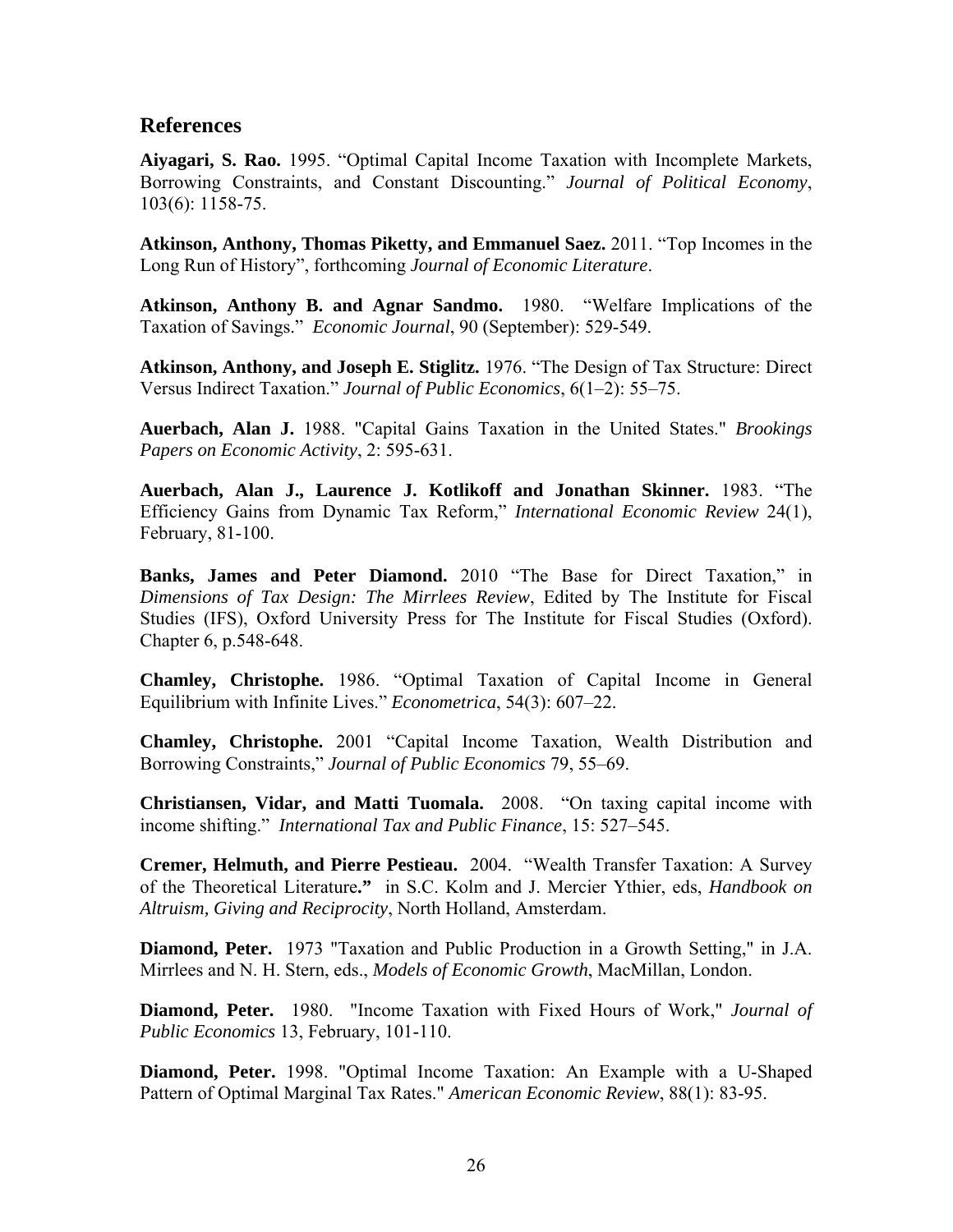**Diamond, Peter.** 2003, *Taxation, Incomplete Markets and Social Security, the 2000 Munich Lectures*, Cambridge: MIT Press.

**Diamond, Peter A., and James A. Mirrlees.** 1971. "Optimal Taxation and Public Production I: Production Efficiency." *American Economic Review*, 61(1): 8–27.

**Diamond, Peter and James Mirrlees.** 1982. "Social Insurance with Variable Retirement and Private Saving", MIT wp#296 Feb 1982.

**Diamond, Peter and James Mirrlees.** 1986. "Payroll-Tax Financed Social Insurance with Variable Retirement," *Scandinavian Journal of Economics* 88 (1): 25-50.

**Diamond, Peter and James Mirrlees.** 2000. "Adjusting One's Standard of Living: Two Period Models," in P. J. Hammond and G. D. Myles (eds.), Incentives, Organization, and Public Economics, papers in Honour of Sir James Mirrlees, Oxford; Oxford University Press.

**Diamond, Peter and Johannes Spinnewijn.** 2010. "Capital Income Taxes with Heterogeneous Discount Rates," MIT working paper, forthcoming *American Economic Journal: Economic Policy*.

**Farhi, Emmanuel and Iván Werning.** 2010a. "Progressive Estate Taxation," *Quarterly Journal of Economics* 125(2), 635-673.

**Farhi, Emmanuel and Iván Werning.** 2010b. "Insurance and Taxation over the Life Cycle", MIT Working Paper.

**Golosov, Mikhail, Narayana Kocherlakota and Aleh Tsyvinski.** 2003. "Optimal Indirect and Capital Taxation." *Review of Economic Studies*, 70(3): 569-87.

**Golosov, Mikhail and Aleh Tsyvinski.** 2006. "Designing Optimal Disability Insurance: A Case for Asset Testing." *Journal of Political Economy*, 114(2): 257-69.

**Golosov, Mikhail, Maxim Troshkin, and Aleh Tsyvinski.** 2009. "A Quantitative Exploration in the Theory of Dynamic Optimal Taxation," Yale University working paper.

**Golosov, Mikhail, Aleh Tsyvinski, and Matthew Weinzierl.** 2009. "Preference Heterogeneity and Optimal Commodity Taxation" Yale Working Paper.

**Goolsbee, Austan.** 2000. "What Happens When You Tax the Rich? Evidence from Executive Compensation." *Journal of Political Economy*, 108(1): 352-378.

**Gordon, Roger H., and Jeffrey K. MacKie-Mason.** 1995. "Why is There Corporate Taxation in a Small Open Economy?" In *The Effects of Taxation on Multinational Corporations*, eds. Martin Feldstein, James R. Hines, Jr., and R. Glenn Hubbard. Chicago: University of Chicago Press.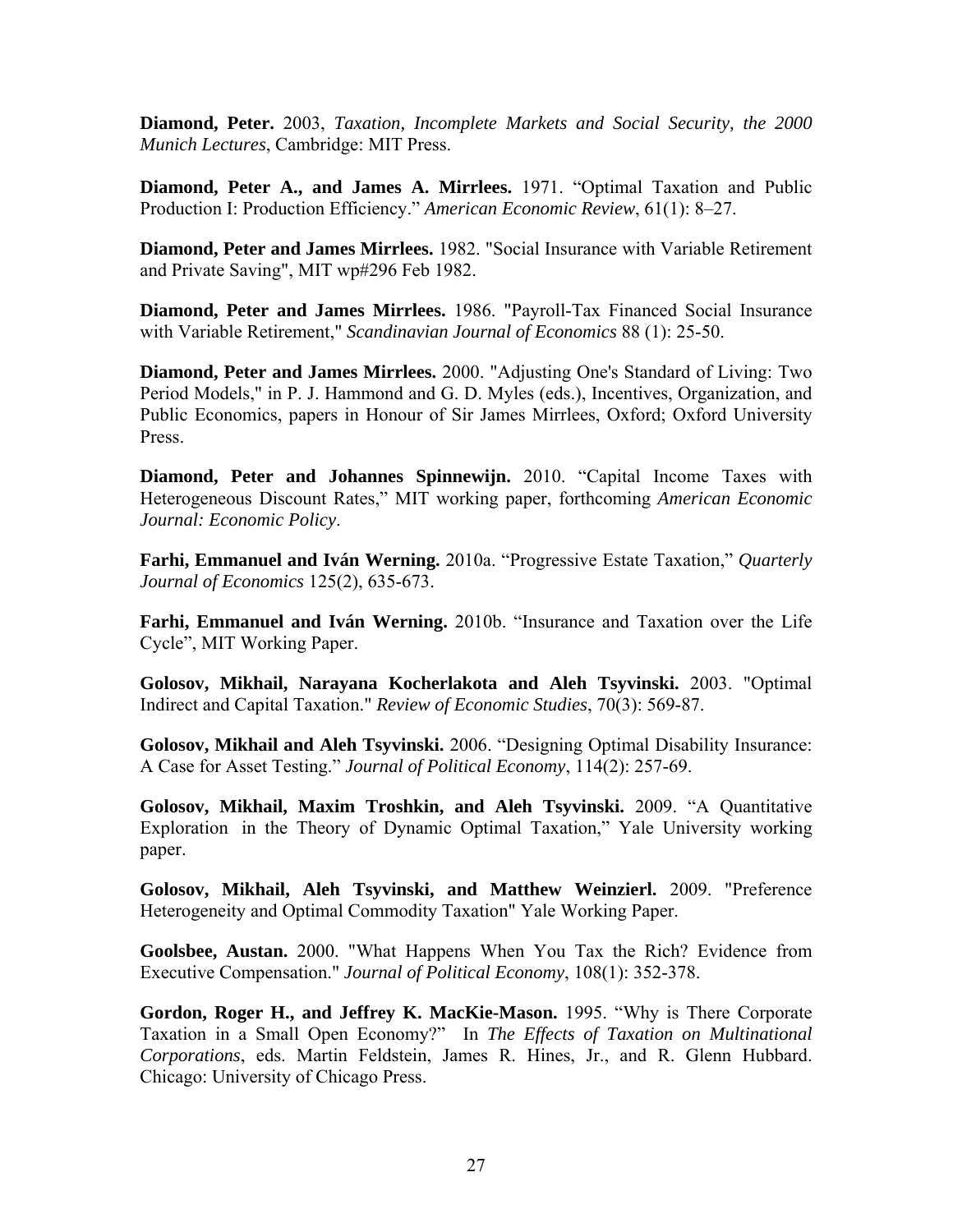**Gordon, Roger and Joel Slemrod.** 2000. "Are 'Real' Responses to Taxes Simply Income Shifting Between Corporate and Personal Tax Bases?'' In Joel Slemrod, ed., *Does Atlas Shrug? The Economic Consequences of Taxing the Rich*, Harvard University Press: Cambridge.

**Gruber, Jonathan and Emmanuel Saez.** 2002. "The Elasticity of Taxable Income: Evidence and Implications", *Journal of Public Economics*, 84: 1-32.

**Holmstrom, Bengt.** 1979. "Moral Hazard and Observability," *The Bell Journal of Economics*, 10(1): 74-91.

**Internal Revenue Service.** 2009. *Statistics of Income: Individual Income Tax Returns for Year 2007*, Publication No. 1304, (Washington, DC: Government Printing Press).

**Internal Revenue Service.** 2009b. "The 400 Individual Income Tax Returns Reporting the Highest Adjusted Gross Incomes Each Year, 1992-2007", (Washington, DC: Government Printing Press).

**Judd, Kenneth.** 1985. "Redistributive Taxation in a Simple Perfect Foresight Model." *Journal of Public Economics*, 28(1): 59–83.

**Judd, Kenneth L.** 1999. "Optimal taxation and spending in general competitive growth models," *Journal of Public Economics*, 71: 1-26.

**Kaplow, Louis.** 2006. "On the Undesirability of Commodity Taxation Even When Income Taxation Is Not Optimal." *Journal of Public Economics*, 90(6-7): 1235-50.

**Kocherlakota, Narayana.** 2005. "Zero Expected Wealth Taxes: A Mirrlees Approach to Dynamic Optimal Taxation." *Econometrica*, 73(5): 1587-621.

**Kocherlakota, Narayana R.** 2010. *The New Dynamic Public Finance*, Princeton, Princeton University Press.

**Kopczuk, Wojciech.** 2005. "Tax Bases, Tax Rates and the Elasticity of Reported Income," *Journal of Public Economics*, 89(11-12): 2093-2119.

**Laroque, Guy R.** 2005. "Indirect Taxation is Superfluous under Separability and Taste Homogeneity: A Simple Proof." *Economics Letters*, 87(1): 141-4.

**Mankiw, N. Gregory, and Matthew Weinzierl.** 2010. "The Optimal Taxation of Height: A Case Study of Utilitarian Income Redistribution." *American Economic Journal: Economic Policy*, 2(1), 155–76.

**Mankiw, N. Gregory, Matthew C. Weinzierl, and Danny Yagan.** 2009. "Optimal Taxation in Theory and Practice." *Journal of Economic Perspectives* 23(4): 147-174.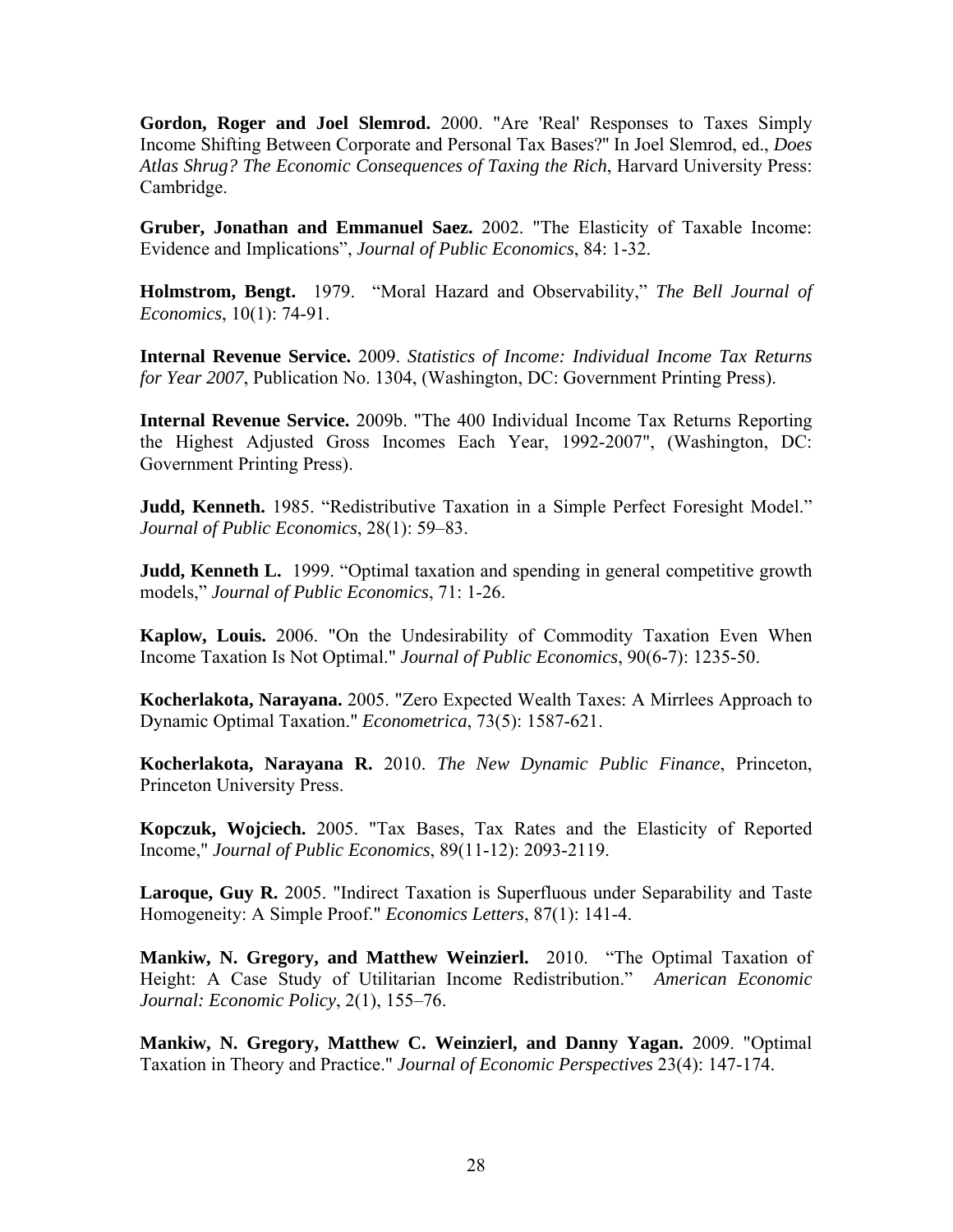**Meade, James Edward.** 1978. *The Structure and Reform of Direct Taxation, Report of a Committee chaired by Professor J. E. Meade*. London: George Allen & Unwin.

**Meyer, Bruce.** 2010. "The Effects of the EITC and Recent Reforms", *Tax Policy and the Economy*, ed. Jeffrey Brown, (Cambridge: MIT Press), Volume 24.

**Mirrlees, James A.** 1971. "An Exploration in the Theory of Optimal Income Taxation." *Review of Economic Studies*, 38, 175-208.

**Pareto, Vilfredo.** 1896. "La courbe de la répartition de la richesse", *Ecrits sur la courbe de la répartition de la richesse*, (writings by Pareto collected by G. Busino, Librairie Droz, 1965), 1-15.

**Piketty, Thomas and Emmanuel Saez.** 2003. "Income Inequality in the United States, 1913-1998", *Quarterly Journal of Economics*, 118(1), 1-39, series updated to 2007 in August 2009.

**Piketty, Thomas and Emmanuel Saez.** 2007 "How Progressive is the U.S. Federal Tax System? A Historical and International Perspective", *Journal of Economic Perspectives*, 21(1), 3-24.

**Pirttilä, Jukka, and Håkan Selin.** 2011. "Income Shifting within a Dual Income Tax System: Evidence from the Finnish Tax Reform of 1993." *Scandinavian Journal of Economics*, 113(1), 120–144.

**Reis, Catarina.** 2007. "Entrepreneurial Labour Taxation." Dissertation chapter, MIT.

**Sadka, Efraim.** 1976. "On Income Distribution, Incentive Effects and Optimal Income Taxation." *Review of Economic Studies*, 43(1): 261-268.

Saez, Emmanuel. 2001. "Using Elasticities to Derive Optimal Income Tax Rates", *Review of Economic Studies*, 68: 205-229.

**Saez, Emmanuel.** 2002a. "Optimal Income Transfer Programs: Intensive Versus Extensive Labour Supply Responses." *Quarterly Journal of Economics*, 117(2): 1039-73.

**Saez, Emmanuel.** 2002b. "The Desirability of Commodity Taxation under Non-linear Income Taxation and Heterogeneous Tastes." *Journal of Public Economics*, 83(2): 217– 230.

**Saez, Emmanuel.** 2004. "The Optimal Treatment of Tax Expenditures", *Journal of Public Economics*, 88(12): 2657-2684.

**Saez, Emmanuel, Joel Slemrod, and Seth Giertz.** 2011. "The Elasticity of Taxable Income with Respect to Marginal Tax Rates: A Critical Review", forthcoming in the *Journal of Economic Literature*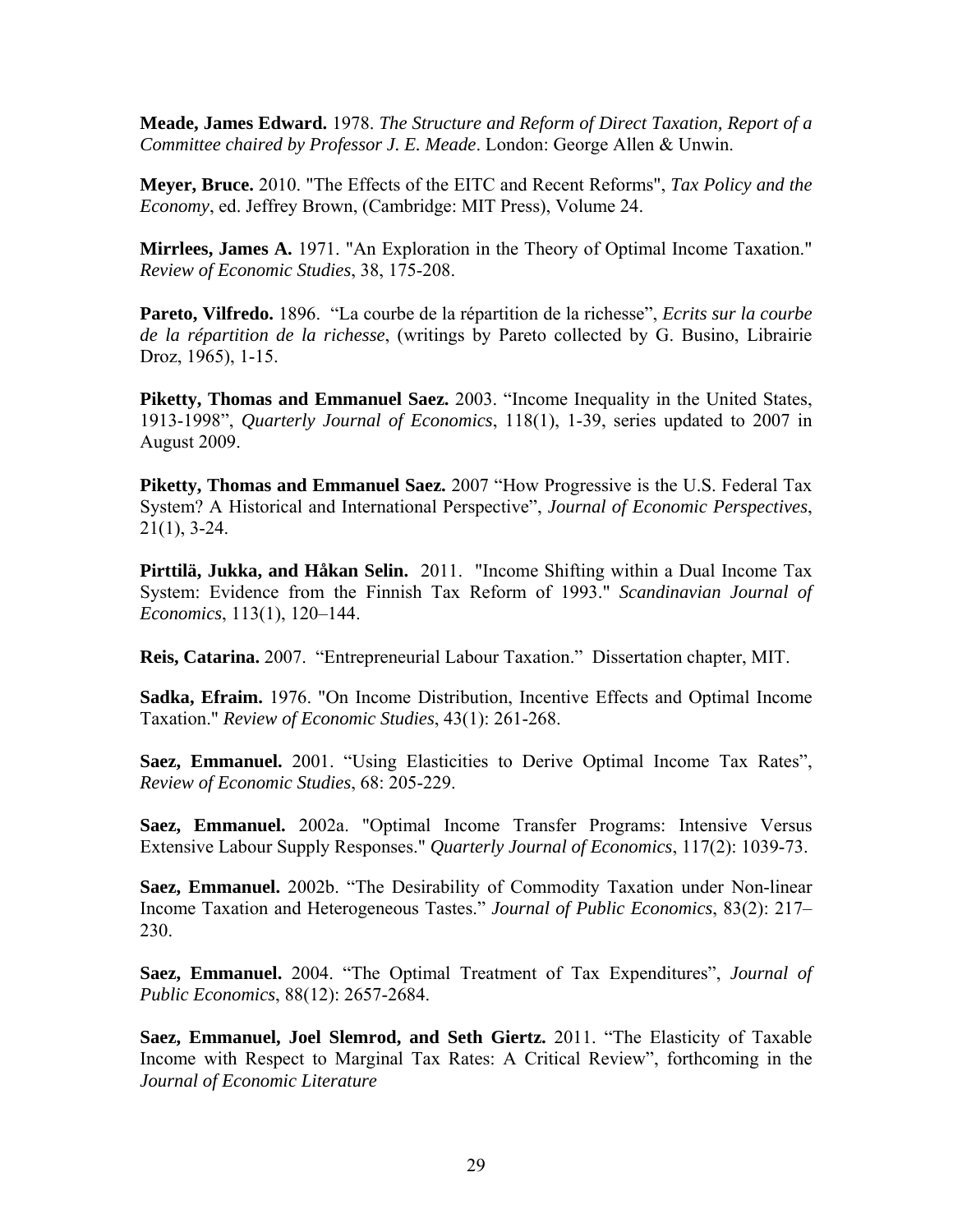**Seade, Jesus K.** 1977. "On the Shape of Optimal Tax Schedules." *Journal of Public Economics*, 7(1): 203-236.

**Slemrod, Joel.** 1995. "Income Creation or Income Shifting? Behavioral Responses to the Tax Reform Act of 1986." *American Economic Review*, 85(1): 175-80.

**Slemrod, Joel, ed.** 2000. *Does Atlas Shrug? The Economic Consequences of Taxing the Rich*, Harvard University Press: Cambridge.

**Slemrod, Joel and Wojciech Kopczuk.** 2002. "The Optimal Elasticity of Taxable Income", *Journal of Public Economics*, 2002, 84(1): 91-112.

**US Census Bureau.** 2009. "Median Household Income for States: 2007 and 2008", American Community Surveys, September 2009.

**Werning, Ivan.** 2010. "Non-linear Capital Income Taxation", MIT Working Paper.

**Zeldes Stephen P.** 1989. "Consumption and Liquidity Constraints: An Empirical Investigation," *Journal of Political Economy*, 97(2): 305-346.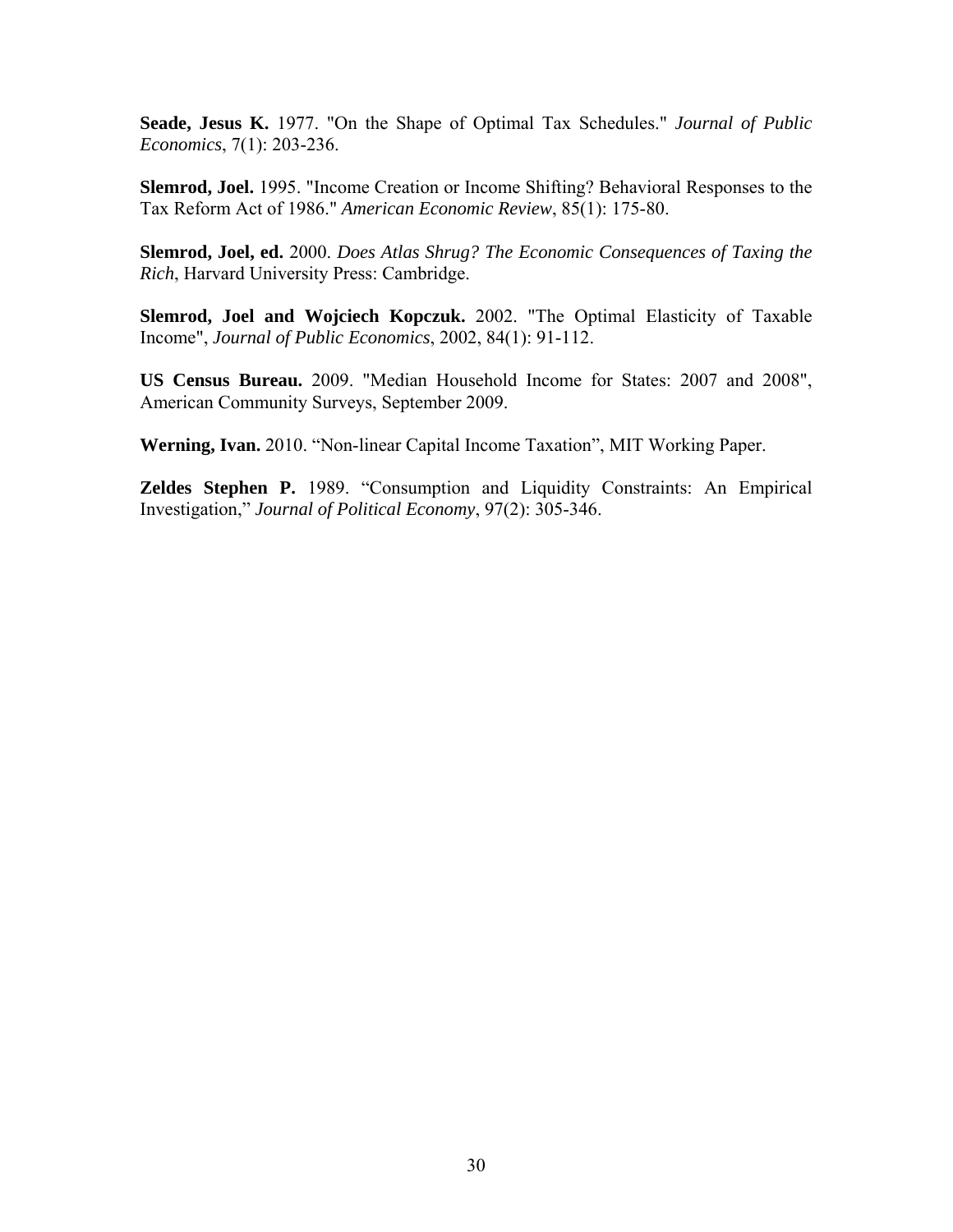

### *Figure 1*  **Optimal Top Tax Rate Derivation**

*Note.* The figure depicts the derivation of the optimal top tax rate  $\tau^*=1/(1+a e)$  by considering a small reform around the optimum which increases the top marginal tax rate  $\tau$  by  $\Delta \tau$  above  $z^*$ . A taxpayer with income z mechanically pays d $\tau$  [z-z\*] extra taxes but, by definition of the elasticity e of earnings with respect to the net-of-tax rate 1- $\tau$ , also reduces his income by  $\Delta z = e \times \Delta \tau/(1-\tau)$  leading to a loss in tax revenue equal  $\Delta \tau$  e z  $\tau/(1-\tau)$  $\tau$ ). Summing across all top bracket taxpayers and denoting by  $z_m$  the average income above z\* and a= $z_m/(z_m-z^*))$ , we obtain the revenue maximizing tax rate  $\tau^*=1/(1+a e)$ . This is the optimum tax rate when the government sets zero marginal welfare weights on top income earners.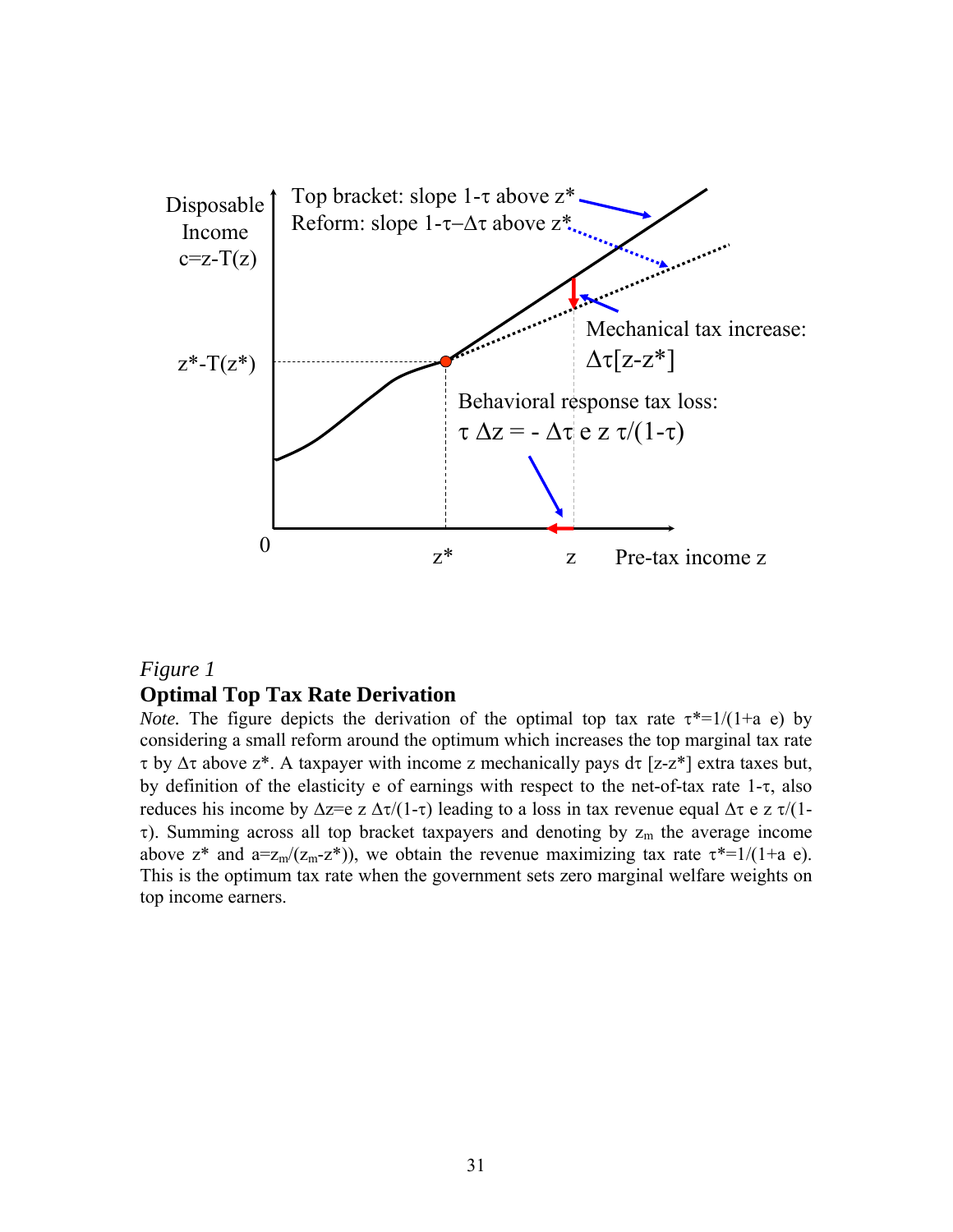

### *Figure 2*  **Empirical Pareto Coefficients in the United States, 2005**

*Note.* The figure depicts in solid line the ratio  $a=z_m/(z_m-z^*)$  with  $z^*$  ranging from \$0 to \$1,000,000 annual income and  $z<sub>m</sub>$  the average income above  $z^*$  using US tax return micro data for 2005. Income is defined as Adjusted Gross Income reported on tax returns and is expressed in current 2005 dollars. Vertical lines depict the 90th percentile (\$99,200) and 99th percentile (\$350,500) nominal thresholds as of 2005. The ratio a is equal to one at  $z^*=0$ , and is almost constant above the 99th percentile and slightly below 1.5, showing that the top of the distribution is extremely well approximated by a Pareto distribution for purposes of implementing the optimal top tax rate formula  $\tau^*=1/(1+a e)$ . Denoting by  $h(z)$  the density and by  $H(z)$  the cdf of the income distribution, the figure also displays in dotted line the ratio  $\alpha(z^*)=z^*h(z^*)/(1-H(z^*))$  which is also approximately constant, around 1.5, above the top percentile. A decreasing (or constant)  $\alpha(z)$  combined with a decreasing  $G(z)$  and a constant  $e(z)$  implies that the optimal marginal tax rate  $T'(z)=[1-G(z)]/[1-G(z) + \alpha(z) e(z)]$  increases with z.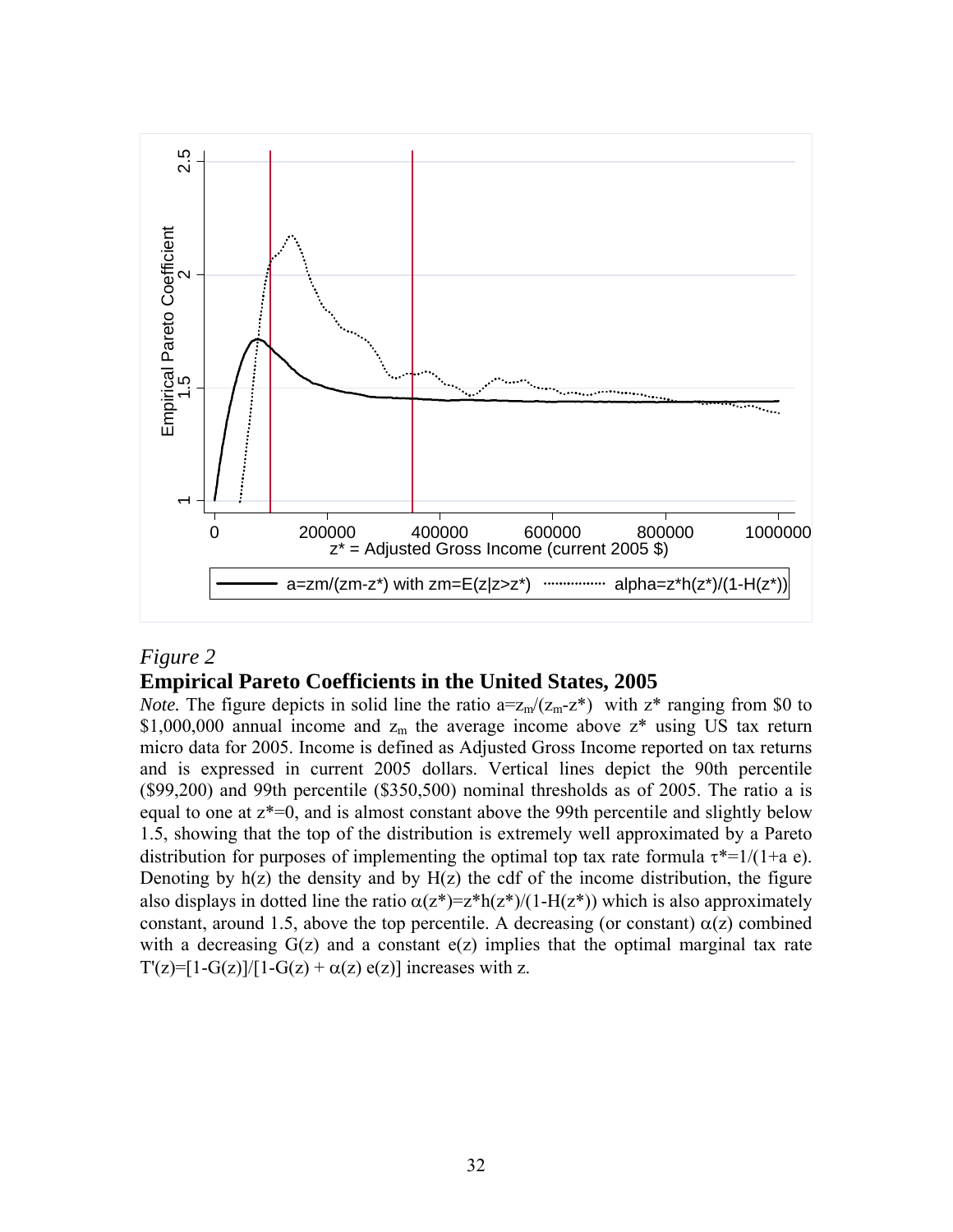### **Appendix Comparison with Mankiw, Weinzierl, and Yagan (2009)**

Mankiw, Weinzierl and Yagan (2009) present eight lessons that they draw from the optimal tax literature. Our paper agrees with some of their lessons but also draws some very different conclusions. In this appendix, we discuss some of the discrepancies between our interpretations, following the order of the eight lessons they present.

# **Lesson 1: Optimal Marginal Tax Rate Schedules Depend on the Distribution of Ability: We agree.**

# **Lesson 2: The Optimal Marginal Tax Schedule Could** *Decline* **at High Incomes: Major disagreement.**

Mankiw, Weinzierl and Yagan base this lesson on two arguments. First, they present the zero top marginal tax rate result which, combined with positive marginal tax rates below the top, implies that the tax rate should decline as it approaches the top. Second, they discuss numerical simulations using log-normal skill distributions that show modest rates that sometimes decrease in the upper part of the distribution. They dismiss the results which use Pareto distributions and which obtain high tax rates on upper incomes on two grounds. First, they claim that one cannot infer the ability distribution without making unduly strong assumptions. Second, they examine the right tail of the wage density distribution using Current Population Survey (CPS) data (Figure 1, p. 154) and conclude that it is not possible to distinguish Pareto vs. log-normal distributions from such data. We find both of those arguments invalid – the zero at the top is not relevant for policy, as discussed above and in the online appendix, and the evidence is strongly supportive of the Pareto distribution.

For any distribution with a thinner top tail that the Pareto distribution, such as a log-normal distribution, the parameter  $a=z_m/(z_m-z^*)$  diverges to infinity. The test of Pareto vs. lognormal right tails presented by Mankiw, Weinzierl and Yagan (2009) in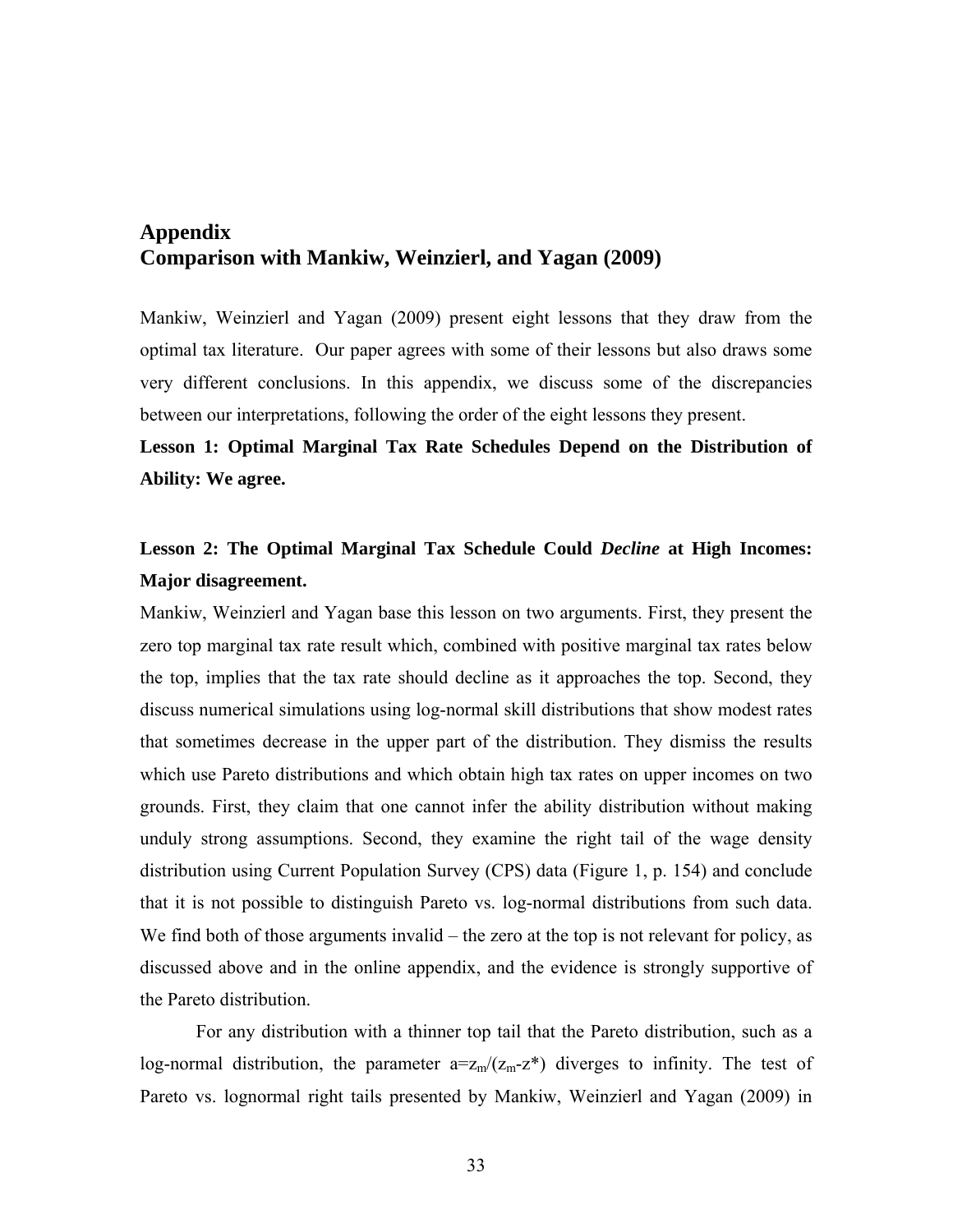their Figure 1, p. 154 lacks power for two reasons. First, it uses CPS data that is thin and top coded in the upper part of the distribution. Indeed, their graph covers a range of earnings from \$80,000 to \$150,000 (for full-time and full-year individuals working 2000 hours per year). Second, it plots density fits that are inherently imprecise. As we made clear in the optimal top tax rate derivation, the statistic of central interest is  $a=z_m/(z_m-z^*)$ as depicted on Figure 2 in our paper. This statistic is much more precise way to estimate the relevant shape than a density fit. Using individual tax return data which have high sampling at the top and no top coding, we show that the statistic a remains extremely stable over a very large range of incomes, which is much broader than the range considered by MWY.

Furthermore, as our derivation has made clear, the optimal top rate derivation we have proposed does not require unusually strong assumptions in terms of homogeneity of preferences in the population or functional form assumptions. Mankiw, Weinzierl and Yagan cite the simulation results of Saez (2001) which by necessity require making functional form assumptions but fail to note that the general theoretical tax rate formula  $\tau=1/(1+a)$  is much more general than the numerical illustration. The virtue of the formula  $\tau=1/(1+a e)$  is precisely that it depends only on estimable sufficient statistics.

# **Lesson 3: A Flat Tax, with a Universal Lump-Sum Transfer, Could Be Close to Optimal: Major disagreement.**

The analysis we presented showed that, at the bottom, transfers initially increase with earnings to preserve incentives to participate in the labor force and then are phased-out with income at a high rate. Mankiw, Weinzierl and Yagan do not discuss the participation margin. After transfers are phased-out, marginal tax rates should be lower for the broad middle class and then rise in the upper income groups due to declining marginal welfare weights and the Pareto shape of the income distribution toward the top but not lower down. Therefore, the optimal system appears quite different from a flat tax with a universal lump-sum transfer that they advocate.

# **Lesson 4: The Optimal Extent of Redistribution Rises with Wage Inequality: We agree.**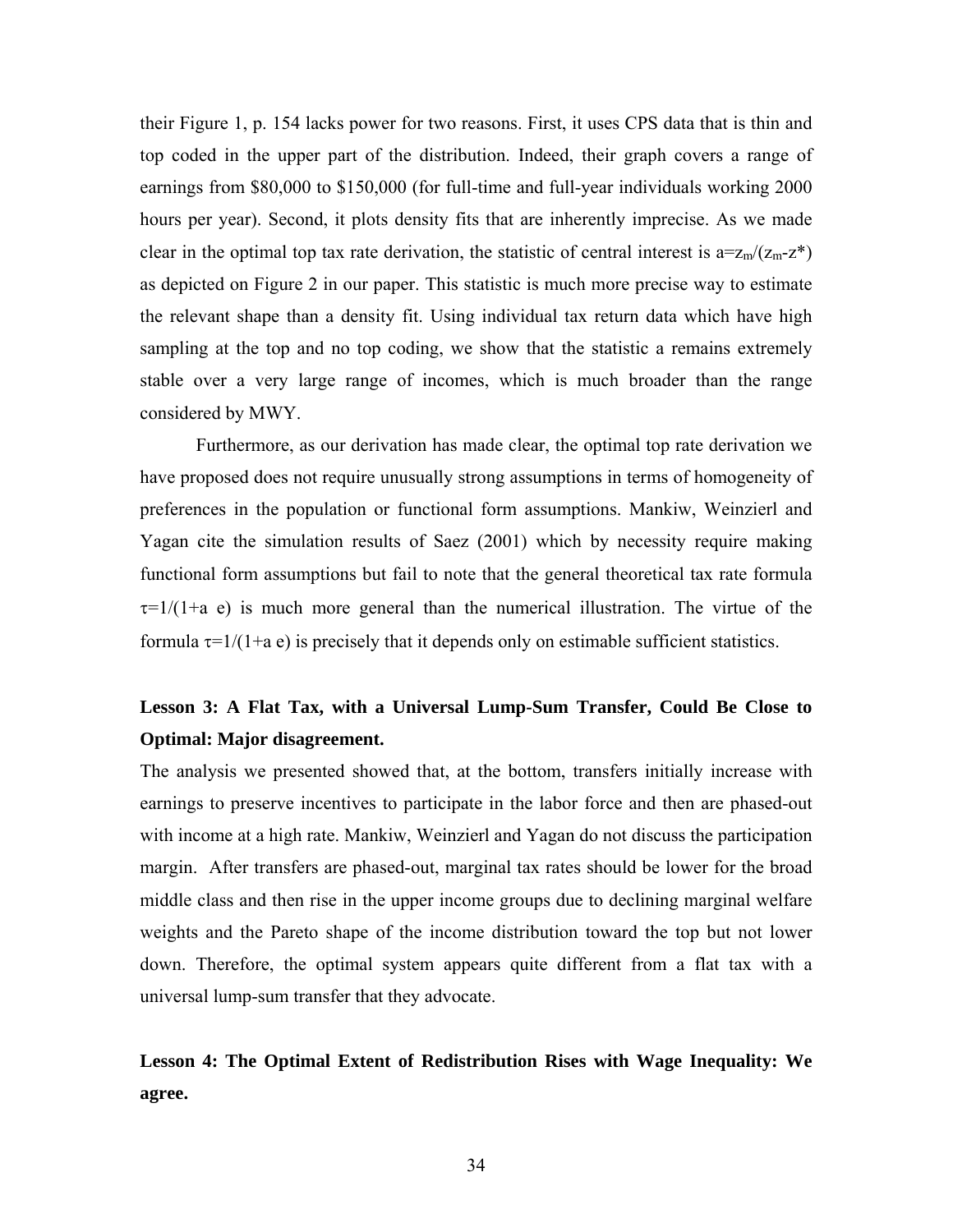# **Lesson 5: Taxes Should Depend on Personal Characteristics As Well As Income: Some disagreement.**

While a model ignoring both complexity and social acceptability would reach this conclusion for many observable characteristics, we think that these two issues should get due respect. In practice, taxes and transfers depend significantly on only few characteristics (besides income) and those characteristics such as family structure or disability status are related to need.

# **Lesson 6: Only Final Goods Ought to be Taxed, and Typically They Ought to be Taxed Uniformly: Some disagreement**

Limiting variation in commodity (or VAT) taxes is appropriate, but some variation seems well justified, although too much variation seems present in some systems. A central part of our presentation is our disagreement with their inference that this line of argument supports not taxing capital income.

# **Lesson 7: Capital Income Ought to Be Untaxed, At Least in Expectation: Major Disagreement**

Mankiw, Weinzierl and Yagan invoke three arguments for zero capital income taxes including two that we have addressed in the text and found not policy relevant. They claim that the Diamond-Mirrlees aggregate efficiency result implies that capital income should not be taxed. We explained that the theorem does not have this implication in footnote 14.

# **Lesson 8: In Stochastic Dynamic Economies, Optimal Tax Policy Requires Increased Sophistication: Some disagreement**

We agree that stochastic elements call for more sophisticated analysis and justify more sophisticated structures. However, we disagree with their emphasis on the optimality of a regressive interaction between capital income taxation and labor income that raises no revenue in expectation (referred to in the title of Lesson 7). As discussed in footnote 21, they focus on one implementation of the mechanism design optimum with this property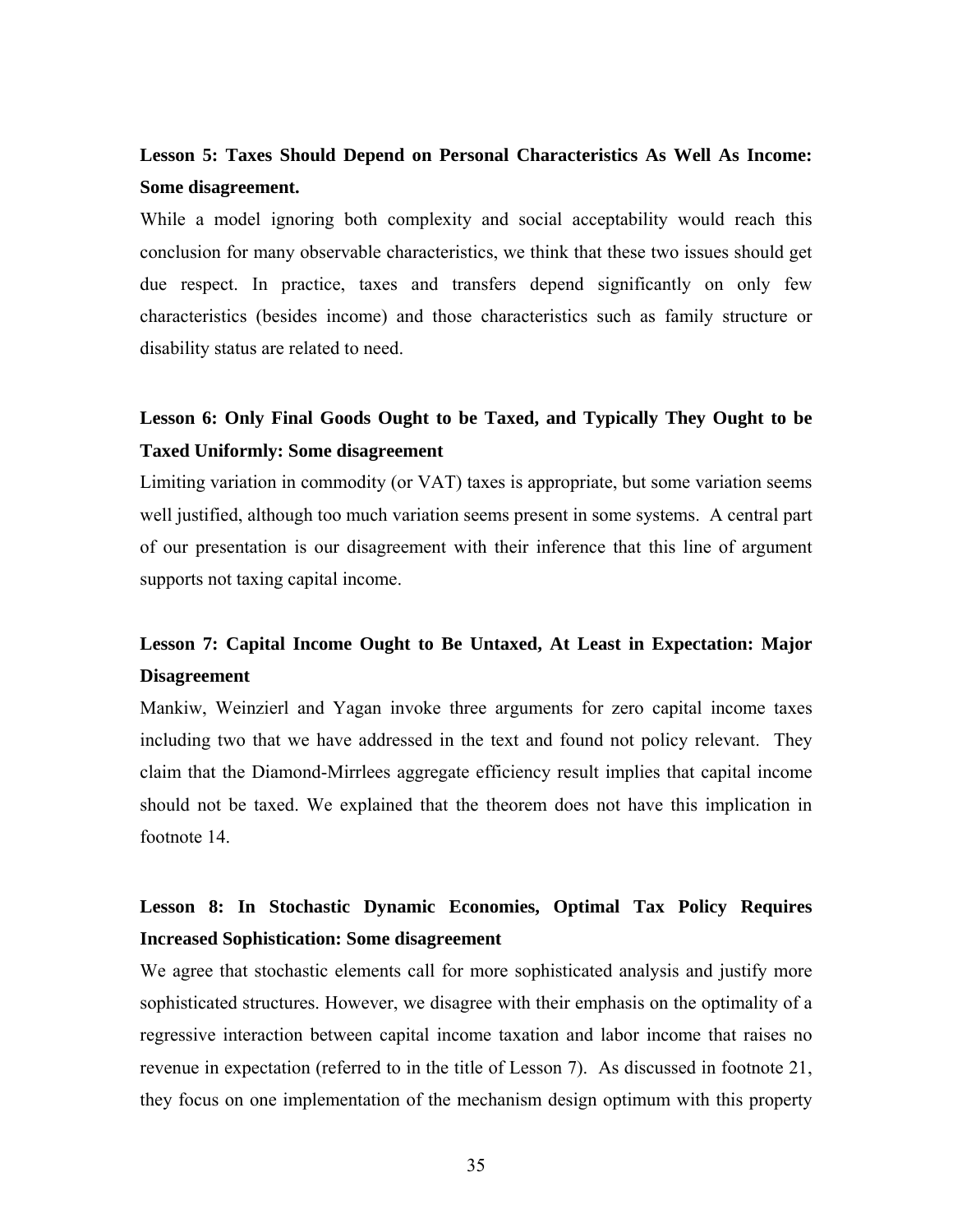but ignore the presence of a different implementation of the same optimum that has positive taxation of capital (Werning, 2010). It is not clear how to draw inferences from different implementations of a full mechanism design optimum when limited complexity implies that it is not being implemented.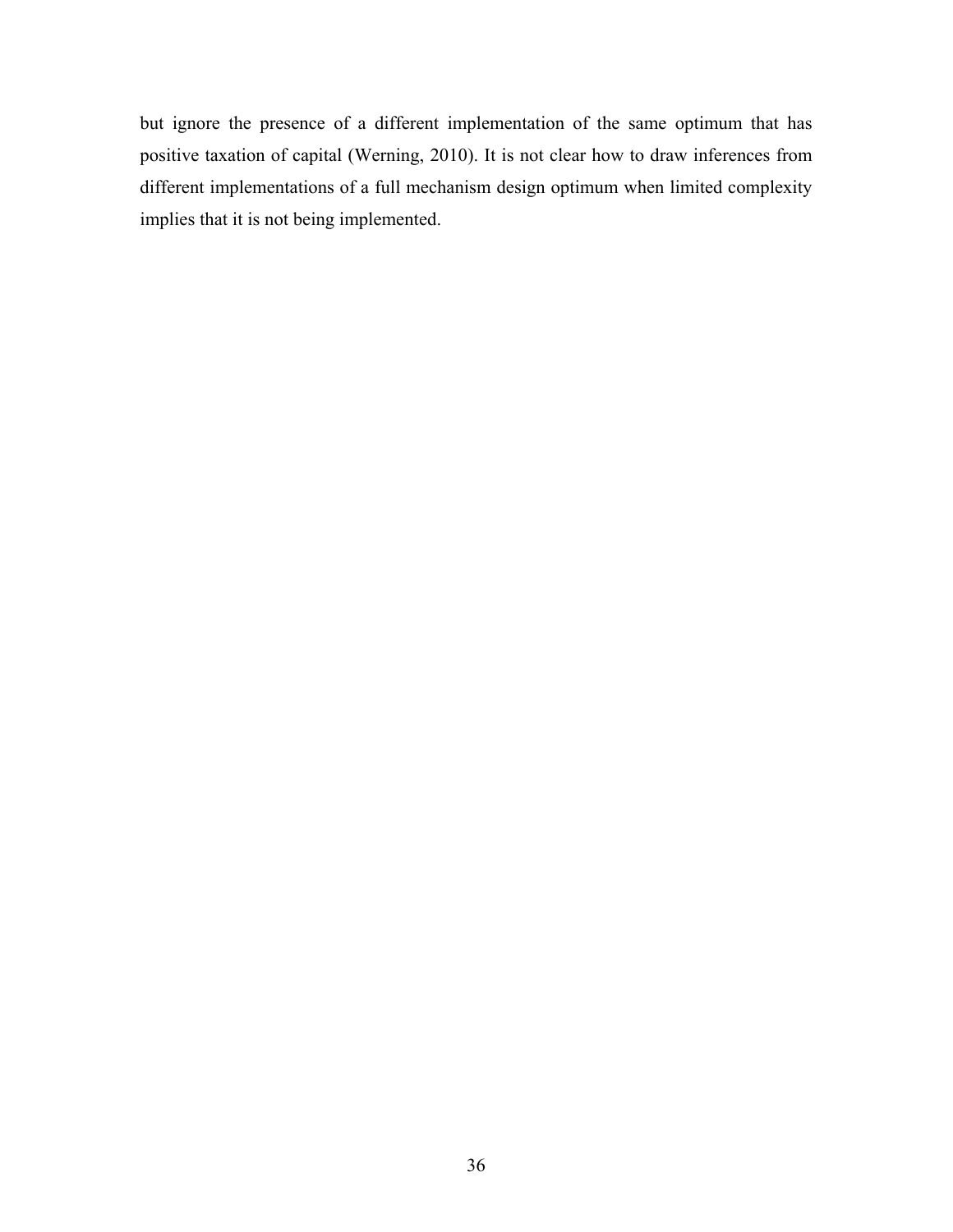#### **Online Appendix**

### **Derivations of Optimal Tax Formulas**

### *Derivation of the optimal marginal tax rate at income level z in the Mirrlees model (Figure A1)*

Figure A1 depicts the optimal marginal tax rate derivation at income level z. Again, the horizontal axis in Figure A1 shows pre-tax income, while the vertical axis shows disposable income. Consider a situation in which the marginal tax rate is increased by  $\Delta \tau$ in the band from z to  $z+\Delta z$ , but left unchanged anywhere else. The tax reform has three effects. First, the mechanical tax increase, leaving aside behavioral responses, will be the gap between the solid and dashed lines, shown by the vertical arrow equal to  $\Delta \tau \Delta z$ . The total mechanical tax increase is  $\Delta M = \Delta \tau \Delta z[1-H(z)]$  as there are 1-H(z) individuals above z. Second, this tax increase creates a social welfare cost of  $\Delta W = -\Delta \tau \Delta z [1-H(z)]G(z)$  as  $G(z)$  is defined as the average social marginal welfare weight for individuals with income above z. Third, there is a behavioral response to the tax change. Those in the income range from z to  $z+\Delta z$  have a behavioral response to the higher marginal tax rates, shown by the horizontal line pointing left. Assuming away income effects, this is the only behavioral response; those with income levels above  $z+\Delta z$  face no change in marginal tax rates and hence have no behavioral response. The  $h(z)$   $\Delta z$  taxpayers in the band reduce their income by  $\delta z = -\Delta \tau$  e z/(1-T'(z)) where e is the elasticity of earnings z with respect to the net-of-tax rate 1-T'. This response leads to a tax loss equal to  $\Delta B = -h(z) e z T'(z)/(1 -$ T'(z)) $\Delta z \Delta \tau$ . At the optimum, the three effects cancel out so that  $\Delta M + \Delta W + \Delta B = 0$ . After introducing  $\alpha(z)=zh(z)/(1-H(z))$ , this leads to the optimal tax formula presented in the main text:

(A1)  $T'(z)/(1-T'(z))=(1/e) (1-G(z)) (1-H(z))/(zh(z)),$  or  $T'(z)=[1-G(z)]/[1-G(z)+\alpha(z) e]$ .

*Derivation of the optimal marginal tax rate at the bottom in the Mirrlees model (Figure A2)*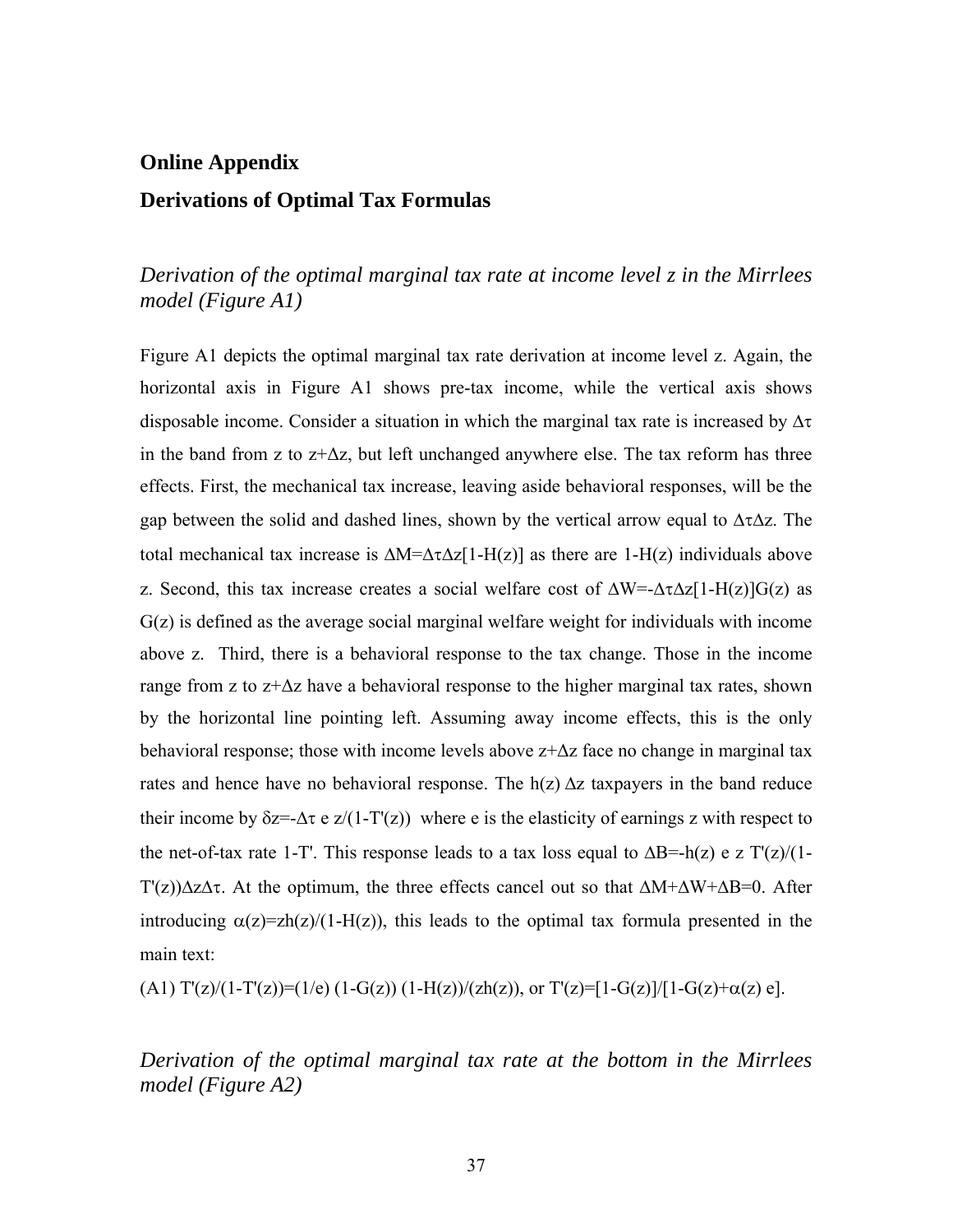For expositional simplicity, let us consider a discrete version of the Mirrlees (1971) model developed in Piketty (1997) and Saez (2002).

 As illustrated on Figure A2, suppose that low ability individuals can choose either to work and earn  $z_1$  or not work and earn zero. The government offers a transfer  $c_0$  to those not working phased out at rate  $\tau_1$  so that those working receive on net c<sub>1</sub>=(1- $\tau_1$ ) z<sub>1</sub> +  $c_0$ . In words, non-workers keep a fraction 1- $\tau_1$  of their earnings should they work and earn  $z_1$ . Therefore, increasing  $\tau_1$  discourages some low income workers from working. Let us denote by H<sub>0</sub> the fraction of non-workers in the economy and by  $e_0 = (1-\tau_1)/H_0$  $\Delta H_0/\Delta(1-\tau_1)$  the elasticity of non-workers H<sub>0</sub> with respect to the net-of-tax rate 1- $\tau_1$ , where the minus sign is used so that  $e_0$  > 0.

Suppose now that the government increases both the maximum transfer by  $\Delta c_0$ and the phase-out rate by  $\Delta \tau_1$  leaving the tax schedule unchanged for those with income equal to or above  $z_1$  so that  $\Delta c_0 = z_1 \Delta \tau_1$  as depicted on Figure A2. The fiscal cost is -H<sub>0</sub>  $\Delta c_0$  but the welfare benefit is H<sub>0</sub> g<sub>0</sub>  $\Delta c_0$  where g<sub>0</sub> is the social welfare weight on nonworkers. If the government values redistribution, then  $g_0$  and  $g_0$  is potentially large as non-workers are the most disadvantaged. Because behavioral responses take place along the intensive margin only in the Mirrlees model, with no income change above  $z_1$ , the labor supply of those above  $z_1$  is not affected by the reform. By definition of  $e_0$ , a number  $\Delta H_0 = \Delta \tau_1$  e<sub>0</sub> H<sub>0</sub> / (1- $\tau_1$ ) of low income workers stop working creating a revenue loss of  $\tau_1$  $z_1 \Delta H_0 = \Delta c_0 H_0 e_0 \tau_1/(1-\tau_1)$ . At the optimum, the three effects sum to zero leading to the optimal bottom rate formula:

(A2) 
$$
\tau_1/(1-\tau_1)=(g_0-1)/e_0
$$
 or  $\tau_1=(g_0-1)/(g_0-1+e_0)$ .

Because  $g_0$  is large,  $\tau_1$  will also be large. For example, if  $g_0=3$  and  $e_0=0.5$  (an elasticity in the mid-range of empirical estimates), then  $\tau_1 = 2/2.5 = 80\%$ --a very high phase-out rate. Formula (A2) is the optimal marginal tax rate at zero earnings in the standard Mirrlees (1971) model when there is an atom of non-workers, which is the most realistic case (this result does not seem to have been noticed in the literature). As is well known since Seade (1977), the optimal bottom tax rate is zero when everybody works and bottom earnings are strictly positive but this case is not practically relevant.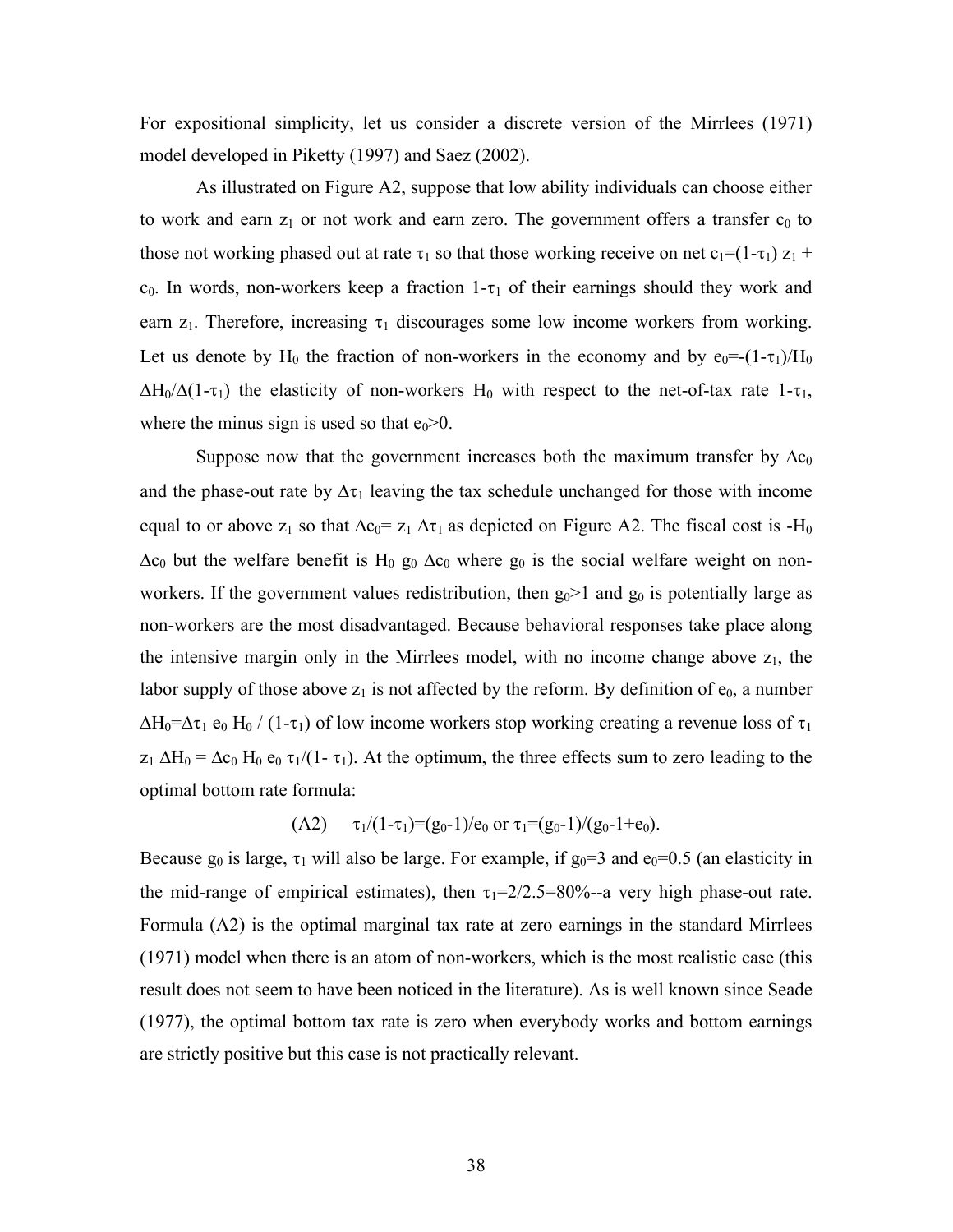# *Derivation of the optimal bottom marginal tax rate with extensive labor supply responses (Figure A3)*

Consider now a model where behavioral responses of low and mid income earners take place through the extensive elasticity only, i.e., whether or not to work, and that earnings when working do not respond to marginal tax rates. As depicted on Figure A3, suppose the government starts from a transfer scheme with a positive phase-out rate  $\tau_1$  and introduces an additional small in-work benefit  $\Delta c_1$  that increases net transfers to low income workers earning  $z_1$ . Let  $h_1$  be the fraction of low income workers with earnings  $z_1$ . Let us denote by  $e_1$  the elasticity of  $h_1$  with respect to the participation net-of-tax rate 1- $\tau_1$ , so that  $e_1 = (1-\tau_1)/h_1 \Delta h_1/\Delta(1-\tau_1)$ . The reform has again three effects. First, the reform has a mechanical fiscal cost  $\Delta M = -h_1 \Delta c_1$  for the government. Second, it generates a social welfare gain,  $\Delta W = g_1 h_1 \Delta c_1$  where  $g_1$  is the marginal social welfare weight on low income workers with earnings  $z_1$ . Third, there is a tax revenue gain due to behavioral responses  $\Delta B = \tau_1 z_1 \Delta h_1 = e_1 \tau_1/(1-\tau_1)h_1\Delta c_1$ . If  $g_1>1$ , then  $\Delta W+\Delta M>0$ . In that case, if  $\tau_1>0$ , then  $\Delta B > 0$  implying that  $\tau_1 > 0$  cannot be optimal. The optimal  $\tau_1$  is such that  $\Delta M + \Delta W + \Delta B = 0$ implying that

(A3)  $\tau_1/(1-\tau_1)=(1-\rho_1)/e_1$  or  $\tau_1=(1-\rho_1)/(1-\rho_1+e_1)$ .

### *Derivation of the optimal asymptotic marginal tax rate with a random finite population*

 Actual distributions are both bounded and with a finite population that becomes progressively sparser in the upper tail. Moreover, the government does not know the exact realization of the earnings distribution when setting tax policy. Hence, the (known) bounded and finite model of optimal taxation does not seem practically useful for thinking about tax rates on top earners.

 A more realistic scenario is that the government knows the distribution of realized earnings (conditional on a given tax policy). A simple way to model this is to assume that individual skills n are drawn from a known Pareto distribution that is unbounded and with density f(n). Any finite draw will generate a distribution that is both bounded and finite.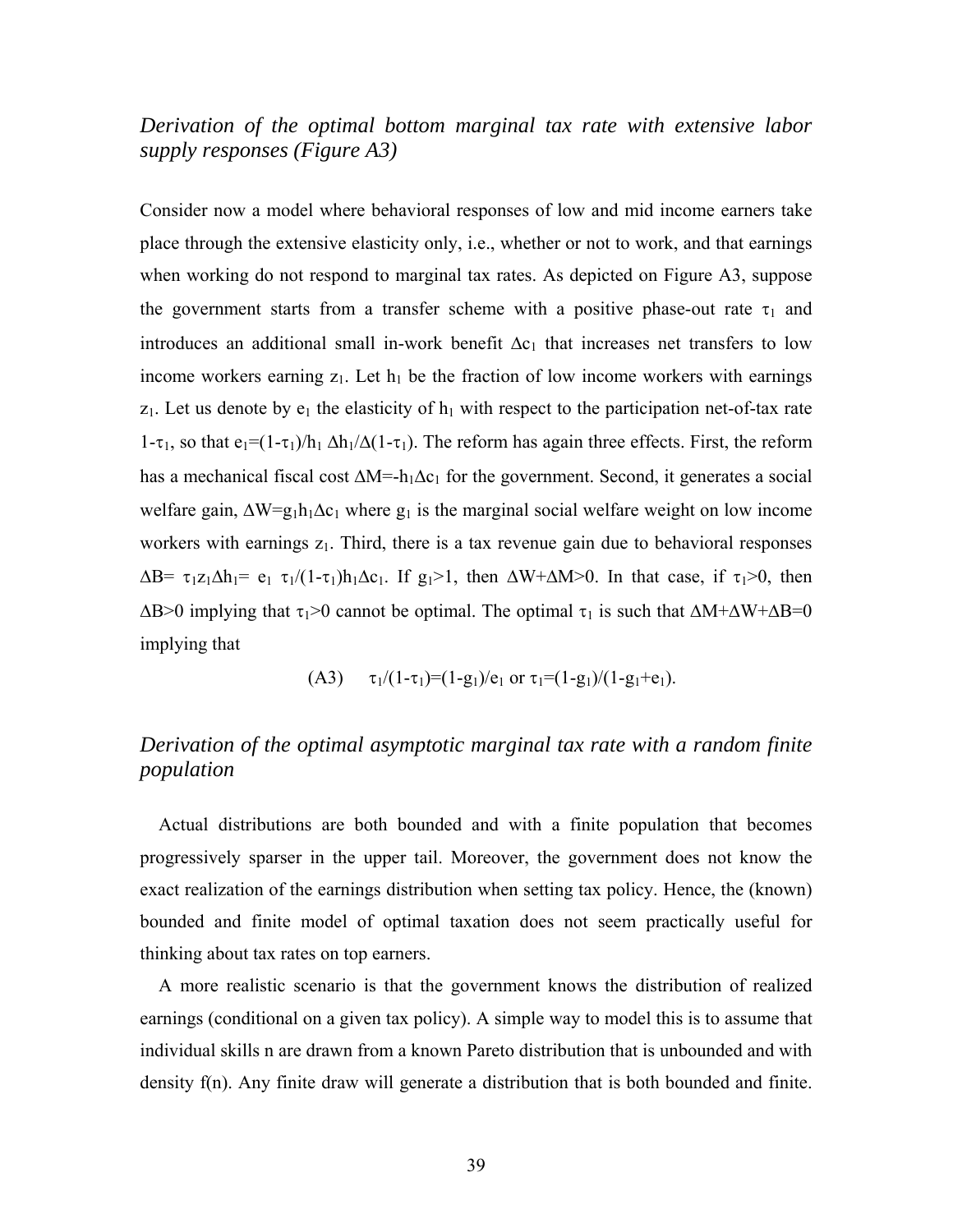We retain the key assumption that individuals know their skill n before making their labor supply decision.

 As the government does not know the exact draw ex-ante, a natural objective of the government is to maximize expected social welfare  $SWF = G(u(n))f(n)dn$ . The budget constraint for any particular draw is not met with an ex ante tax function. However, if the population is large enough, the actual budget is close to the expected budget as long as the share of income accruing to the very top earners is not too large. Hence, it is natural to assume that the budget constraint needs to hold in expectation  $\int T(z)f(n)dn\geq 0$ . Small fluctuations in debt from repeated realizations over time would justify use of a similar approximation. This replacement of the actual budget constraint by the expected budget constraint is the key point that generalizes the Mirrlees (1971) model to finite populations. Therefore, we are exactly back to the Mirrlees (1971) model and hence the optimal tax system is given by the standard formulas.

This in particular implies that the optimal top tax rate  $\tau^* = 1/(1+a)$  continues to apply with a the Pareto parameter of the expected earnings distribution. More concretely and coming back to our derivation presented in the text, recall that the optimal constant tax rate above z<sup>\*</sup> is given by formula  $\tau^* = 1/(1+a e)$  with  $a = z_m/z^*/(z_m/z^* - 1)$  and  $z_m$  is the average income above  $z^*$ . Obviously,  $z_m$  (and hence a) are not defined if  $z^*$  is above the actual realized top. However, if the actual finite draw is unknown to the government when  $\tau^*$  is set, the government should naturally replace  $z_m/z^*$  by  $Ez_m/z^*$ , i.e., the expected average income above  $z^*$  divided by  $z^*$ . Given the very close fit of the Pareto distribution up to the very top of the distribution (something that can actually be verified with actual rich lists that have been compiled by the press in a number of cases), the natural assumption is that  $Ez_m/z^*$  never converges to one.

#### **Appendix Reference not in the text**

**Piketty, Thomas.** 1997. "La Redistribution Fiscale face au Chomage." *Revue Francaise d'Economie*, 12(1), 157-201.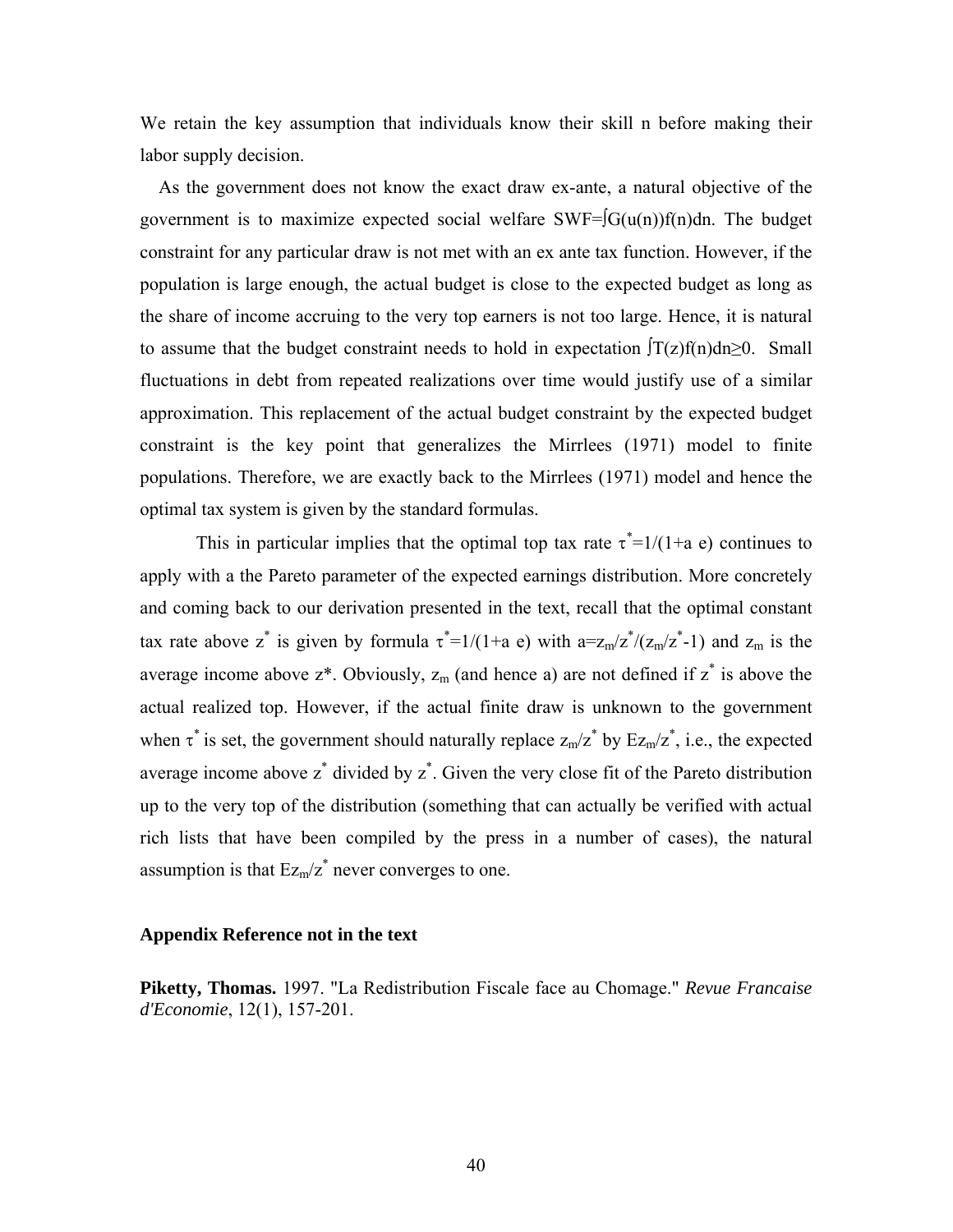

### *Figure A1*

### **Derivation of the Optimal Marginal Tax Rate at Income Level z in the Mirrlees Model**

*Note.* The figure depicts the optimal marginal tax rate derivation at income level z by considering a small reform around the optimum, whereby the marginal tax rate in the small band (z,z+ $\Delta$ z) is increased by  $\Delta \tau$ . This reform mechanically increases taxes by  $\Delta \tau \Delta z$  for all taxpayers above the small band, leading to a mechanical tax increase  $\Delta \tau \Delta z[1-H(z)]$  and a social welfare cost of  $-\Delta \tau \Delta z[1-H(z)]G(z)$ . Assuming away income effects, the only behavioral response is a substitution effect in the small band: The  $h(z)\Delta z$ taxpayers in the band reduce their income by  $\delta z = -\Delta \tau$  e  $z/(1-T'(z))$  leading to a tax loss equal to -h(z) e z  $T'(z)/(1-T'(z))\Delta z \Delta \tau$ . At the optimum, the three effects cancel out leading to the optimal tax formula  $T'(z)/(1-T'(z))=(1/e)$   $(1-G(z))$   $(1-H(z))/(zh(z))$ , or equivalently  $T'(z) = [1-G(z)]/[1-G(z)+\alpha(z)]$  after introducing  $\alpha(z) = zh(z)/(1-H(z))$ .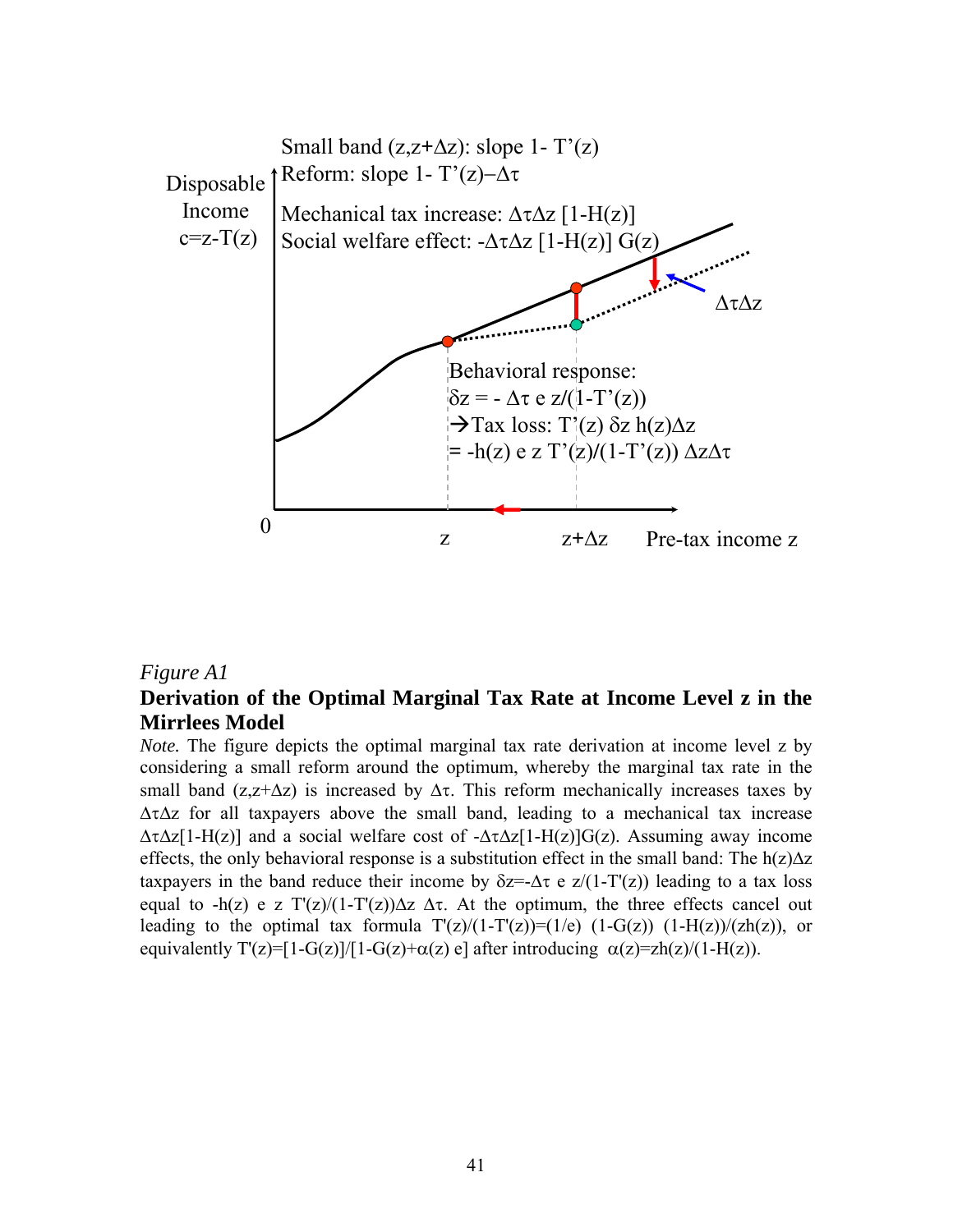

### *Figure A2*

# **Optimal Bottom Marginal Tax Rate with only Intensive Labor Supply Responses**

*Note*. The figure depicts the derivation of the optimal marginal tax rate at the bottom in the discrete Mirrlees (1971) model with labor supply responses along the intensive margin only. Let  $H_0$  be the fraction of the population not working. This is a function of 1- $\tau_1$ , the net-of-tax rate at the bottom, with elasticity  $e_0$ . We consider a small reform around the optimum where the government increases the maximum transfer by  $\Delta c_0$  by increasing the phase-out rate by  $\Delta \tau_1$  leaving the tax schedule unchanged for those with income above  $z_1$ , this creates three effects which cancel out at the optimum. At the optimum, we have  $\tau_1/(1-\tau_1)=(g_0-1)/e_0$  or  $\tau_1=(g_0-1)/(g_0-1+e_0)$ . Under standard redistributive preferences,  $g_0$  is large implying that  $\tau_1$  is large.